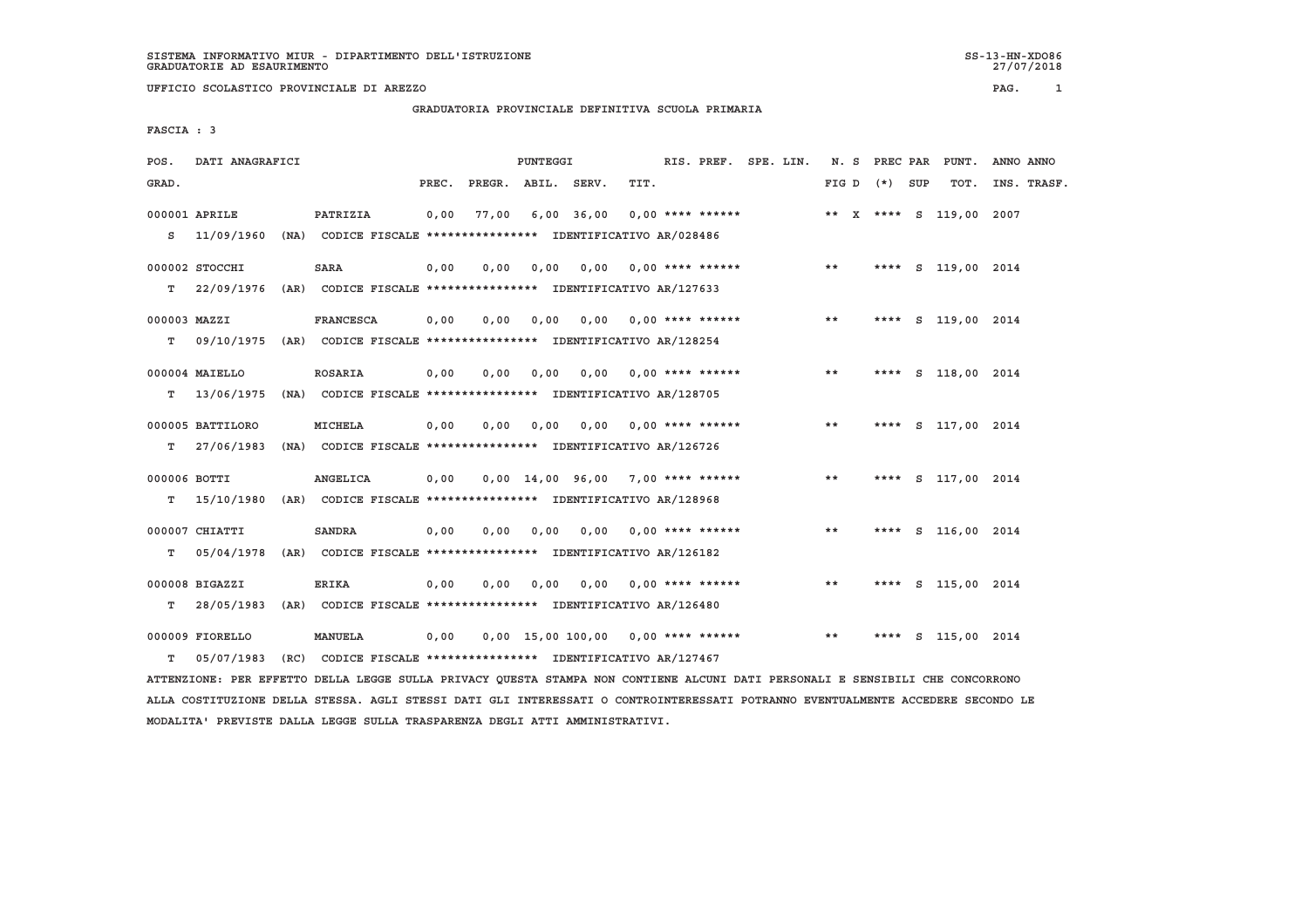**GRADUATORIA PROVINCIALE DEFINITIVA SCUOLA PRIMARIA**

 **FASCIA : 3**

| POS.               | DATI ANAGRAFICI                                                          |                                                               |       |                    | PUNTEGGI |                                           |      | RIS. PREF. SPE. LIN.      |    |       | N. S PREC PAR | PUNT.                                          | ANNO ANNO   |
|--------------------|--------------------------------------------------------------------------|---------------------------------------------------------------|-------|--------------------|----------|-------------------------------------------|------|---------------------------|----|-------|---------------|------------------------------------------------|-------------|
| GRAD.              |                                                                          |                                                               | PREC. | PREGR. ABIL. SERV. |          |                                           | TIT. |                           |    | FIG D | (*) SUP       | TOT.                                           | INS. TRASF. |
| 000010 TESTA<br>T. | 04/06/1978 (LT) CODICE FISCALE *************** IDENTIFICATIVO AR/127876  | ANNALISA                                                      | 0,00  |                    |          | $0,00$ $14,00$ $98,00$                    |      | $3,00$ **** ******        |    | $* *$ |               | **** S 115,00 2014                             |             |
|                    |                                                                          |                                                               |       |                    |          |                                           |      |                           |    |       |               |                                                |             |
| 000011 SARRI       |                                                                          | PAOLA                                                         | 0,00  | 0.00               | 0.00     | 0.00                                      |      | $0.00$ **** ******        |    | **    | ****          | S 114,00 2014                                  |             |
| т                  | 08/08/1966 (AR) CODICE FISCALE **************** IDENTIFICATIVO AR/128629 |                                                               |       |                    |          |                                           |      |                           |    |       |               |                                                |             |
|                    | 000012 BORGHESI                                                          | LUISA                                                         | 0.00  | 0.00               | 0,00     |                                           |      | $0.00$ $0.00$ **** ****** |    | **    |               | **** S 113,00 2014                             |             |
| т                  | 24/07/1982 (AR) CODICE FISCALE **************** IDENTIFICATIVO AR/126853 |                                                               |       |                    |          |                                           |      |                           |    |       |               |                                                |             |
| 000013 FALCO       |                                                                          | <b>IVANA</b>                                                  |       |                    |          | $0.00$ 57.00 15.00 36.00 4.00 **** ****** |      |                           | Ι. | $* *$ |               | **** S 112,00 2004 2004                        |             |
|                    | 13/02/1974 (AV) CODICE FISCALE *************** IDENTIFICATIVO AR/025870  |                                                               |       |                    |          |                                           |      |                           |    |       |               |                                                |             |
|                    |                                                                          |                                                               |       |                    |          |                                           |      |                           |    | $***$ |               |                                                |             |
| 000014 ROSAI       | 09/07/1981 (AR) CODICE FISCALE **************** IDENTIFICATIVO AR/128760 | <b>SERENA</b>                                                 | 0,00  | 0.00               | 0,00     | 0.00                                      |      | $0.00$ **** ******        |    |       | ****          | S 111,00 2014                                  |             |
| т                  |                                                                          |                                                               |       |                    |          |                                           |      |                           |    |       |               |                                                |             |
|                    | 000015 PIEROZZI                                                          | <b>MANUELA</b>                                                | 0,00  | 0.00               | 0.00     | 0.00                                      |      |                           |    |       |               | 0,00 **** ****** ** ** ** *** ** 5 110,00 2014 |             |
| т                  | 02/11/1971                                                               | (AR) CODICE FISCALE **************** IDENTIFICATIVO AR/127743 |       |                    |          |                                           |      |                           |    |       |               |                                                |             |
|                    | 000016 PISACANE                                                          | <b>RITA</b>                                                   | 0,00  | 0.00               | 0.00     | 0.00                                      |      | $0.00$ **** ******        |    | **    |               | **** S 110,00 2014                             |             |
| т                  | 19/02/1977                                                               | (NA) CODICE FISCALE **************** IDENTIFICATIVO AR/127039 |       |                    |          |                                           |      |                           |    |       |               |                                                |             |
|                    | 000017 MAGINI                                                            | <b>RICCARDA</b>                                               | 0.00  | 0.00               | 0,00     |                                           |      | $0.00$ $0.00$ **** ****** |    | **    |               | **** S 109,00 2014                             |             |
| т                  | 08/11/1978                                                               | (AR) CODICE FISCALE **************** IDENTIFICATIVO AR/128663 |       |                    |          |                                           |      |                           |    |       |               |                                                |             |
|                    |                                                                          |                                                               |       |                    |          |                                           |      |                           |    |       |               |                                                |             |
| 000018 RUSSO       |                                                                          | <b>GERARDA</b>                                                | 0,00  | 0,00               | 0,00     | 0,00                                      |      | $0.00$ **** ******        |    | $* *$ | ****          | S 108,00 2014                                  |             |
| т                  | 06/06/1963                                                               | (NA) CODICE FISCALE **************** IDENTIFICATIVO AR/127405 |       |                    |          |                                           |      |                           |    |       |               |                                                |             |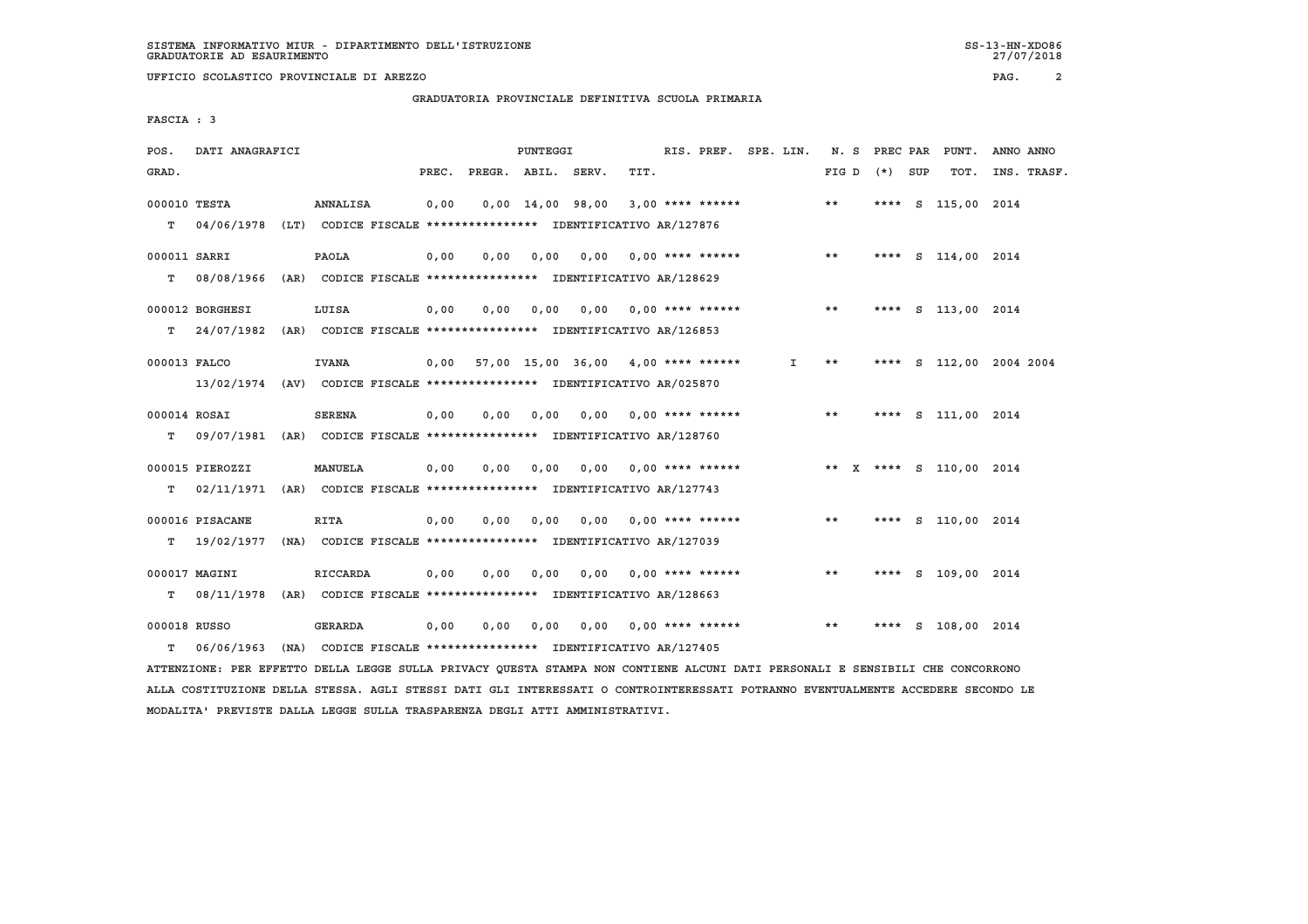#### **GRADUATORIA PROVINCIALE DEFINITIVA SCUOLA PRIMARIA**

 **FASCIA : 3**

| POS.        | DATI ANAGRAFICI   |                                                                          |       |                    | PUNTEGGI |      |                                    | RIS. PREF. SPE. LIN. |       |              |                   |     | N. S PREC PAR PUNT.     | ANNO ANNO   |
|-------------|-------------------|--------------------------------------------------------------------------|-------|--------------------|----------|------|------------------------------------|----------------------|-------|--------------|-------------------|-----|-------------------------|-------------|
| GRAD.       |                   |                                                                          | PREC. | PREGR. ABIL. SERV. |          |      | TIT.                               |                      |       |              | FIG $D$ $(*)$ SUP |     | TOT.                    | INS. TRASF. |
| 000019 NERI |                   | <b>FRANCA</b>                                                            | 0,00  | 0,00               | 0,00     | 0,00 | $0.00$ **** ******                 |                      |       |              |                   |     | ** X **** S 108,00 2014 |             |
| т           |                   | 21/05/1963 (AR) CODICE FISCALE *************** IDENTIFICATIVO AR/128236  |       |                    |          |      |                                    |                      |       |              |                   |     |                         |             |
|             | 000020 MASSAI     | <b>DANIELA</b>                                                           | 0,00  | 0.00               | 0.00     |      | $0.00$ $0.00$ **** ******          |                      | $***$ |              |                   |     | **** S 106,00 2014      |             |
| т           |                   | 28/05/1960 (AR) CODICE FISCALE **************** IDENTIFICATIVO AR/126574 |       |                    |          |      |                                    |                      |       |              |                   |     |                         |             |
|             | 000021 TESTI      | <b>VALENTINA</b>                                                         | 0.00  | 0.00               | 0.00     |      | $0.00$ $0.00$ **** ******          |                      | **    |              |                   |     | **** S 104,00 2014      |             |
|             | 07/07/1982        | (AR) CODICE FISCALE **************** IDENTIFICATIVO AR/128842            |       |                    |          |      |                                    |                      |       |              |                   |     |                         |             |
|             | 000022 GAROFALO   | LIBERA TIZIAN                                                            | 0.00  | 0.00               | 0.00     |      | $0.00$ $0.00$ **** ******          |                      | $* *$ |              |                   |     | **** S 104,00 2014      |             |
| т           | 27/10/1969        | (EE) CODICE FISCALE *************** IDENTIFICATIVO AR/128414             |       |                    |          |      |                                    |                      |       |              |                   |     |                         |             |
|             | 000023 SALVIETTI  | <b>ELISA</b>                                                             | 0,00  | 0.00               | 0.00     |      | $0.00$ $0.00$ **** ******          |                      | $* *$ |              |                   |     | **** S 103,00 2014      |             |
| т           | 14/06/1982        | (AR) CODICE FISCALE **************** IDENTIFICATIVO AR/128079            |       |                    |          |      |                                    |                      |       |              |                   |     |                         |             |
|             | 000024 FRATINI    | <b>CRISTINA</b>                                                          | 0,00  | 0.00               | 0,00     |      | $0.00$ $0.00$ **** ****** J        | Ι.                   | $* *$ |              |                   |     | **** S 102,00 2014      |             |
| т           |                   | 23/10/1964 (AR) CODICE FISCALE **************** IDENTIFICATIVO AR/128000 |       |                    |          |      |                                    |                      |       |              |                   |     |                         |             |
|             | 000025 SECCHI     | <b>ALESSANDRA</b>                                                        | 0,00  | 0,00               | 0,00     |      | $0,00$ 0,00 **** ******            |                      | $* *$ |              | ****              |     | S 101,00 2014           |             |
| т           | 18/03/1978        | (AR) CODICE FISCALE **************** IDENTIFICATIVO AR/126301            |       |                    |          |      |                                    |                      |       |              |                   |     |                         |             |
|             | 000026 FORMELLI   | <b>STEFANIA</b>                                                          | 0.00  | 0,00               | 0.00     | 0.00 | $0.00$ **** ****** G               |                      | $* *$ |              | ****              | - S | 99,00 2014              |             |
| т           |                   | 24/01/1972 (AR) CODICE FISCALE *************** IDENTIFICATIVO AR/126279  |       |                    |          |      |                                    |                      |       |              |                   |     |                         |             |
|             | 000027 PASSARELLI | MARIA                                                                    | 0.00  |                    |          |      | 66,00 14,00 18,00 0,00 **** ****** |                      | **    | $\mathbf{x}$ | $***$ S           |     | 98,00 2007              |             |
|             | 10/12/1964        | (NA) CODICE FISCALE **************** IDENTIFICATIVO AR/028877            |       |                    |          |      |                                    |                      |       |              |                   |     |                         |             |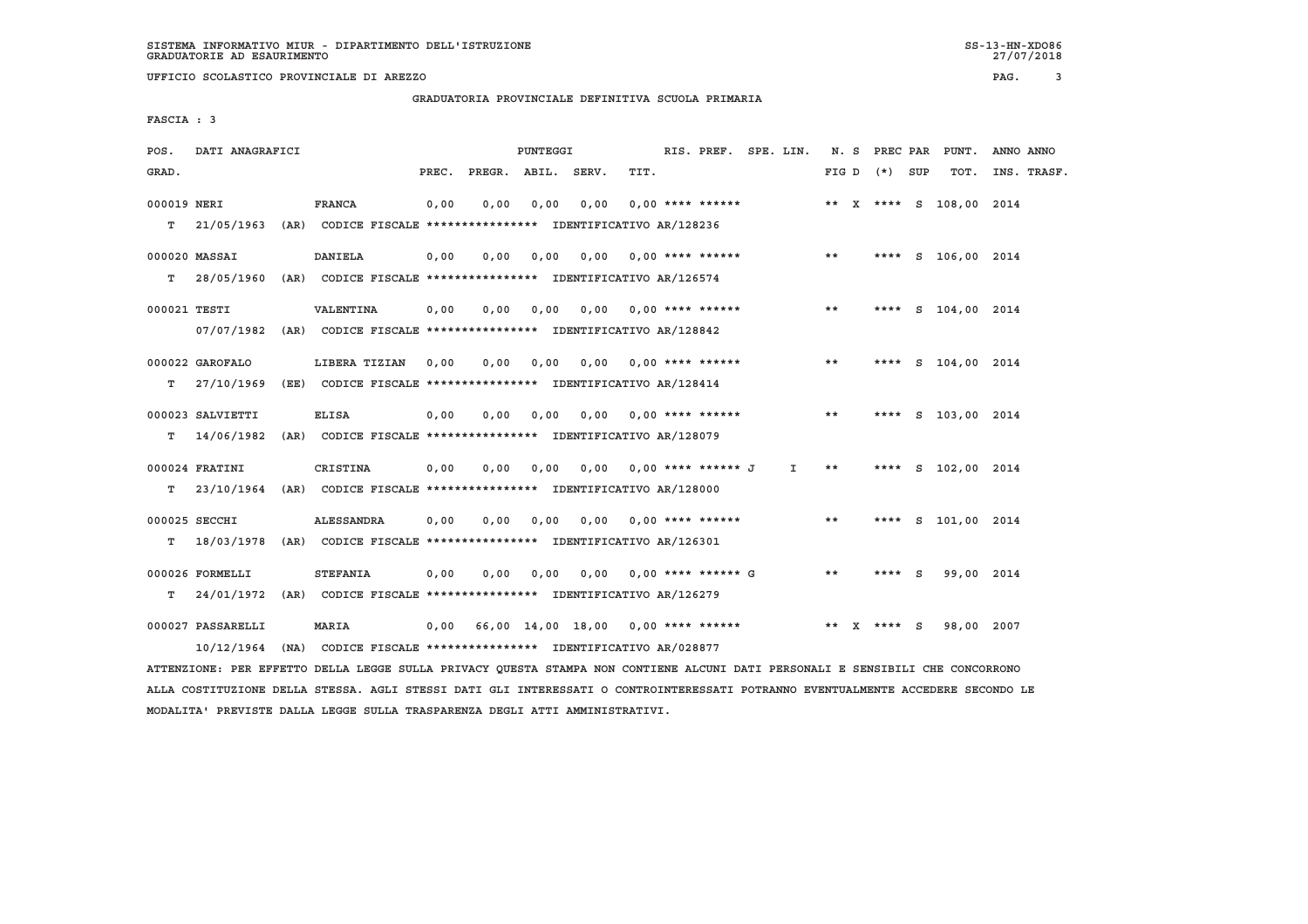**GRADUATORIA PROVINCIALE DEFINITIVA SCUOLA PRIMARIA**

 **FASCIA : 3**

| POS.                   | DATI ANAGRAFICI                |      |                  |       |      | PUNTEGGI |                                                                                                                                        |      | RIS. PREF. SPE. LIN. |  | N. S  | PREC PAR |     | PUNT.      | ANNO ANNO |             |
|------------------------|--------------------------------|------|------------------|-------|------|----------|----------------------------------------------------------------------------------------------------------------------------------------|------|----------------------|--|-------|----------|-----|------------|-----------|-------------|
| GRAD.                  |                                |      |                  | PREC. |      |          | PREGR. ABIL. SERV.                                                                                                                     | TIT. |                      |  | FIG D | (*) SUP  |     | TOT.       |           | INS. TRASF. |
| T.                     | 000028 GNERUCCI<br>15/08/1973  | (AR) | <b>BRUNELLA</b>  | 0,00  | 0.00 | 0,00     | 0.00<br>CODICE FISCALE **************** IDENTIFICATIVO AR/127933                                                                       |      | $0.00$ **** ******   |  | **    | **** $S$ |     | 98,00 2014 |           |             |
| т                      | 000029 LACRIMINI<br>01/01/1975 |      | <b>PAOLA</b>     | 0,00  |      |          | $0,00$ 14,00 78,00 3,00 **** ******<br>(AR) CODICE FISCALE **************** IDENTIFICATIVO AR/127211                                   |      |                      |  | $* *$ | ****     | - S | 95,00 2014 |           |             |
|                        | 000030 TREMORI                 |      | <b>ANTONIO</b>   | 0,00  | 0.00 | 0.00     | 0.00                                                                                                                                   |      | $0.00$ **** ******   |  | **    | ****     | - S | 94,00 2014 |           |             |
| т<br>000031 RUSSO<br>т | 24/11/1980<br>07/09/1979       |      | <b>ANGELA</b>    | 0,00  | 0.00 | 0.00     | (AR) CODICE FISCALE **************** IDENTIFICATIVO AR/127518<br>0.00<br>(NA) CODICE FISCALE **************** IDENTIFICATIVO AR/127329 |      | $0.00$ **** ******   |  | $* *$ | ****     | - S | 93,00 2014 |           |             |
| т                      | 000032 FERRATI<br>09/12/1979   |      | SONIA            | 0,00  | 0.00 | 0,00     | 0,00<br>(FI) CODICE FISCALE **************** IDENTIFICATIVO AR/129015                                                                  |      | $0.00$ **** ******   |  | $* *$ | ****     | S.  | 90,00 2014 |           |             |
| 000033 BALDI<br>т      | 30/05/1983                     |      | <b>FRANCESCA</b> | 0,00  | 0.00 | 0,00     | 0.00<br>(AR) CODICE FISCALE **************** IDENTIFICATIVO AR/126259                                                                  |      | $0.00$ **** ******   |  | $* *$ | ****     | - S | 90,00 2014 |           |             |
| 000034 PIRRI<br>т      | 02/02/1979                     |      | <b>ILENIA</b>    | 0,00  | 0,00 | 0,00     | 0,00<br>(FI) CODICE FISCALE **************** IDENTIFICATIVO AR/126896                                                                  |      | $0.00$ **** ******   |  | $***$ | **** S   |     | 90,00 2014 |           |             |
|                        | 000035 MAZZESCHI<br>13/12/1966 |      | CRISTIANA        | 0,00  | 0.00 | 0.00     | 0.00<br>(AR) CODICE FISCALE **************** IDENTIFICATIVO AR/127072                                                                  |      | $0.00$ **** ******   |  | $* *$ | **** $S$ |     | 85,00 2014 |           |             |
| т                      | 000036 PROVVEDI<br>15/07/1981  |      | <b>ANGELA</b>    | 0,00  |      |          | 0,00 39,00 36,00<br>(PG) CODICE FISCALE **************** IDENTIFICATIVO AR/028864                                                      |      | $9,00$ **** ******   |  | $* *$ | ****     | - S | 84,00 2007 |           |             |
|                        |                                |      |                  |       |      |          |                                                                                                                                        |      |                      |  |       |          |     |            |           |             |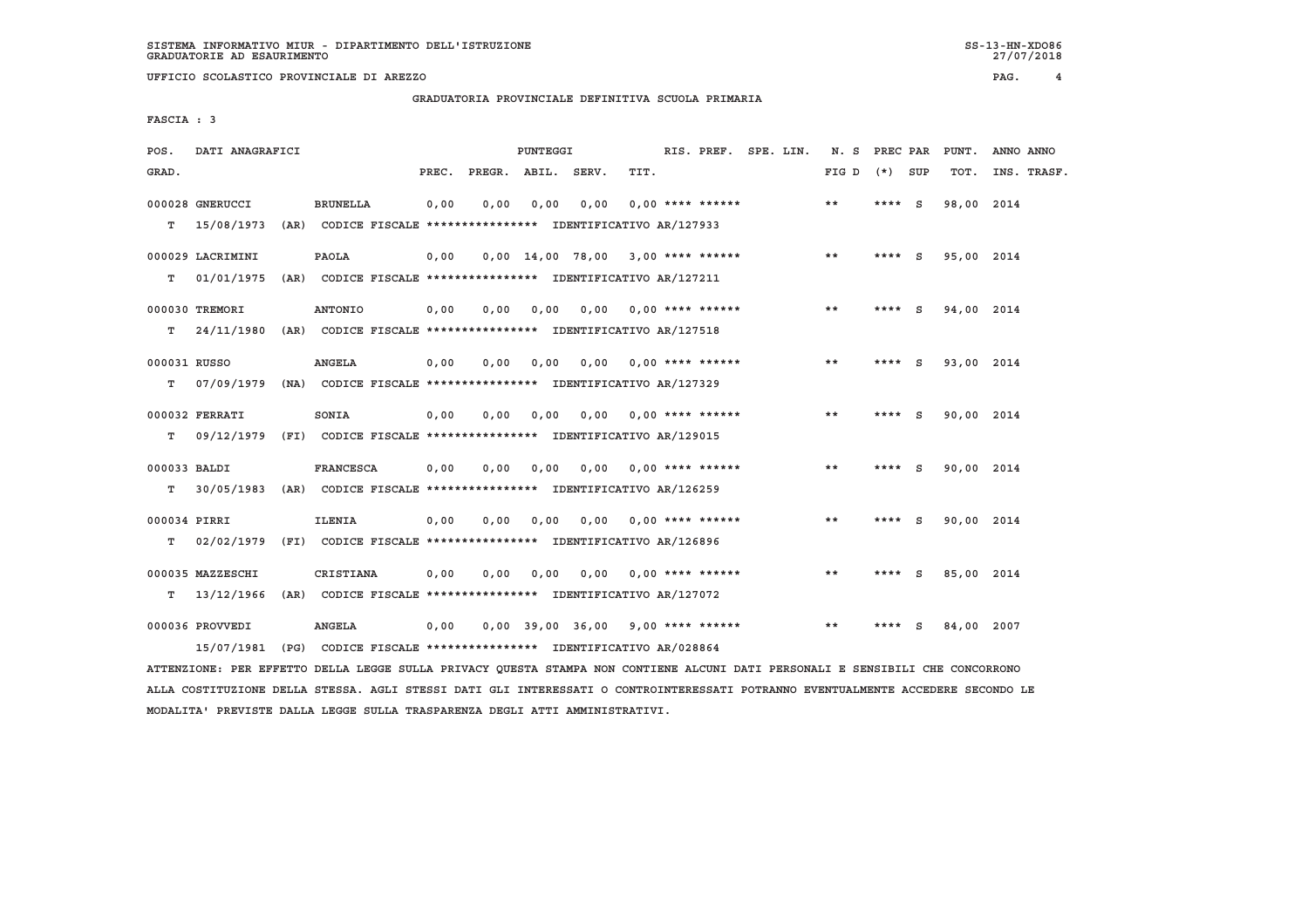**GRADUATORIA PROVINCIALE DEFINITIVA SCUOLA PRIMARIA**

 **FASCIA : 3**

| POS.         | DATI ANAGRAFICI       |                                                                         |       |              | PUNTEGGI |       |                           | RIS. PREF.         | SPE. LIN. | N.S   | PREC PAR |          | PUNT.      | ANNO ANNO   |
|--------------|-----------------------|-------------------------------------------------------------------------|-------|--------------|----------|-------|---------------------------|--------------------|-----------|-------|----------|----------|------------|-------------|
| GRAD.        |                       |                                                                         | PREC. | PREGR. ABIL. |          | SERV. | TIT.                      |                    |           | FIG D | $(*)$    | SUP      | TOT.       | INS. TRASF. |
|              | 000037 GASPERINI      | <b>JESSICA</b>                                                          | 0,00  | 0.00         | 0.00     | 0,00  |                           | $0.00$ **** ****** |           | $* *$ | ****     | - S      | 84,00 2014 |             |
| т            | 07/06/1982            | (PG) CODICE FISCALE **************** IDENTIFICATIVO AR/128379           |       |              |          |       |                           |                    |           |       |          |          |            |             |
|              |                       |                                                                         |       |              |          |       |                           |                    |           |       |          |          |            |             |
|              | 000038 BONCOMPAGNI    | <b>GIADA</b>                                                            | 0.00  | 0.00         | 0.00     | 0.00  |                           | $0.00$ **** ****** |           | $***$ | **** S   |          | 82,00 2014 |             |
| т            | 05/05/1977            | (PG) CODICE FISCALE **************** IDENTIFICATIVO AR/126541           |       |              |          |       |                           |                    |           |       |          |          |            |             |
|              | 000039 FORMICHELLA    | LUCIA CARMELA                                                           | 0.00  | 0.00         | 0.00     |       | $0.00$ $0.00$ **** ****** |                    |           | $* *$ | ****     | - S      | 82,00 2014 |             |
| т            | 16/07/1978            | (BN) CODICE FISCALE **************** IDENTIFICATIVO AR/127516           |       |              |          |       |                           |                    |           |       |          |          |            |             |
|              |                       | PATRIZIA                                                                |       | 0.00         | 0.00     | 0.00  |                           | $0.00$ **** ****** |           | $* *$ | ****     |          | 82,00 2014 |             |
|              | 000040 CAMBRIA        |                                                                         | 0,00  |              |          |       |                           |                    |           |       |          | - S      |            |             |
| т            | 18/12/1958            | (RE) CODICE FISCALE **************** IDENTIFICATIVO AR/129309           |       |              |          |       |                           |                    |           |       |          |          |            |             |
|              | 000041 ORGANTINI      | <b>SARA</b>                                                             | 0,00  | 0,00         | 0.00     | 0.00  |                           | $0.00$ **** ****** |           | $* *$ | **** $S$ |          | 78,00 2014 |             |
| T.           | 13/05/1974            | (AP) CODICE FISCALE **************** IDENTIFICATIVO AR/126314           |       |              |          |       |                           |                    |           |       |          |          |            |             |
|              | 000042 CASTROGIOVANNI |                                                                         |       | 0.00         | 0.00     | 0.00  |                           | $0.00$ **** ****** |           | $* *$ | ****     | <b>S</b> | 77,00 2014 |             |
|              |                       | MARIA                                                                   | 0,00  |              |          |       |                           |                    |           |       |          |          |            |             |
| т            |                       | 09/01/1975 (EN) CODICE FISCALE *************** IDENTIFICATIVO AR/126904 |       |              |          |       |                           |                    |           |       |          |          |            |             |
|              | 000043 BRACCIALI      | <b>FABIOLA</b>                                                          | 0,00  | 0,00         | 0.00     | 0.00  |                           | $0.00$ **** ****** |           | $* *$ | ****     | <b>S</b> | 75,00 2014 |             |
| т            | 06/08/1966            | (AR) CODICE FISCALE **************** IDENTIFICATIVO AR/128114           |       |              |          |       |                           |                    |           |       |          |          |            |             |
|              |                       |                                                                         |       |              |          |       |                           |                    |           |       |          |          |            |             |
|              | 000044 BERTAZZOLICOVA | LAURA                                                                   | 0,00  | 0.00         | 0.00     | 0.00  |                           | $0.00$ **** ****** |           | $* *$ | **** S   |          | 75,00 2014 |             |
| T.           |                       | 04/03/1977 (AR) CODICE FISCALE *************** IDENTIFICATIVO AR/129102 |       |              |          |       |                           |                    |           |       |          |          |            |             |
| 000045 CROCE |                       | <b>IVANA</b>                                                            | 0,00  | 0,00         | 0,00     | 0,00  |                           | $0.00$ **** ****** |           | $***$ | ****     | S.       | 73,00 2014 |             |
| T.           | 25/02/1983            | (CE) CODICE FISCALE **************** IDENTIFICATIVO AR/126546           |       |              |          |       |                           |                    |           |       |          |          |            |             |

 **ATTENZIONE: PER EFFETTO DELLA LEGGE SULLA PRIVACY QUESTA STAMPA NON CONTIENE ALCUNI DATI PERSONALI E SENSIBILI CHE CONCORRONO ALLA COSTITUZIONE DELLA STESSA. AGLI STESSI DATI GLI INTERESSATI O CONTROINTERESSATI POTRANNO EVENTUALMENTE ACCEDERE SECONDO LE MODALITA' PREVISTE DALLA LEGGE SULLA TRASPARENZA DEGLI ATTI AMMINISTRATIVI.**

27/07/2018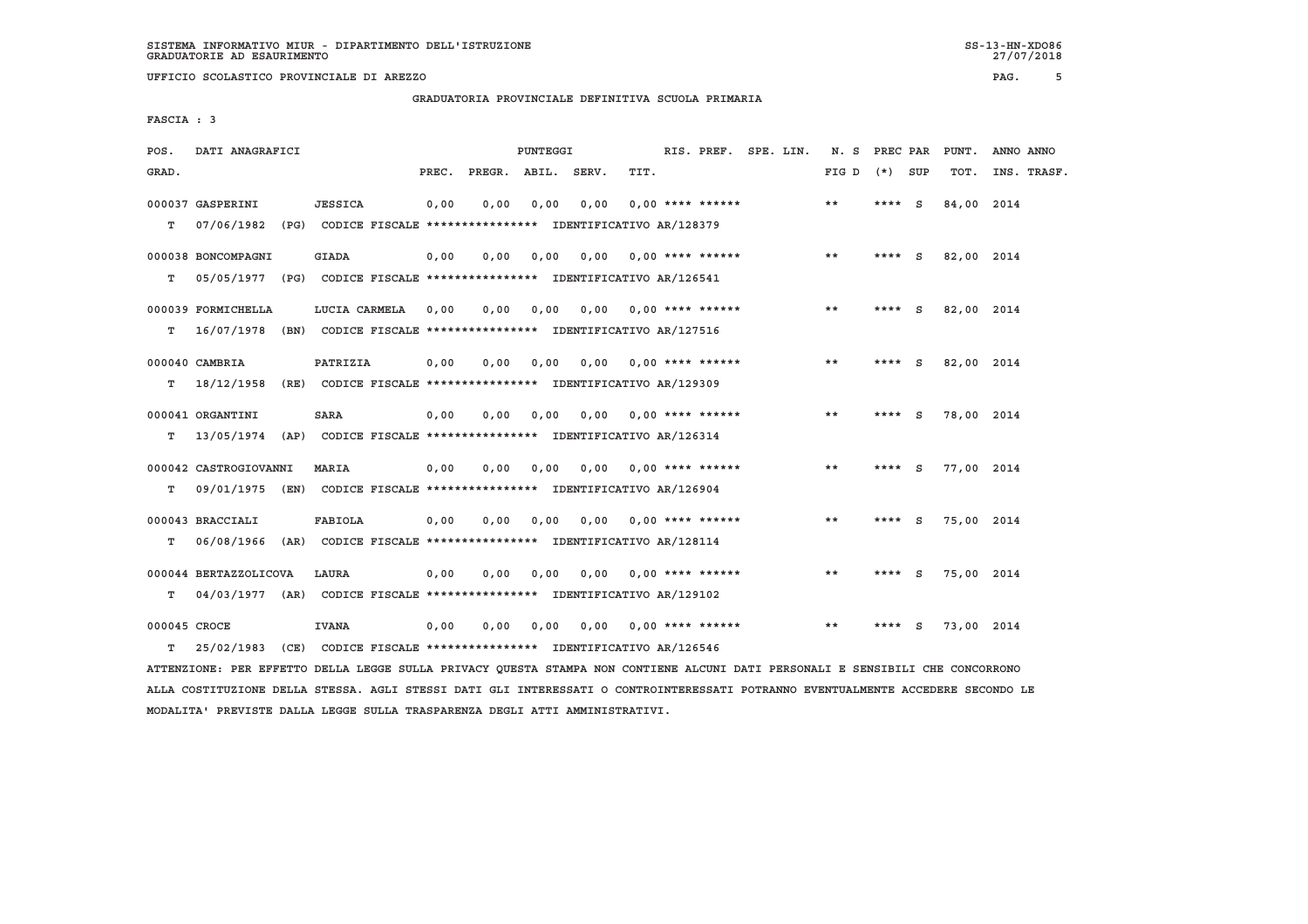## **GRADUATORIA PROVINCIALE DEFINITIVA SCUOLA PRIMARIA**

 **FASCIA : 3**

| POS.         | DATI ANAGRAFICI  |      |                                                                          |       |                    | PUNTEGGI |                                                                       |      | RIS. PREF. SPE. LIN. |              | N. S  | PREC PAR |     | PUNT.           | ANNO ANNO |             |
|--------------|------------------|------|--------------------------------------------------------------------------|-------|--------------------|----------|-----------------------------------------------------------------------|------|----------------------|--------------|-------|----------|-----|-----------------|-----------|-------------|
| GRAD.        |                  |      |                                                                          | PREC. | PREGR. ABIL. SERV. |          |                                                                       | TIT. |                      |              | FIG D | $(*)$    | SUP | TOT.            |           | INS. TRASF. |
|              | 000046 GAROFALO  |      | <b>GIULIANA</b>                                                          | 0,00  | 0.00               | 0.00     | 0,00                                                                  |      | $0.00$ **** ******   |              | **    | $***$ S  |     | 73,00 2014      |           |             |
| т            | 31/01/1973       |      | (NA) CODICE FISCALE **************** IDENTIFICATIVO AR/129792            |       |                    |          |                                                                       |      |                      |              |       |          |     |                 |           |             |
|              | 000047 MIRARCHI  |      | <b>CHIARA</b>                                                            | 0.00  |                    |          | $0,00$ 42,00 24,00 6,00 **** ****** J                                 |      |                      | I.           | **    | **** $S$ |     | 72,00 2014 2014 |           |             |
|              | 26/05/1988       | (NA) | CODICE FISCALE **************** IDENTIFICATIVO AR/126075                 |       |                    |          |                                                                       |      |                      |              |       |          |     |                 |           |             |
|              | 000048 CASCIELLO |      | <b>ANNA</b>                                                              | 0.00  | 0.00               | 0.00     | 0.00                                                                  |      | 0,00 **** ******     |              | **    | ****     | - S | 72,00 2014      |           |             |
| т            | 04/03/1976       |      | (NA) CODICE FISCALE **************** IDENTIFICATIVO AR/129616            |       |                    |          |                                                                       |      |                      |              |       |          |     |                 |           |             |
|              | 000049 CORDELLI  |      | VALERIAMARIA                                                             | 0.00  | 0.00               | 0.00     | 0.00                                                                  |      | $0.00$ **** ******   |              | $* *$ | ****     | - S | 72,00 2014      |           |             |
| T.           | 29/10/1964       |      | (AR) CODICE FISCALE **************** IDENTIFICATIVO AR/127639            |       |                    |          |                                                                       |      |                      |              |       |          |     |                 |           |             |
|              | 000050 CUCCOLI   |      | <b>ELISA</b>                                                             | 0,00  |                    |          | $0,00$ 41,00 24,00 6,00 **** ****** J                                 |      |                      | $\mathbf{I}$ | $* *$ | **** $S$ |     | 71.00 2009      |           |             |
|              | 22/04/1988       |      | (AR) CODICE FISCALE **************** IDENTIFICATIVO AR/121159            |       |                    |          |                                                                       |      |                      |              |       |          |     |                 |           |             |
| 000051 PINTI |                  |      | OLIVIA                                                                   | 0,00  | 0.00               | 0,00     | 0.00                                                                  |      | $0.00$ **** ******   |              | $* *$ | $***$ S  |     | 70,00 2014      |           |             |
| T.           |                  |      | 10/04/1954 (MI) CODICE FISCALE **************** IDENTIFICATIVO AR/127758 |       |                    |          |                                                                       |      |                      |              |       |          |     |                 |           |             |
|              |                  |      |                                                                          |       |                    |          |                                                                       |      |                      |              | $* *$ |          |     |                 |           |             |
| 000052 DIANA |                  |      | <b>RITA</b>                                                              | 0.00  | 0.00               | 0.00     | 0.00                                                                  |      | $0.00$ **** ******   |              |       | ****     | - S | 70,00 2014      |           |             |
| т            |                  |      | 30/10/1958 (CE) CODICE FISCALE *************** IDENTIFICATIVO AR/128672  |       |                    |          |                                                                       |      |                      |              |       |          |     |                 |           |             |
|              | 000053 CARDINALI |      | <b>ALICE</b>                                                             | 0,00  |                    |          | $0.00 \quad 42.00 \quad 24.00 \quad 3.00 \quad *** \quad *** \quad J$ |      |                      | I.           | **    | **** $S$ |     | 69,00 2009      |           |             |
|              | 20/03/1986       |      | (AR) CODICE FISCALE **************** IDENTIFICATIVO AR/121151            |       |                    |          |                                                                       |      |                      |              |       |          |     |                 |           |             |
|              | 000054 ALBERTI   |      | <b>ANGELA</b>                                                            | 0.00  | 0.00               | 0,00     | 0,00                                                                  |      | $0.00$ **** ******   |              | **    |          | S   | 69,00 2014      |           |             |
| т            | 19/09/1979       |      | (AR) CODICE FISCALE **************** IDENTIFICATIVO AR/126391            |       |                    |          |                                                                       |      |                      |              |       |          |     |                 |           |             |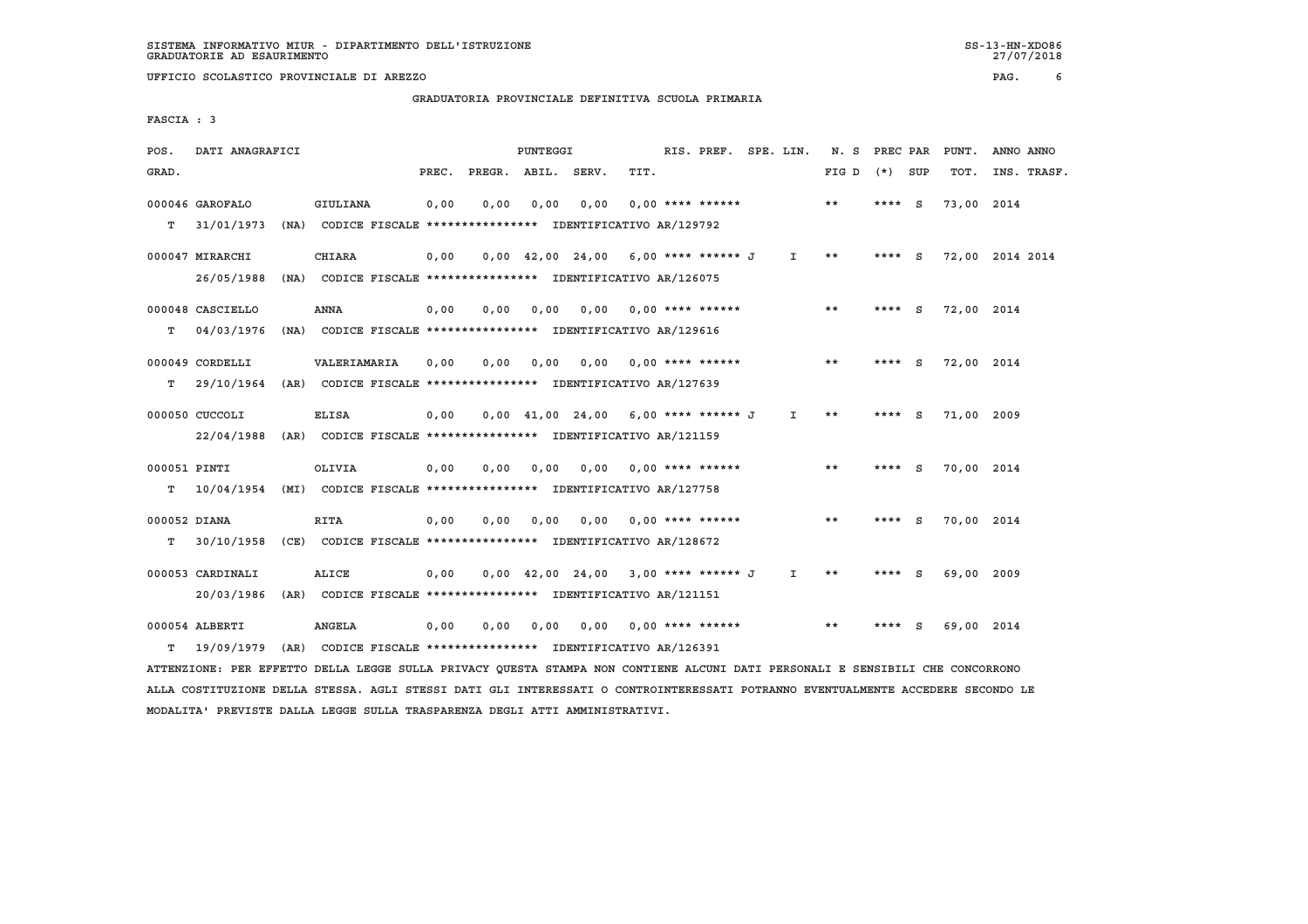## **GRADUATORIA PROVINCIALE DEFINITIVA SCUOLA PRIMARIA**

 **FASCIA : 3**

| POS.         | DATI ANAGRAFICI  |      |                                                                          |       |                               | PUNTEGGI |                                                                                |      | RIS. PREF. SPE. LIN. |              | N. S PREC PAR |          |     | PUNT.      | ANNO ANNO   |
|--------------|------------------|------|--------------------------------------------------------------------------|-------|-------------------------------|----------|--------------------------------------------------------------------------------|------|----------------------|--------------|---------------|----------|-----|------------|-------------|
| GRAD.        |                  |      |                                                                          | PREC. | PREGR. ABIL. SERV.            |          |                                                                                | TIT. |                      |              | FIG D         | $(*)$    | SUP | TOT.       | INS. TRASF. |
| 000055 FERRI |                  |      | ALESSANDRA                                                               | 0,00  |                               |          | $0.00 \quad 41.00 \quad 24.00$                                                 |      | 3,00 **** ****** J   | $\mathbf{I}$ | **            | $***$ S  |     | 68,00      | 2009        |
|              |                  |      | 24/05/1988 (AR) CODICE FISCALE *************** IDENTIFICATIVO AR/121176  |       |                               |          |                                                                                |      |                      |              |               |          |     |            |             |
| 000056 FEOLA |                  |      | <b>BRUNA</b>                                                             | 0,00  | 0.00                          | 0.00     | 0.00                                                                           |      | $0,00$ **** ******   |              | **            | **** $S$ |     | 68,00 2014 |             |
| т            | 14/02/1977 (SA)  |      | CODICE FISCALE **************** IDENTIFICATIVO AR/126270                 |       |                               |          |                                                                                |      |                      |              |               |          |     |            |             |
|              | 000057 GUERRUCCI |      | <b>MARIKA</b>                                                            | 0,00  |                               |          | $0,00$ 40,00 24,00 1,00 **** ****** J I **                                     |      |                      |              |               | $***$ S  |     | 65,00 2009 |             |
|              | 16/01/1988       | (AR) | CODICE FISCALE **************** IDENTIFICATIVO AR/121195                 |       |                               |          |                                                                                |      |                      |              |               |          |     |            |             |
|              | 000058 GIOVANI   |      | <b>TIZIANA</b>                                                           | 0,00  | 0.00                          | 0,00     | 0,00                                                                           |      | 0,00 **** ******     |              | $* *$         | **** S   |     | 64,00 2014 |             |
| т            | 22/02/1982       |      | (AR) CODICE FISCALE **************** IDENTIFICATIVO AR/128827            |       |                               |          |                                                                                |      |                      |              |               |          |     |            |             |
|              |                  |      |                                                                          |       |                               |          |                                                                                |      |                      |              |               |          |     |            |             |
|              | 000059 ZABATINO  |      | <b>MARIANNA</b>                                                          | 0,00  | 0.00                          |          | 0,00 60,00 0,00 **** ****** J I                                                |      |                      |              | $* *$         | $***$ S  |     | 60,00 2014 |             |
| т            | 04/07/1980       |      | (SR) CODICE FISCALE **************** IDENTIFICATIVO AR/129853            |       |                               |          |                                                                                |      |                      |              |               |          |     |            |             |
|              | 000060 RADICCHI  |      | <b>BEATRICE</b>                                                          |       | $0,00$ $44,00$ $15,00$ $0,00$ |          |                                                                                |      | $0.00$ **** ******   |              | $* *$         | **** S   |     | 59,00 2014 |             |
| т            | 13/05/1982       |      | (AR) CODICE FISCALE **************** IDENTIFICATIVO AR/127926            |       |                               |          |                                                                                |      |                      |              |               |          |     |            |             |
|              | 000061 GRAVERINI |      | <b>ELISA</b>                                                             | 0,00  |                               |          | $0.00 \quad 42.00 \quad 12.00 \quad 3.00 \quad *** \quad *** \quad J$          |      |                      |              | $* *$         | $***$ S  |     | 57,00 2009 |             |
|              | 06/11/1984       | (AR) | CODICE FISCALE **************** IDENTIFICATIVO AR/121192                 |       |                               |          |                                                                                |      |                      |              |               |          |     |            |             |
|              |                  |      | MONICA                                                                   |       |                               |          | $0.00 \quad 41.00 \quad 12.00 \quad 3.00 \quad *** \quad *** \quad J \qquad I$ |      |                      |              | **            | $***$ S  |     |            |             |
|              | 000062 FALTONI   |      |                                                                          | 0,00  |                               |          |                                                                                |      |                      |              |               |          |     | 56,00 2009 |             |
|              |                  |      | 21/08/1987 (AR) CODICE FISCALE **************** IDENTIFICATIVO AR/121171 |       |                               |          |                                                                                |      |                      |              |               |          |     |            |             |
|              | 000063 CENTORE   |      | <b>IRENE</b>                                                             | 0.00  | 0.00                          | 0,00     | 0.00                                                                           |      | $0.00$ **** ******   |              | **            |          | - S | 56,00 2014 |             |
| т            | 23/01/1969       |      | (CE) CODICE FISCALE **************** IDENTIFICATIVO AR/126967            |       |                               |          |                                                                                |      |                      |              |               |          |     |            |             |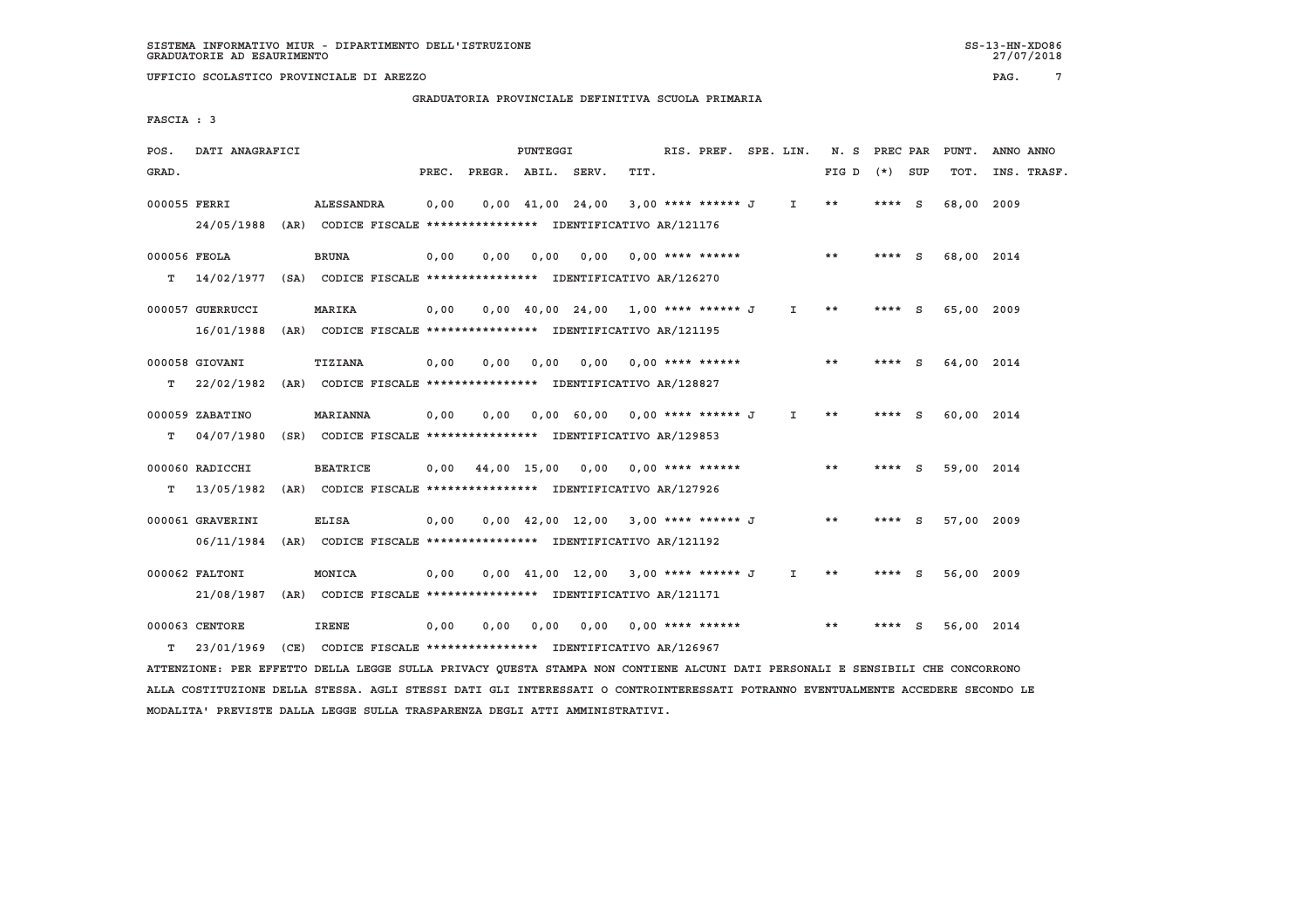## **GRADUATORIA PROVINCIALE DEFINITIVA SCUOLA PRIMARIA**

 **FASCIA : 3**

| POS.         | DATI ANAGRAFICI                                                          |                  |       |      | PUNTEGGI |                                                               |      | RIS. PREF. SPE. LIN.      |              | N. S PREC PAR |          |     | PUNT.      | ANNO ANNO   |
|--------------|--------------------------------------------------------------------------|------------------|-------|------|----------|---------------------------------------------------------------|------|---------------------------|--------------|---------------|----------|-----|------------|-------------|
| GRAD.        |                                                                          |                  | PREC. |      |          | PREGR. ABIL. SERV.                                            | TIT. |                           |              | FIG D         | (*) SUP  |     | TOT.       | INS. TRASF. |
|              | 000064 ANDREINI                                                          | <b>AGNESE</b>    | 0,00  | 0.00 | 0,00     | 0.00                                                          |      | $0.00$ **** ******        |              | **            | **** $S$ |     | 55,00 2014 |             |
|              | $T = 24/04/1980$                                                         |                  |       |      |          | (AR) CODICE FISCALE **************** IDENTIFICATIVO AR/126417 |      |                           |              |               |          |     |            |             |
|              | 000065 NOCITI                                                            | PAOLA            | 0,00  |      |          | $0,00$ 12,00 36,00 6,00 **** ******                           |      |                           | $\mathbf{I}$ | $* *$         | **** S   |     | 54,00 2014 |             |
| т            | 14/11/1971 (CS) CODICE FISCALE *************** IDENTIFICATIVO AR/127245  |                  |       |      |          |                                                               |      |                           |              |               |          |     |            |             |
|              | 000066 BALESTRI                                                          | <b>ELISA</b>     | 0.00  |      |          | $0.00$ 18.00 32.00 3.00 **** ****** J                         |      |                           |              | $* *$         | ****     | - S | 53,00 2014 |             |
| т            | 06/07/1983                                                               |                  |       |      |          | (AR) CODICE FISCALE **************** IDENTIFICATIVO AR/127668 |      |                           |              |               |          |     |            |             |
|              | 000067 ROMANELLI                                                         | <b>VALENTINA</b> |       |      |          | $0.00$ 10.00 41.00 0.00 0.00 **** ******                      |      |                           | I T **       |               | $***$ S  |     | 51,00 2007 |             |
|              | 17/10/1978                                                               |                  |       |      |          | (AR) CODICE FISCALE **************** IDENTIFICATIVO AR/028825 |      |                           |              |               |          |     |            |             |
|              | 000068 FIORILLO                                                          | <b>SILVIA</b>    | 0.00  | 0.00 | 0,00     | 0.00                                                          |      | 0,00 **** ******          |              | **            | **** S   |     | 51,00 2014 |             |
| т            | 06/08/1978                                                               |                  |       |      |          | (NA) CODICE FISCALE *************** IDENTIFICATIVO AR/128774  |      |                           |              |               |          |     |            |             |
|              | 000069 LA GRASSA                                                         | LAURA            | 0,00  | 0.00 | 0,00     | 0,00                                                          |      | $0.00$ **** ******        |              | $* *$         | ****     | - S | 48,00 2014 |             |
| T.           | 25/12/1973                                                               |                  |       |      |          | (AR) CODICE FISCALE **************** IDENTIFICATIVO AR/126248 |      |                           |              |               |          |     |            |             |
| 000070 BALDI |                                                                          | <b>THOMAS</b>    | 0,00  |      |          | $0,00$ 14,00 34,00 0,00 **** ******                           |      |                           |              | $***$         | $***$ S  |     | 48,00 2014 |             |
| т            | 19/01/1980                                                               |                  |       |      |          | (AR) CODICE FISCALE **************** IDENTIFICATIVO AR/128824 |      |                           |              |               |          |     |            |             |
| 000071 CANGI |                                                                          | <b>SABRINA</b>   | 0,00  | 0.00 | 0,00     |                                                               |      | $0.00$ $0.00$ **** ****** |              | $* *$         | ****     | - S | 46,00 2014 |             |
| т            | 27/12/1969 (AR) CODICE FISCALE **************** IDENTIFICATIVO AR/126644 |                  |       |      |          |                                                               |      |                           |              |               |          |     |            |             |
|              | 000072 CRIACO                                                            | <b>ANNA</b>      | 0,00  | 0.00 | 0,00     | 0,00                                                          |      | $0.00$ **** ******        |              | $* *$         |          | s   | 46,00 2014 |             |
| т            | 14/04/1971 (RC) CODICE FISCALE *************** IDENTIFICATIVO AR/127207  |                  |       |      |          |                                                               |      |                           |              |               |          |     |            |             |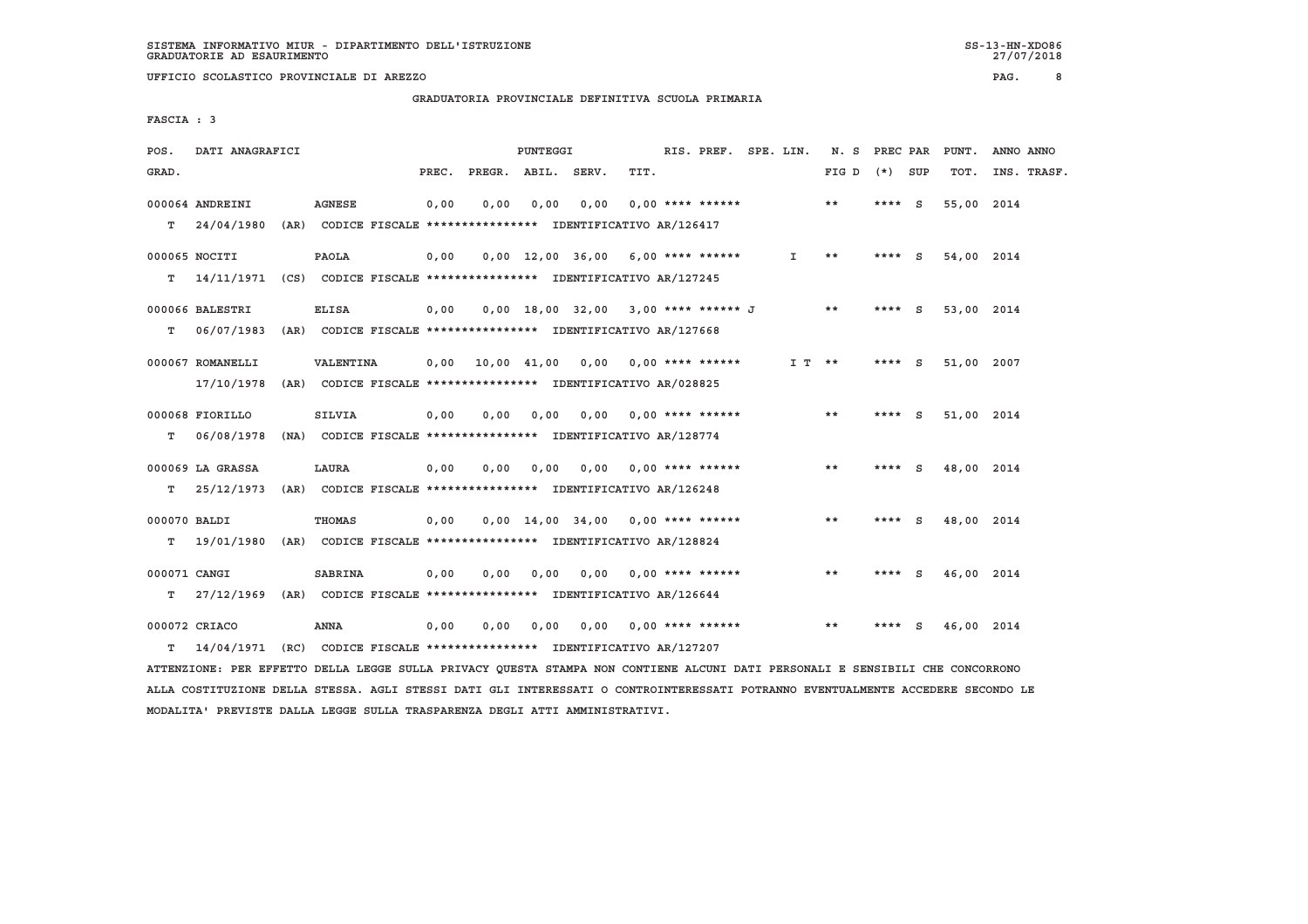**UFFICIO SCOLASTICO PROVINCIALE DI AREZZO PAG. 9**

 **GRADUATORIA PROVINCIALE DEFINITIVA SCUOLA PRIMARIA**

 **FASCIA : 3**

| POS.  | DATI ANAGRAFICI    |                                                                         |       |                    | PUNTEGGI       |      |                           | RIS. PREF. SPE. LIN. | N.S   | PREC PAR        |     | PUNT.      | ANNO ANNO       |
|-------|--------------------|-------------------------------------------------------------------------|-------|--------------------|----------------|------|---------------------------|----------------------|-------|-----------------|-----|------------|-----------------|
| GRAD. |                    |                                                                         | PREC. | PREGR. ABIL. SERV. |                |      | TIT.                      |                      | FIG D | $(*)$           | SUP | TOT.       | INS. TRASF.     |
|       | 000073 BURACCHI    | <b>ALESSANDRA</b>                                                       | 0,00  | 0,00               | 0,00           | 0,00 | $0.00$ **** ******        |                      | **    | **** S          |     | 46,00 2014 |                 |
| т     | 05/09/1980         | (AR) CODICE FISCALE **************** IDENTIFICATIVO AR/127056           |       |                    |                |      |                           |                      |       |                 |     |            |                 |
|       | 000074 MARINO      | <b>ANNITAMARIAAN</b>                                                    | 0,00  | 0,00               | 0,00           | 0.00 | 0,00 **** ******          |                      | $* *$ | **** S          |     | 46,00 2014 |                 |
| т     | 12/04/1960         | (AV) CODICE FISCALE **************** IDENTIFICATIVO AR/129374           |       |                    |                |      |                           |                      |       |                 |     |            |                 |
|       | 000075 CECCARELLI  | <b>DANIELA</b>                                                          | 0,00  |                    | $3,00$ 42,00   | 0,00 |                           | $0.00$ **** ****** J |       | ** $X$ **** $S$ |     | 45,00 2009 |                 |
|       |                    | 07/09/1967 (AR) CODICE FISCALE *************** IDENTIFICATIVO AR/121154 |       |                    |                |      |                           |                      |       |                 |     |            |                 |
|       | 000076 CELESTI     | LAURA                                                                   | 0,00  | 0,00               | 0,00           | 0,00 | $0.00$ **** ******        |                      |       | ** $X$ **** $S$ |     | 45,00 2014 |                 |
| т     | 14/03/1966         | (FE) CODICE FISCALE **************** IDENTIFICATIVO AR/126423           |       |                    |                |      |                           |                      |       |                 |     |            |                 |
|       | 000077 GRIFFO      | <b>ATTILIA</b>                                                          | 0,00  | 0,00               | 0,00           | 0,00 | $0.00$ **** ******        |                      | **    | **** S          |     | 45,00 2014 |                 |
| т     |                    | 19/07/1971 (CE) CODICE FISCALE *************** IDENTIFICATIVO AR/126403 |       |                    |                |      |                           |                      |       |                 |     |            |                 |
|       | 000078 CARRARA     | <b>ELENA</b>                                                            | 0,00  | 0,00               | 0,00           |      | $0,00$ $0,00$ **** ****** |                      | $* *$ | **** S          |     | 45,00 2014 |                 |
| т     |                    | 10/08/1979 (FE) CODICE FISCALE *************** IDENTIFICATIVO AR/126734 |       |                    |                |      |                           |                      |       |                 |     |            |                 |
|       | 000079 DEL DOTTORE | <b>SIMONA</b>                                                           | 0,00  | 0.00               | 0.00           | 0.00 | 0,00 **** ****** J        |                      | **    | **** S          |     | 45,00 2014 |                 |
| т     | 15/12/1969         | (AR) CODICE FISCALE **************** IDENTIFICATIVO AR/126970           |       |                    |                |      |                           |                      |       |                 |     |            |                 |
|       | 000080 DEL NOCE    | <b>MARIA</b>                                                            | 0,00  | 0,00               | 0,00           | 0,00 | $0.00$ **** ******        |                      | $* *$ | **** $S$        |     | 45,00 2014 |                 |
| т     | 20/05/1963         | (NA) CODICE FISCALE **************** IDENTIFICATIVO AR/127045           |       |                    |                |      |                           |                      |       |                 |     |            |                 |
|       | 000081 VACCARO     | <b>DONATELLA</b>                                                        | 0,00  |                    | $3,00$ $41,00$ | 0.00 | $0.00$ **** ******        |                      | $* *$ | ****            | S   |            | 44,00 2011 2011 |
|       | 01/02/1976         | (CS) CODICE FISCALE **************** IDENTIFICATIVO AR/123571           |       |                    |                |      |                           |                      |       |                 |     |            |                 |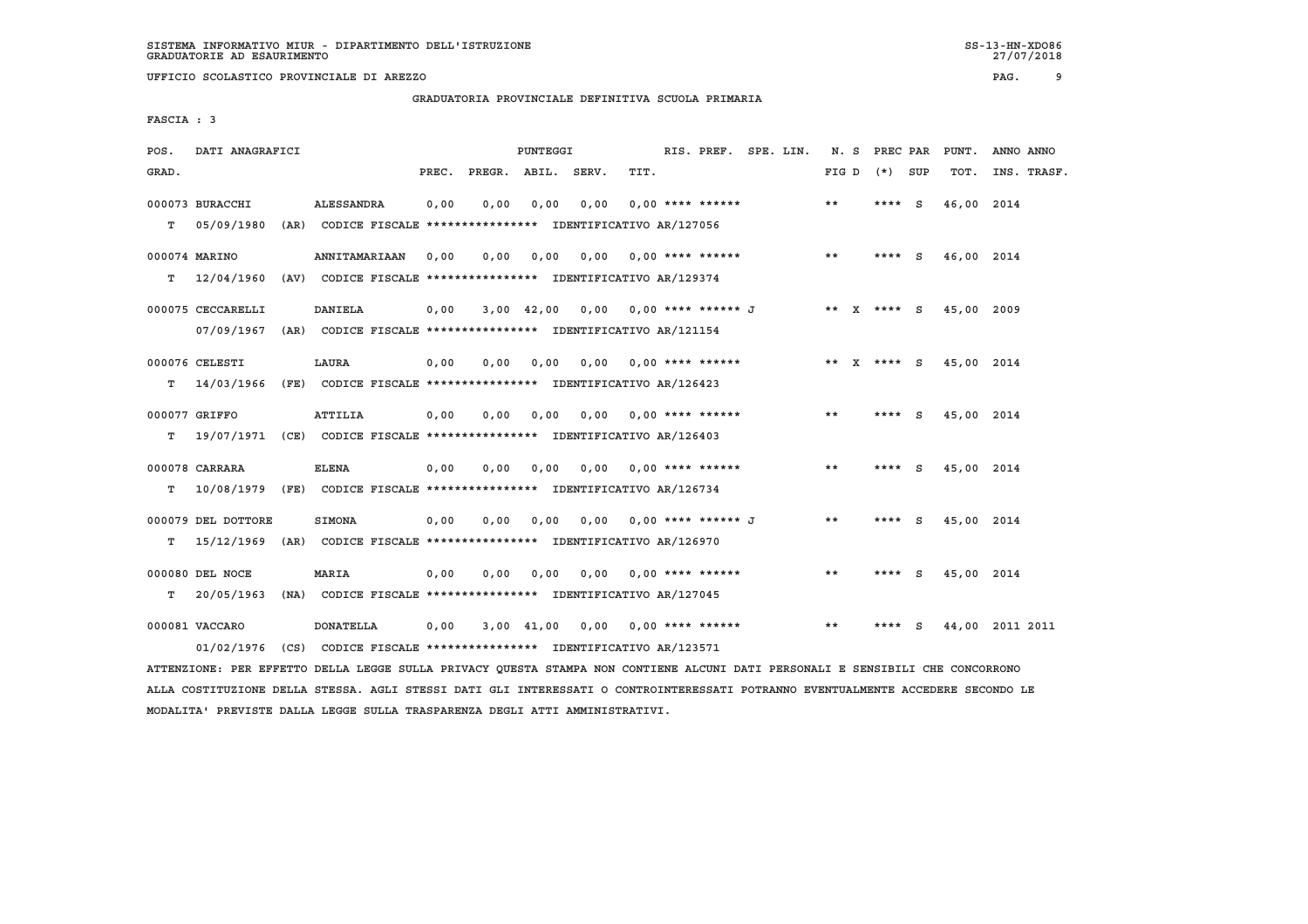**UFFICIO SCOLASTICO PROVINCIALE DI AREZZO PAG. 10**

 **GRADUATORIA PROVINCIALE DEFINITIVA SCUOLA PRIMARIA**

 **FASCIA : 3**

| POS.        | DATI ANAGRAFICI                                                          |                |       |                    | PUNTEGGI           |                                                               |      | RIS. PREF. SPE. LIN.      |              |       | N. S PREC PAR |     | PUNT.      | ANNO ANNO   |
|-------------|--------------------------------------------------------------------------|----------------|-------|--------------------|--------------------|---------------------------------------------------------------|------|---------------------------|--------------|-------|---------------|-----|------------|-------------|
| GRAD.       |                                                                          |                | PREC. | PREGR. ABIL. SERV. |                    |                                                               | TIT. |                           |              | FIG D | (*) SUP       |     | TOT.       | INS. TRASF. |
|             | 000082 MOROSI                                                            | MONICA         | 0,00  | 0.00               | 0.00               | 0.00                                                          |      | $0.00$ **** ******        |              | **    | **** $S$      |     | 44,00 2014 |             |
| T.          | 17/06/1980 (AR) CODICE FISCALE **************** IDENTIFICATIVO AR/126498 |                |       |                    |                    |                                                               |      |                           |              |       |               |     |            |             |
| 000083 IZZO |                                                                          | LUISA          | 0,00  | 0,00               | 0,00               | 0.00                                                          |      | $0.00$ **** ******        | $\mathbf{I}$ | $* *$ | **** S        |     | 44,00 2014 |             |
| т           | 10/01/1982 (BN) CODICE FISCALE *************** IDENTIFICATIVO AR/128476  |                |       |                    |                    |                                                               |      |                           |              |       |               |     |            |             |
|             | 000084 LOMBARDO                                                          | <b>VALERIA</b> | 0.00  | 0.00               | 0,00               |                                                               |      | $0.00$ $0.00$ **** ****** |              | **    | ****          | - S | 43,00 2014 |             |
| т           | 17/03/1982 (RC) CODICE FISCALE **************** IDENTIFICATIVO AR/126348 |                |       |                    |                    |                                                               |      |                           |              |       |               |     |            |             |
|             | 000085 SABATINI                                                          | <b>FABIANA</b> | 0,00  | 0.00               | 0.00               | 0.00                                                          |      | $0.00$ **** ******        |              | **    | **** S        |     | 43,00 2014 |             |
| т           | 19/11/1981 (AR) CODICE FISCALE **************** IDENTIFICATIVO AR/127494 |                |       |                    |                    |                                                               |      |                           |              |       |               |     |            |             |
|             | 000086 FRANCESCHETTI                                                     | LUCIA          | 0.00  |                    | $0.00 \quad 42.00$ | 0.00                                                          |      | 0,00 **** ******          | Ι.           | $* *$ | $***$ S       |     | 42,00 2007 |             |
|             | 21/01/1985 (AR) CODICE FISCALE *************** IDENTIFICATIVO AR/028500  |                |       |                    |                    |                                                               |      |                           |              |       |               |     |            |             |
|             | 000087 BARTOLAI                                                          | <b>ROBERTA</b> | 0,00  |                    |                    | 3,00 14,00 24,00                                              |      | $0.00$ **** ******        |              | $* *$ | ****          | - S | 41,00 2000 |             |
|             | 02/05/1971                                                               |                |       |                    |                    | (AR) CODICE FISCALE **************** IDENTIFICATIVO AR/020224 |      |                           |              |       |               |     |            |             |
|             | 000088 CAPPELLI                                                          | <b>FAUSTO</b>  | 0,00  |                    | 1,00 40,00         | 0,00                                                          |      | $0.00$ **** ******        |              |       | ** X **** S   |     | 41,00 2009 |             |
|             | 09/06/1973                                                               |                |       |                    |                    | (AR) CODICE FISCALE **************** IDENTIFICATIVO AR/121150 |      |                           |              |       |               |     |            |             |
|             | 000089 MARINI                                                            | <b>ELENA</b>   | 0,00  | 0.00               | 0,00               |                                                               |      | $0.00$ $0.00$ **** ****** |              | $* *$ | ****          | - S | 41,00 2014 |             |
| т           | 05/11/1980 (AR) CODICE FISCALE *************** IDENTIFICATIVO AR/127572  |                |       |                    |                    |                                                               |      |                           |              |       |               |     |            |             |
|             | 000090 BASSANI                                                           | <b>ELISA</b>   | 0,00  | 0,00               | 0,00               | 0,00                                                          |      | $0.00$ **** ******        |              | $* *$ |               | s   | 41,00 2014 |             |
| т           | 07/10/1981 (AR) CODICE FISCALE *************** IDENTIFICATIVO AR/127226  |                |       |                    |                    |                                                               |      |                           |              |       |               |     |            |             |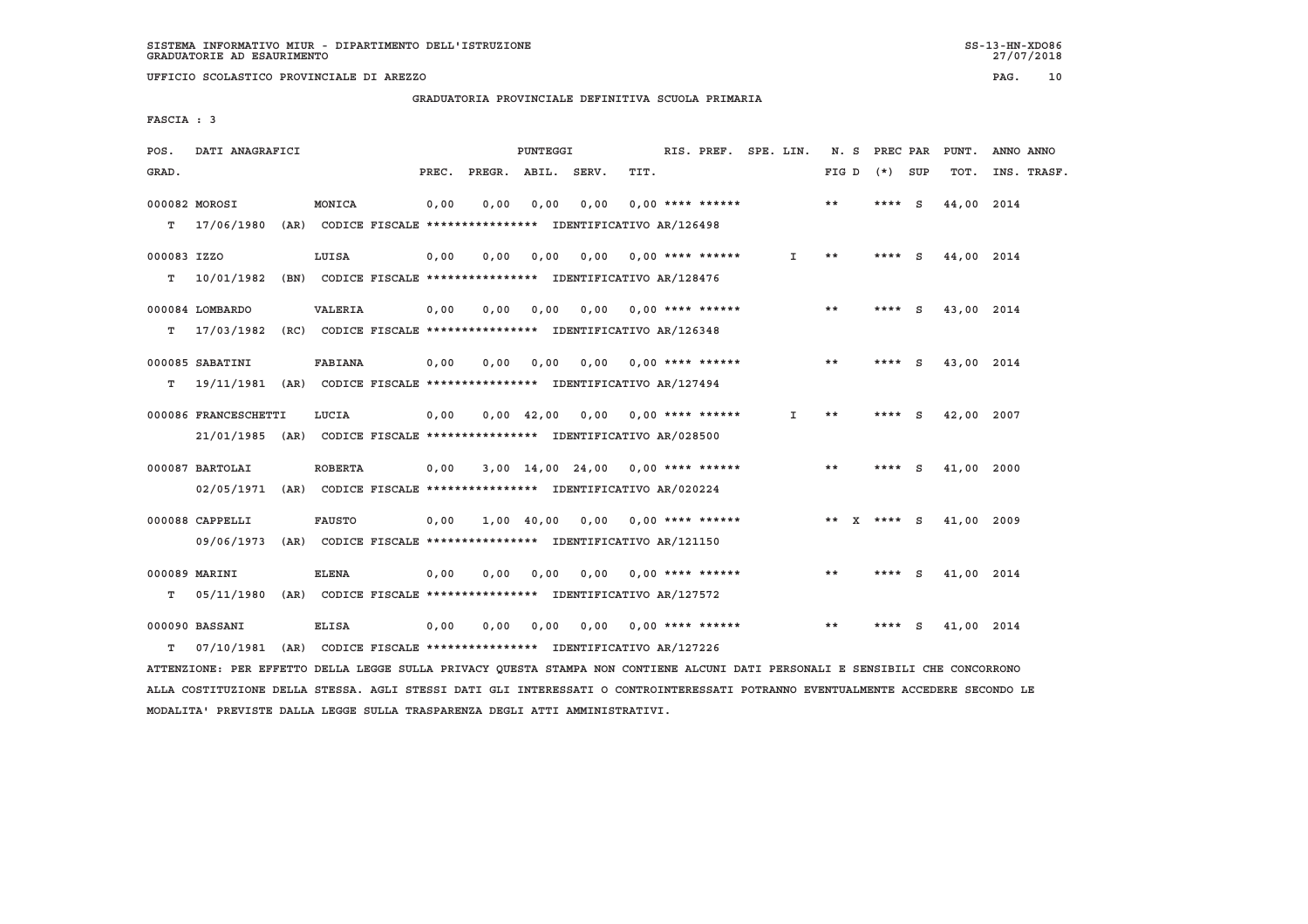**UFFICIO SCOLASTICO PROVINCIALE DI AREZZO PAG. 11**

 **GRADUATORIA PROVINCIALE DEFINITIVA SCUOLA PRIMARIA**

 **FASCIA : 3**

| POS.  | DATI ANAGRAFICI           |                                                                         |                     |                | PUNTEGGI    |      |                             | RIS. PREF. | SPE. LIN. | N. S  | PREC PAR    |          | PUNT.         | ANNO ANNO |             |
|-------|---------------------------|-------------------------------------------------------------------------|---------------------|----------------|-------------|------|-----------------------------|------------|-----------|-------|-------------|----------|---------------|-----------|-------------|
| GRAD. | *** T 000090 BIS LUNGHINI | <b>ELISABETTA</b>                                                       | PREC.<br>14/06/1991 | PREGR.<br>(AR) | ABIL. SERV. |      | TIT.                        |            |           | FIG D | $(*)$       | SUP<br>S | TOT.<br>40.00 |           | INS. TRASF. |
|       | 000091 BENNATI            | ANNA MARIA                                                              | 0,00                | 0,00           | 0,00        | 0,00 | $0.00$ **** ******          |            |           | $* *$ | $***$ S     |          | 38,00         | 2014      |             |
| T.    |                           | 28/12/1970 (AR) CODICE FISCALE *************** IDENTIFICATIVO AR/126503 |                     |                |             |      |                             |            |           |       |             |          |               |           |             |
|       | 000092 DONATI             | <b>GERMANA</b>                                                          | 0,00                | 0,00           | 0,00        | 0.00 | 0,00 **** ******            |            |           | $* *$ | $***$ S     |          | 37,00 2014    |           |             |
| т     | 17/07/1966                | (AR) CODICE FISCALE **************** IDENTIFICATIVO AR/126847           |                     |                |             |      |                             |            |           |       |             |          |               |           |             |
|       | 000093 LIBERTI            | LUCIA                                                                   | 0,00                | 0,00           | 0,00        | 0,00 | $0.00$ **** ******          |            |           |       | ** X **** S |          | 35,00 2014    |           |             |
| т     | 21/07/1967                | (SA) CODICE FISCALE **************** IDENTIFICATIVO AR/027362           |                     |                |             |      |                             |            |           |       |             |          |               |           |             |
|       | 000094 LAZZERELLI         | <b>SILVIA</b>                                                           | 0.00                | 0.00           | 0.00        | 0.00 | 0,00 **** ******            |            |           | **    | ****        | - S      | 35,00 2014    |           |             |
| т     | 05/06/1976                | (PG) CODICE FISCALE **************** IDENTIFICATIVO AR/131785           |                     |                |             |      |                             |            |           |       |             |          |               |           |             |
|       | 000095 VILLANI            | <b>GIOVANNA</b>                                                         | 0,00                | 0,00           | 0,00        | 0,00 | 0,00 **** ******            |            |           | **    | ****        | S.       | 35,00 2014    |           |             |
| т     | 28/05/1974                | (NA) CODICE FISCALE **************** IDENTIFICATIVO AR/126353           |                     |                |             |      |                             |            |           |       |             |          |               |           |             |
|       | 000096 SICIGNANO          | <b>ANTONIETTA</b>                                                       | 0,00                | 0,00           | 0.00        | 0,00 | $0,00$ **** ******          |            |           | $* *$ | ****        | S.       | 35,00 2014    |           |             |
| т     | 16/05/1966                | (NA) CODICE FISCALE **************** IDENTIFICATIVO AR/126827           |                     |                |             |      |                             |            |           |       |             |          |               |           |             |
|       | 000097 SCIPIONI           | <b>ANTONELLA</b>                                                        | 0.00                | 0.00           | 0.00        | 0,00 | 0,00 **** ******            |            |           |       | ** X ****   |          | 34,00 2014    |           |             |
| т     | 16/10/1966                | (AR) CODICE FISCALE **************** IDENTIFICATIVO AR/127620           |                     |                |             |      |                             |            |           |       |             |          |               |           |             |
|       | 000098 CHIANUCCI          | MONICA                                                                  | 0.00                | 0.00           | 0,00        |      | $0.00$ $0.00$ **** ****** J |            |           | **    | ****        |          | 34,00 2014    |           |             |
| т     | 21/05/1979                | (AR) CODICE FISCALE **************** IDENTIFICATIVO AR/131081           |                     |                |             |      |                             |            |           |       |             |          |               |           |             |
|       | 000099 ANDILORO           | <b>MARIA MARGHER</b>                                                    | 0,00                | 0,00           | 0,00        | 0,00 | 0,00 **** ******            |            |           | $* *$ | ****        | S        | 32,00 2014    |           |             |
| т     | 12/02/1979                | (AR) CODICE FISCALE **************** IDENTIFICATIVO AR/126420           |                     |                |             |      |                             |            |           |       |             |          |               |           |             |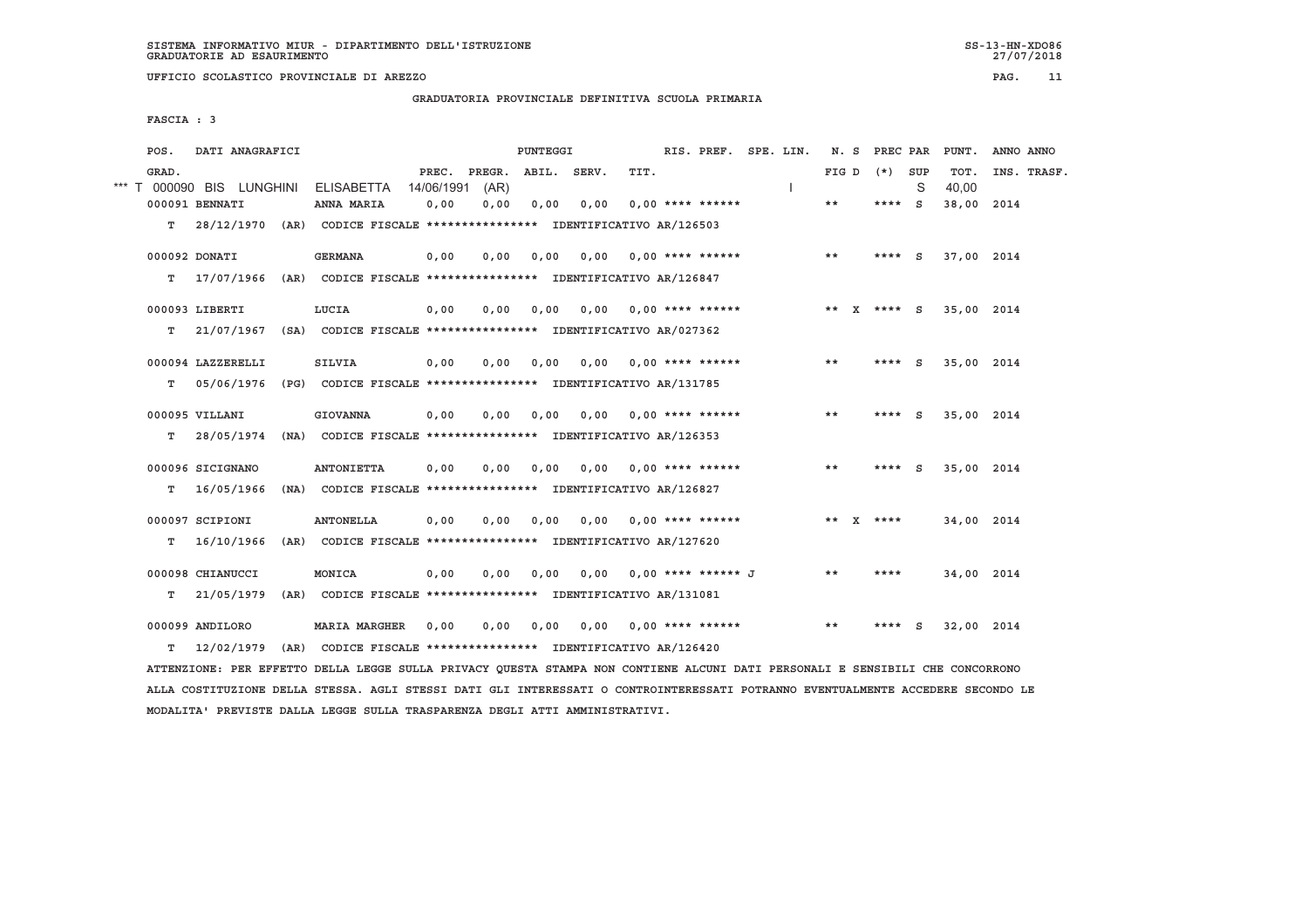**UFFICIO SCOLASTICO PROVINCIALE DI AREZZO PAG. 12**

 **GRADUATORIA PROVINCIALE DEFINITIVA SCUOLA PRIMARIA**

 **FASCIA : 3**

| POS.  | DATI ANAGRAFICI  |                                                                          |       |              | PUNTEGGI |       |                                           | RIS. PREF. SPE. LIN. | N.S   | PREC PAR |              | PUNT.      | ANNO ANNO   |
|-------|------------------|--------------------------------------------------------------------------|-------|--------------|----------|-------|-------------------------------------------|----------------------|-------|----------|--------------|------------|-------------|
| GRAD. |                  |                                                                          | PREC. | PREGR. ABIL. |          | SERV. | TIT.                                      |                      | FIG D | $(*)$    | SUP          | TOT.       | INS. TRASF. |
|       | 000100 ROBERTO   | GIUSEPPINA                                                               | 0.00  | 0.00         | 0,00     | 0.00  | $0.00$ **** ******                        |                      | $***$ | ****     | - S          | 31,00 2014 |             |
| т     | 02/09/1968       | (NA) CODICE FISCALE **************** IDENTIFICATIVO AR/128347            |       |              |          |       |                                           |                      |       |          |              |            |             |
|       | 000101 TACCHINI  | LUANA                                                                    | 0,00  | 0,00         | 0,00     |       | $0.00$ $0.00$ **** ******                 |                      | $***$ | **** $S$ |              | 30,00 2014 |             |
| т     | 26/01/1977       | (AR) CODICE FISCALE **************** IDENTIFICATIVO AR/126399            |       |              |          |       |                                           |                      |       |          |              |            |             |
|       | 000102 PAUZANO   | <b>FLORIANA</b>                                                          | 0,00  | 0.00         | 0,00     | 0.00  | $0.00$ **** ******                        |                      | **    | **** $S$ |              | 28,00 2014 |             |
| т     | 08/09/1970       | (NA) CODICE FISCALE **************** IDENTIFICATIVO AR/126383            |       |              |          |       |                                           |                      |       |          |              |            |             |
|       | 000103 FIORIGLIO | VALENTINA ANG                                                            | 0.00  |              |          |       | $0.00$ 12.00 16.00 0.00 **** ******       |                      | $* *$ | ****     | - S          | 28,00 2014 |             |
| т     | 05/04/1983       | (EN) CODICE FISCALE **************** IDENTIFICATIVO AR/126195            |       |              |          |       |                                           |                      |       |          |              |            |             |
|       | 000104 BRUSCHI   | <b>ELENA</b>                                                             | 0.00  |              |          |       | $1,00$ $15,00$ $12,00$ $0,00$ **** ****** |                      | **    | **** S   |              | 28,00 2014 |             |
| т     |                  | 14/03/1981 (PG) CODICE FISCALE **************** IDENTIFICATIVO AR/126578 |       |              |          |       |                                           |                      |       |          |              |            |             |
|       | 000105 ROMANO    | <b>ROBERTA</b>                                                           | 0,00  | 0,00         | 0,00     | 0,00  | $0.00$ **** ******                        |                      | $* *$ | $***$ S  |              | 27,00 2014 |             |
| т     |                  | 09/12/1980 (BN) CODICE FISCALE *************** IDENTIFICATIVO AR/128167  |       |              |          |       |                                           |                      |       |          |              |            |             |
|       |                  |                                                                          |       |              |          |       |                                           |                      |       |          |              |            |             |
|       | 000106 ZITELLI   | CONCITA                                                                  | 0,00  | 0.00         | 0.00     | 0.00  | $0.00$ **** ******                        |                      | $* *$ | ****     | $\mathbf{s}$ | 27,00 2014 |             |
| т     | 16/04/1980       | (CT) CODICE FISCALE **************** IDENTIFICATIVO AR/126878            |       |              |          |       |                                           |                      |       |          |              |            |             |
|       | 000107 MINNITI   | <b>ANNAMARIA</b>                                                         | 0,00  | 0.00         | 0.00     | 0.00  | $0.00$ **** ******                        |                      | **    | **** $S$ |              | 26,00 2014 |             |
| т     | 25/04/1978       | (KR) CODICE FISCALE **************** IDENTIFICATIVO AR/127878            |       |              |          |       |                                           |                      |       |          |              |            |             |
|       | 000108 FALSINI   | <b>CHIARA</b>                                                            | 0,00  | 0.00         | 0.00     | 0.00  | $0.00$ **** ******                        |                      | $* *$ | ****     | S            | 26,00 2014 |             |
| т     | 19/08/1983       | (AR) CODICE FISCALE **************** IDENTIFICATIVO AR/127962            |       |              |          |       |                                           |                      |       |          |              |            |             |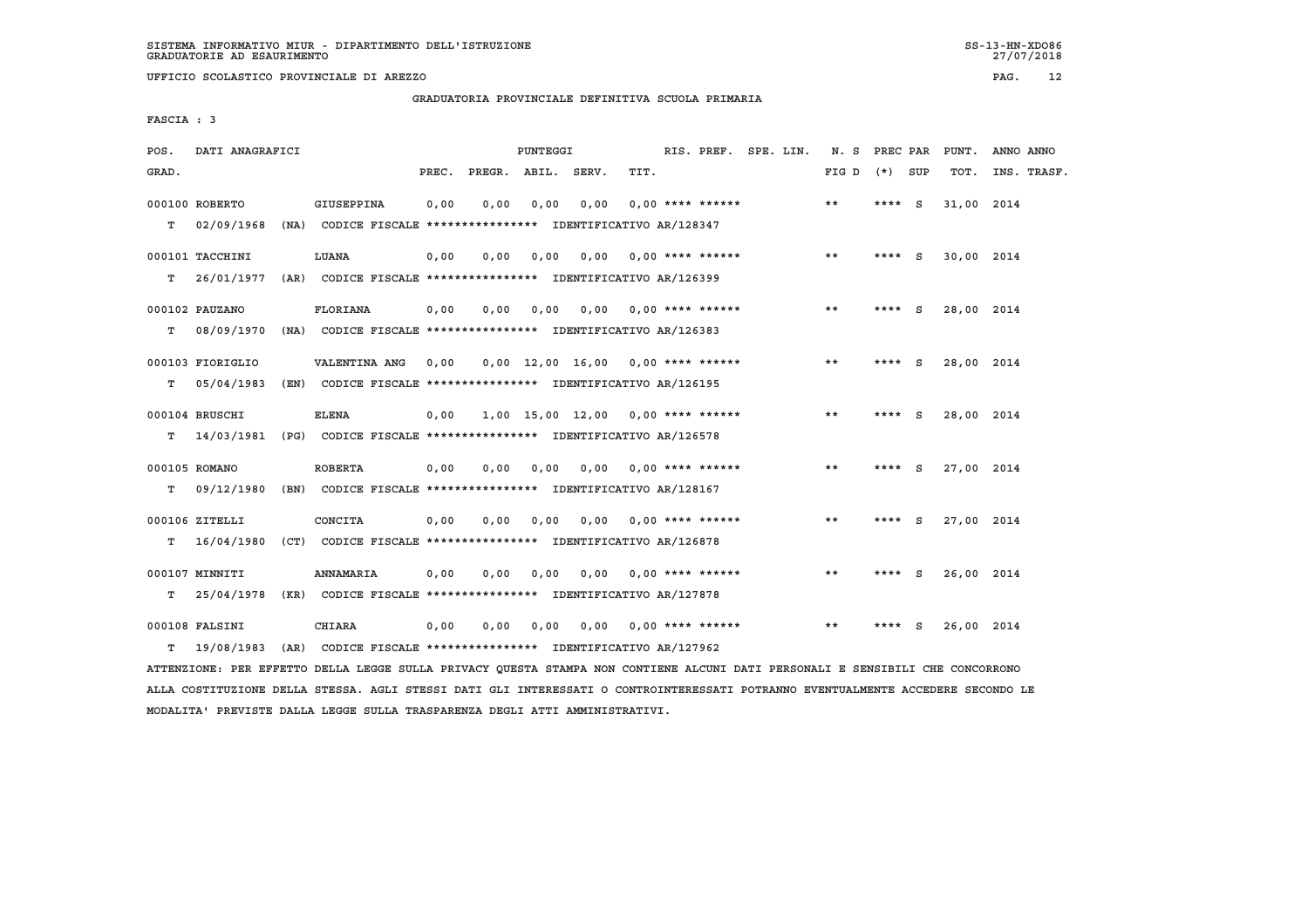**UFFICIO SCOLASTICO PROVINCIALE DI AREZZO PAG. 13**

 **GRADUATORIA PROVINCIALE DEFINITIVA SCUOLA PRIMARIA**

 **FASCIA : 3**

|            |                                                                                                                                                                                       |                 |            |      |                                                              |      |                                                                                      |      |                                                                                                                                                                                                                                                                                                                                                                                                                                                                                                                                                                                                                                                                         |                                                                                                                                                                                                                                                                |                                           | PUNT.                                                                                                               | ANNO ANNO                                                                                                                                                                                                                                          |
|------------|---------------------------------------------------------------------------------------------------------------------------------------------------------------------------------------|-----------------|------------|------|--------------------------------------------------------------|------|--------------------------------------------------------------------------------------|------|-------------------------------------------------------------------------------------------------------------------------------------------------------------------------------------------------------------------------------------------------------------------------------------------------------------------------------------------------------------------------------------------------------------------------------------------------------------------------------------------------------------------------------------------------------------------------------------------------------------------------------------------------------------------------|----------------------------------------------------------------------------------------------------------------------------------------------------------------------------------------------------------------------------------------------------------------|-------------------------------------------|---------------------------------------------------------------------------------------------------------------------|----------------------------------------------------------------------------------------------------------------------------------------------------------------------------------------------------------------------------------------------------|
|            |                                                                                                                                                                                       |                 |            |      |                                                              |      | TIT.                                                                                 |      |                                                                                                                                                                                                                                                                                                                                                                                                                                                                                                                                                                                                                                                                         |                                                                                                                                                                                                                                                                |                                           | TOT.                                                                                                                | INS. TRASF.                                                                                                                                                                                                                                        |
|            |                                                                                                                                                                                       | <b>CHIARA</b>   |            | 0,00 |                                                              | 0,00 |                                                                                      |      |                                                                                                                                                                                                                                                                                                                                                                                                                                                                                                                                                                                                                                                                         | $* *$                                                                                                                                                                                                                                                          | ****                                      |                                                                                                                     |                                                                                                                                                                                                                                                    |
|            |                                                                                                                                                                                       |                 |            |      |                                                              |      |                                                                                      |      |                                                                                                                                                                                                                                                                                                                                                                                                                                                                                                                                                                                                                                                                         |                                                                                                                                                                                                                                                                |                                           |                                                                                                                     |                                                                                                                                                                                                                                                    |
|            |                                                                                                                                                                                       | MONICA          |            | 0,00 |                                                              |      |                                                                                      |      |                                                                                                                                                                                                                                                                                                                                                                                                                                                                                                                                                                                                                                                                         | $* *$                                                                                                                                                                                                                                                          |                                           |                                                                                                                     |                                                                                                                                                                                                                                                    |
|            |                                                                                                                                                                                       |                 |            |      |                                                              |      |                                                                                      |      |                                                                                                                                                                                                                                                                                                                                                                                                                                                                                                                                                                                                                                                                         |                                                                                                                                                                                                                                                                |                                           |                                                                                                                     |                                                                                                                                                                                                                                                    |
|            |                                                                                                                                                                                       | <b>SERENA</b>   |            | 0.00 |                                                              |      |                                                                                      |      |                                                                                                                                                                                                                                                                                                                                                                                                                                                                                                                                                                                                                                                                         | $* *$                                                                                                                                                                                                                                                          |                                           |                                                                                                                     |                                                                                                                                                                                                                                                    |
|            |                                                                                                                                                                                       |                 |            |      |                                                              |      |                                                                                      |      |                                                                                                                                                                                                                                                                                                                                                                                                                                                                                                                                                                                                                                                                         |                                                                                                                                                                                                                                                                |                                           |                                                                                                                     |                                                                                                                                                                                                                                                    |
|            |                                                                                                                                                                                       | LUISA           |            | 0,00 |                                                              |      |                                                                                      |      |                                                                                                                                                                                                                                                                                                                                                                                                                                                                                                                                                                                                                                                                         |                                                                                                                                                                                                                                                                |                                           |                                                                                                                     |                                                                                                                                                                                                                                                    |
|            |                                                                                                                                                                                       |                 |            |      |                                                              |      |                                                                                      |      |                                                                                                                                                                                                                                                                                                                                                                                                                                                                                                                                                                                                                                                                         |                                                                                                                                                                                                                                                                |                                           |                                                                                                                     |                                                                                                                                                                                                                                                    |
|            |                                                                                                                                                                                       | <b>ELENA</b>    |            |      |                                                              |      |                                                                                      |      |                                                                                                                                                                                                                                                                                                                                                                                                                                                                                                                                                                                                                                                                         | $* *$                                                                                                                                                                                                                                                          |                                           |                                                                                                                     |                                                                                                                                                                                                                                                    |
|            |                                                                                                                                                                                       |                 |            |      |                                                              |      |                                                                                      |      |                                                                                                                                                                                                                                                                                                                                                                                                                                                                                                                                                                                                                                                                         |                                                                                                                                                                                                                                                                |                                           |                                                                                                                     |                                                                                                                                                                                                                                                    |
|            |                                                                                                                                                                                       | GIULIA          |            | 0.00 |                                                              |      |                                                                                      |      |                                                                                                                                                                                                                                                                                                                                                                                                                                                                                                                                                                                                                                                                         | $* *$                                                                                                                                                                                                                                                          |                                           |                                                                                                                     |                                                                                                                                                                                                                                                    |
|            |                                                                                                                                                                                       |                 |            |      |                                                              |      |                                                                                      |      |                                                                                                                                                                                                                                                                                                                                                                                                                                                                                                                                                                                                                                                                         |                                                                                                                                                                                                                                                                |                                           |                                                                                                                     |                                                                                                                                                                                                                                                    |
|            |                                                                                                                                                                                       | VALENTINA       |            | 0,00 |                                                              |      |                                                                                      |      |                                                                                                                                                                                                                                                                                                                                                                                                                                                                                                                                                                                                                                                                         | $* *$                                                                                                                                                                                                                                                          |                                           |                                                                                                                     |                                                                                                                                                                                                                                                    |
|            |                                                                                                                                                                                       |                 |            |      |                                                              |      |                                                                                      |      |                                                                                                                                                                                                                                                                                                                                                                                                                                                                                                                                                                                                                                                                         |                                                                                                                                                                                                                                                                |                                           |                                                                                                                     |                                                                                                                                                                                                                                                    |
|            |                                                                                                                                                                                       | <b>MARIA</b>    |            |      |                                                              |      |                                                                                      |      |                                                                                                                                                                                                                                                                                                                                                                                                                                                                                                                                                                                                                                                                         | $* *$                                                                                                                                                                                                                                                          | ****                                      |                                                                                                                     | 23,00 2007 2007                                                                                                                                                                                                                                    |
| 11/01/1958 |                                                                                                                                                                                       |                 |            |      |                                                              |      |                                                                                      |      |                                                                                                                                                                                                                                                                                                                                                                                                                                                                                                                                                                                                                                                                         |                                                                                                                                                                                                                                                                |                                           |                                                                                                                     |                                                                                                                                                                                                                                                    |
|            |                                                                                                                                                                                       |                 |            |      |                                                              |      |                                                                                      |      |                                                                                                                                                                                                                                                                                                                                                                                                                                                                                                                                                                                                                                                                         |                                                                                                                                                                                                                                                                |                                           |                                                                                                                     |                                                                                                                                                                                                                                                    |
|            |                                                                                                                                                                                       |                 |            |      |                                                              |      |                                                                                      |      |                                                                                                                                                                                                                                                                                                                                                                                                                                                                                                                                                                                                                                                                         |                                                                                                                                                                                                                                                                |                                           |                                                                                                                     |                                                                                                                                                                                                                                                    |
|            |                                                                                                                                                                                       |                 |            |      |                                                              |      |                                                                                      |      |                                                                                                                                                                                                                                                                                                                                                                                                                                                                                                                                                                                                                                                                         |                                                                                                                                                                                                                                                                |                                           |                                                                                                                     |                                                                                                                                                                                                                                                    |
| s          | 000109 NOSI<br>23/09/1975<br>000110 CATENI<br>000111 SEVERI<br>000112 BETTIOL<br>000113 RISTORI<br>000114 BRACCINI<br>000115 FIORI<br>000116 CAVALLINI<br>000117 CERONI<br>16/09/1965 | DATI ANAGRAFICI | ALESSANDRA |      | 0,00<br>0,00<br>0,00<br>0,00<br>0,00<br>0,00<br>0,00<br>0,00 | 9,00 | PUNTEGGI<br>PREC. PREGR. ABIL. SERV.<br>0,00<br>0,00<br>0.00<br>0.00<br>0,00<br>6,00 | 0,00 | (AR) CODICE FISCALE **************** IDENTIFICATIVO AR/127970<br>31/10/1983 (AR) CODICE FISCALE **************** IDENTIFICATIVO AR/127768<br>02/05/1981 (AR) CODICE FISCALE *************** IDENTIFICATIVO AR/126763<br>08/06/1968 (GO) CODICE FISCALE *************** IDENTIFICATIVO AR/128473<br>T 15/04/1983 (FI) CODICE FISCALE **************** IDENTIFICATIVO AR/128067<br>10/11/1981 (FI) CODICE FISCALE **************** IDENTIFICATIVO AR/126178<br>07/08/1980 (AR) CODICE FISCALE **************** IDENTIFICATIVO AR/128834<br>(KR) CODICE FISCALE **************** IDENTIFICATIVO AR/028386<br>(AR) CODICE FISCALE **************** IDENTIFICATIVO AR/123615 | RIS. PREF. SPE. LIN.<br>$0.00$ **** ******<br>$0,00$ $0,00$ **** ******<br>$0.00$ $0.00$ **** ******<br>$0,00$ 18,00 6,00 0,00 **** ******<br>0,00 0,00 **** ******<br>$0.00$ **** ******<br>$0,00$ 13,00 10,00 0,00 0,00 **** ******<br>8,00 0,00 **** ****** | $0,00$ $0,00$ $0,00$ **** ******<br>$* *$ | N. S PREC PAR<br>FIG D $(*)$ SUP<br>- S<br>**** S<br>$***$ S<br>** X **** S<br>**** S<br>**** S<br>**** S<br>**** S | 25,00 2014<br>25,00 2014<br>25,00 2014<br>24,00 2014<br>24,00 2014<br>24,00 2014<br>24,00 2014<br>23,00 2011 2011<br>ATTENZIONE: PER EFFETTO DELLA LEGGE SULLA PRIVACY QUESTA STAMPA NON CONTIENE ALCUNI DATI PERSONALI E SENSIBILI CHE CONCORRONO |

 **ALLA COSTITUZIONE DELLA STESSA. AGLI STESSI DATI GLI INTERESSATI O CONTROINTERESSATI POTRANNO EVENTUALMENTE ACCEDERE SECONDO LE MODALITA' PREVISTE DALLA LEGGE SULLA TRASPARENZA DEGLI ATTI AMMINISTRATIVI.**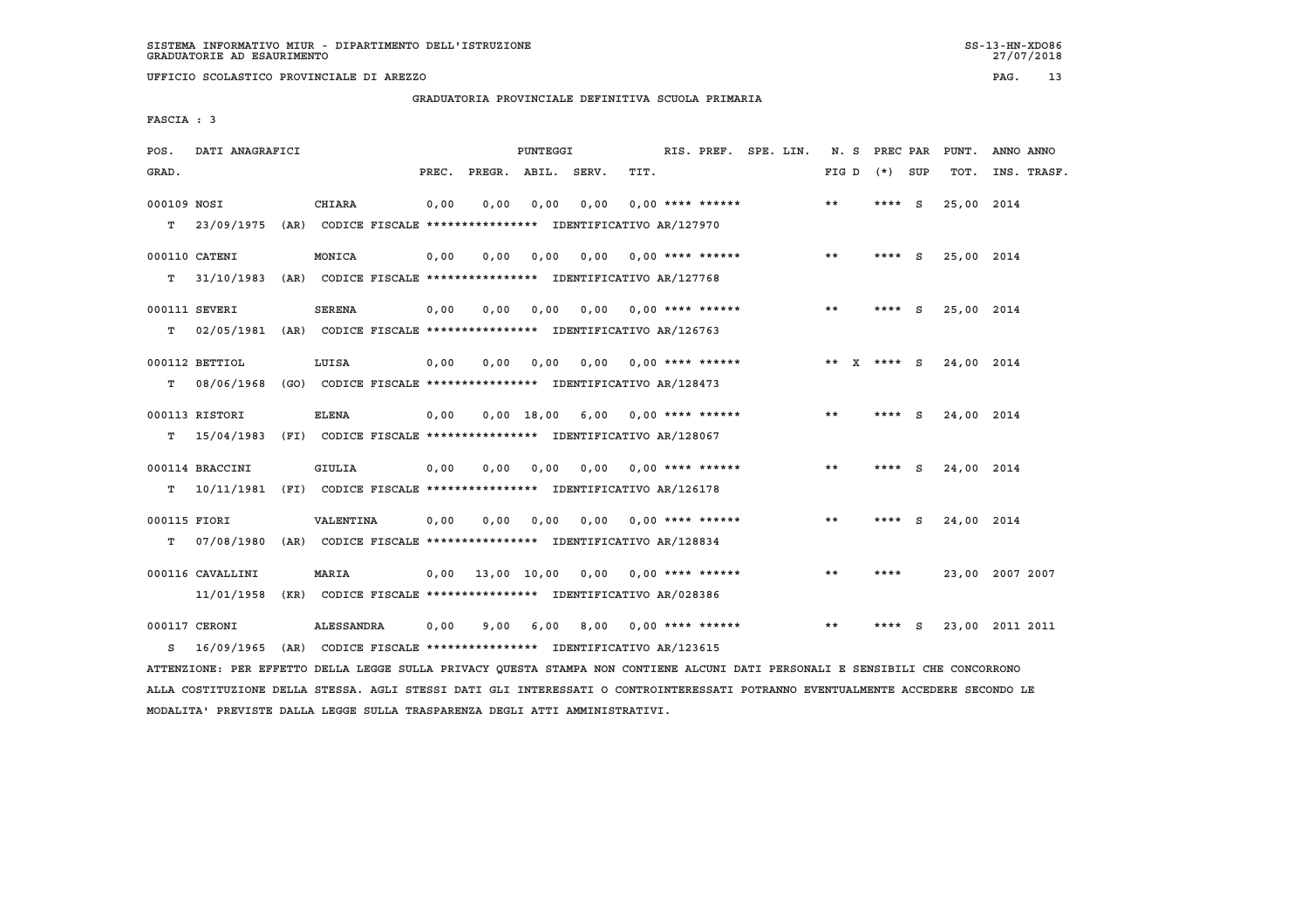**UFFICIO SCOLASTICO PROVINCIALE DI AREZZO PAG. 14**

 **GRADUATORIA PROVINCIALE DEFINITIVA SCUOLA PRIMARIA**

 **FASCIA : 3**

| POS.         | DATI ANAGRAFICI                                                         |                                                               |       |              | PUNTEGGI |                                     |      | RIS. PREF. SPE. LIN.       |   | N. S PREC PAR |          |     | PUNT.      | ANNO ANNO       |
|--------------|-------------------------------------------------------------------------|---------------------------------------------------------------|-------|--------------|----------|-------------------------------------|------|----------------------------|---|---------------|----------|-----|------------|-----------------|
| GRAD.        |                                                                         |                                                               | PREC. |              |          | PREGR. ABIL. SERV.                  | TIT. |                            |   | FIG D         | $(*)$    | SUP | TOT.       | INS. TRASF.     |
|              | 000118 RONZONI                                                          | <b>GIULIANA</b>                                               | 0,00  | 0.00         | 0.00     | 0.00                                |      | $0.00$ **** ******         |   | $***$         | ****     | - S | 23,00 2014 |                 |
| т            | 18/02/1979                                                              | (KR) CODICE FISCALE **************** IDENTIFICATIVO AR/128340 |       |              |          |                                     |      |                            |   |               |          |     |            |                 |
|              | 000119 DISPERATI                                                        | <b>VALENTINA</b>                                              | 0,00  |              |          | $0,00$ 18,00 2,00 3,00 **** ******  |      |                            |   | $* *$         | **** $S$ |     | 23,00 2014 |                 |
| т            | 06/05/1983                                                              | (AR) CODICE FISCALE **************** IDENTIFICATIVO AR/127394 |       |              |          |                                     |      |                            |   |               |          |     |            |                 |
| 000120 BRUNO |                                                                         | MARIACRISTINA                                                 | 0.00  | $0.00$ 14.00 |          | 6,00 3,00 **** ******               |      |                            |   | **            | **** S   |     | 23,00 2014 |                 |
| T.           | 23/04/1983                                                              | (KR) CODICE FISCALE **************** IDENTIFICATIVO AR/127071 |       |              |          |                                     |      |                            |   |               |          |     |            |                 |
|              | 000121 DE CANDIA                                                        | MARIA ROSARIA                                                 | 0.00  |              |          | $6,00$ 16,00 0,00 0,00 **** ******  |      |                            | F | **            | ****     | - S |            | 22,00 2014 2014 |
|              | 28/01/1964                                                              | (NA) CODICE FISCALE **************** IDENTIFICATIVO AR/126110 |       |              |          |                                     |      |                            |   |               |          |     |            |                 |
|              | 000122 CORDOVANI                                                        | <b>ELENA</b>                                                  | 0,00  | 0.00         | 0,00     | 0.00                                |      | $0.00$ **** ******         |   | $***$         | **** S   |     | 22,00 2014 |                 |
| т            | 12/11/1977                                                              | (AR) CODICE FISCALE **************** IDENTIFICATIVO AR/128053 |       |              |          |                                     |      |                            |   |               |          |     |            |                 |
|              | 000123 MILANESI                                                         | <b>ANNUNZIATINA</b>                                           | 0.00  | 0.00         | 0,00     | 0.00                                |      | $0.00$ **** ******         |   | **            | **** S   |     | 22,00 2014 |                 |
| т            | 02/04/1967                                                              | (FO) CODICE FISCALE **************** IDENTIFICATIVO AR/129085 |       |              |          |                                     |      |                            |   |               |          |     |            |                 |
| 000124 CONTE |                                                                         | ASSUNTA KATIA                                                 | 0.00  |              |          | $0.00$ 11.00 11.00 0.00 **** ****** |      |                            |   | $***$         | ****     | - S | 22,00 2014 |                 |
| т            | 14/08/1982                                                              | (CE) CODICE FISCALE **************** IDENTIFICATIVO AR/126968 |       |              |          |                                     |      |                            |   |               |          |     |            |                 |
|              |                                                                         |                                                               |       |              |          |                                     |      |                            |   |               |          |     |            |                 |
|              | 000125 LAZZERINI                                                        | <b>ELISA</b>                                                  | 0,00  | 0.00 18.00   |          |                                     |      | $0.00 \t 4.00$ **** ****** |   | $***$         | **** $S$ |     | 22,00 2014 |                 |
| т            | 07/07/1982                                                              | (AR) CODICE FISCALE **************** IDENTIFICATIVO AR/126179 |       |              |          |                                     |      |                            |   |               |          |     |            |                 |
|              | 000126 SCHEMBARI GATTO                                                  | ESTHER                                                        | 0.00  | $0.00$ 18.00 |          |                                     |      | 4,00 0,00 **** ****** J    |   | $* *$         | ****     | - S | 22,00 2014 |                 |
| т            | 06/12/1981 (RG) CODICE FISCALE *************** IDENTIFICATIVO AR/126869 |                                                               |       |              |          |                                     |      |                            |   |               |          |     |            |                 |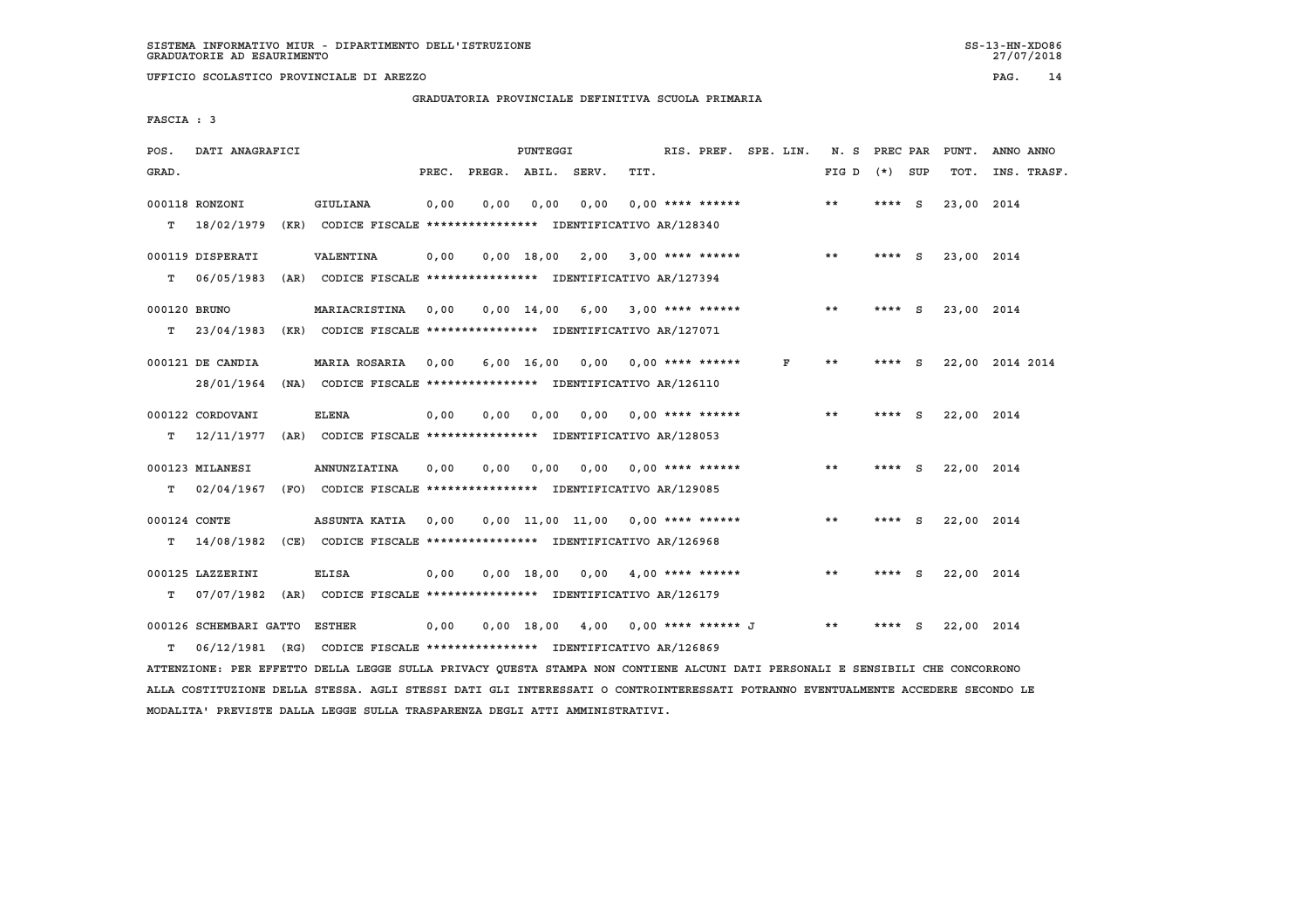**GRADUATORIA PROVINCIALE DEFINITIVA SCUOLA PRIMARIA**

 **FASCIA : 3**

| POS.         | DATI ANAGRAFICI   |                                                                          |       |              | PUNTEGGI |       |                                     | RIS. PREF. SPE. LIN. | N.S   | PREC PAR |          | PUNT.      | ANNO ANNO   |
|--------------|-------------------|--------------------------------------------------------------------------|-------|--------------|----------|-------|-------------------------------------|----------------------|-------|----------|----------|------------|-------------|
| GRAD.        |                   |                                                                          | PREC. | PREGR. ABIL. |          | SERV. | TIT.                                |                      | FIG D | $(*)$    | SUP      | TOT.       | INS. TRASF. |
|              | 000127 CAPANNI    | <b>ERIKA</b>                                                             | 0,00  | 0,00         | 0,00     | 0.00  | $0.00$ **** ******                  |                      | **    | ****     | - S      | 22,00 2014 |             |
| т            | 21/06/1978        | (FI) CODICE FISCALE **************** IDENTIFICATIVO AR/126514            |       |              |          |       |                                     |                      |       |          |          |            |             |
|              | 000128 DI LORENZO | GIUSEPPINA                                                               | 0,00  | 0,00         | 0,00     | 0.00  | $0.00$ **** ******                  |                      | $* *$ | **** S   |          | 22,00 2014 |             |
| т            | 02/06/1975        | (CO) CODICE FISCALE **************** IDENTIFICATIVO AR/126359            |       |              |          |       |                                     |                      |       |          |          |            |             |
|              | 000129 RICCIO     | <b>MARIANNA</b>                                                          | 0,00  | 0.00         | 0,00     | 0.00  | $0.00$ **** ******                  |                      | **    | ****     | - S      | 21,00 2014 |             |
| т            | 29/07/1976        | (NA) CODICE FISCALE **************** IDENTIFICATIVO AR/129039            |       |              |          |       |                                     |                      |       |          |          |            |             |
| 000130 RAGNI |                   | <b>FRANCESCA</b>                                                         | 0,00  | 0.00         | 0,00     |       | $0.00$ $0.00$ **** ******           |                      | **    | **** $S$ |          | 21,00 2014 |             |
| т            | 13/10/1966        | (AR) CODICE FISCALE **************** IDENTIFICATIVO AR/127155            |       |              |          |       |                                     |                      |       |          |          |            |             |
|              | 000131 D'ANTONIO  | <b>ALESSIA</b>                                                           | 0,00  | 0.00         | 0,00     | 0.00  | $0.00$ **** ******                  |                      | **    | ****     | <b>S</b> | 21,00 2014 |             |
| т            | 25/06/1980        | (RM) CODICE FISCALE **************** IDENTIFICATIVO AR/127544            |       |              |          |       |                                     |                      |       |          |          |            |             |
|              | 000132 POLLIO     | <b>ANTONIETTA</b>                                                        | 0,00  |              |          |       | $0.00$ 11.00 10.00 0.00 **** ****** |                      | $* *$ | ****     | - S      | 21,00 2014 |             |
| т            |                   | 22/01/1967 (NA) CODICE FISCALE **************** IDENTIFICATIVO AR/127589 |       |              |          |       |                                     |                      |       |          |          |            |             |
|              | 000133 BOSCHI     | <b>ELISA</b>                                                             | 0,00  | 0,00         | 0,00     | 0,00  | $0.00$ **** ******                  |                      | $* *$ | **** $S$ |          | 20,00 2014 |             |
| т            | 28/08/1983        | (AR) CODICE FISCALE **************** IDENTIFICATIVO AR/126577            |       |              |          |       |                                     |                      |       |          |          |            |             |
|              | 000134 PAZZAGLIA  | LUCIA                                                                    | 0,00  | 0,00         | 0,00     | 0.00  | $0.00$ **** ******                  |                      | $* *$ | ****     | - S      | 20,00 2014 |             |
| т            | 25/04/1978        | (PG) CODICE FISCALE **************** IDENTIFICATIVO AR/127146            |       |              |          |       |                                     |                      |       |          |          |            |             |
|              | 000135 MARTINI    | VALENTINA                                                                | 0,00  | 0.00         | 0,00     |       | $0.00$ $0.00$ **** ******           |                      | **    | ****     | - S      | 20,00 2014 |             |
| т            | 04/01/1983        | (AR) CODICE FISCALE **************** IDENTIFICATIVO AR/128837            |       |              |          |       |                                     |                      |       |          |          |            |             |

 **ATTENZIONE: PER EFFETTO DELLA LEGGE SULLA PRIVACY QUESTA STAMPA NON CONTIENE ALCUNI DATI PERSONALI E SENSIBILI CHE CONCORRONO ALLA COSTITUZIONE DELLA STESSA. AGLI STESSI DATI GLI INTERESSATI O CONTROINTERESSATI POTRANNO EVENTUALMENTE ACCEDERE SECONDO LE MODALITA' PREVISTE DALLA LEGGE SULLA TRASPARENZA DEGLI ATTI AMMINISTRATIVI.**

27/07/2018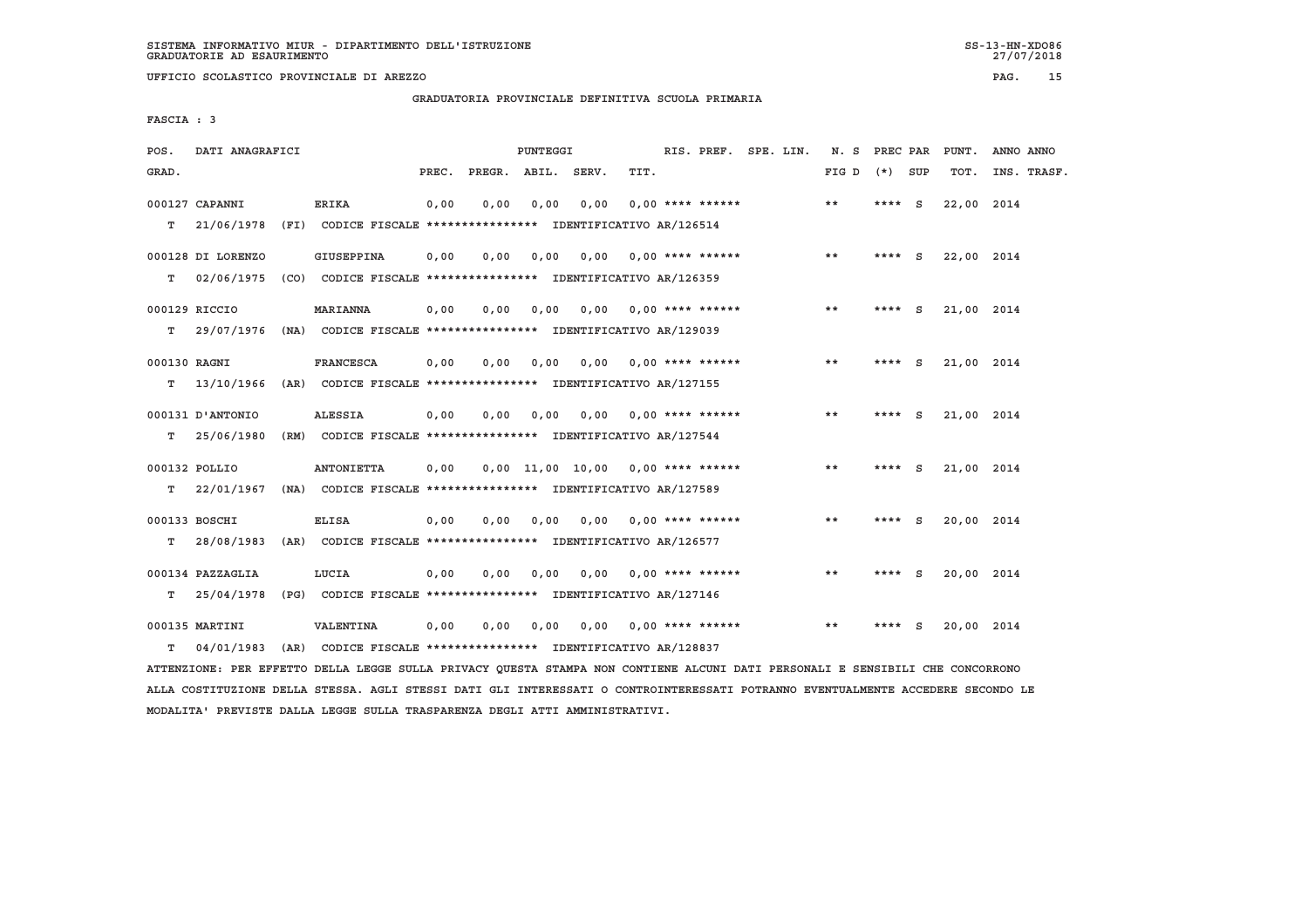**UFFICIO SCOLASTICO PROVINCIALE DI AREZZO PAG. 16**

 **GRADUATORIA PROVINCIALE DEFINITIVA SCUOLA PRIMARIA**

 **FASCIA : 3**

| POS.  | DATI ANAGRAFICI   |                                                                                        |       |                    | PUNTEGGI     |      |                                      | RIS. PREF. SPE. LIN. |  |       | N. S PREC PAR   |     | PUNT.      | ANNO ANNO   |
|-------|-------------------|----------------------------------------------------------------------------------------|-------|--------------------|--------------|------|--------------------------------------|----------------------|--|-------|-----------------|-----|------------|-------------|
| GRAD. |                   |                                                                                        | PREC. | PREGR. ABIL. SERV. |              |      | TIT.                                 |                      |  |       | FIG D $(*)$ SUP |     | TOT.       | INS. TRASF. |
|       | 000136 ALPINI     | <b>BEATRICE</b>                                                                        | 0,00  | 0.00               | 0.00         | 0.00 | $0.00$ **** ******                   |                      |  |       | ** X **** S     |     | 20,00 2014 |             |
|       | $T = 18/11/1982$  | (AR) CODICE FISCALE **************** IDENTIFICATIVO AR/127702                          |       |                    |              |      |                                      |                      |  |       |                 |     |            |             |
|       | 000137 CATERINO   | <b>ELVIRA</b>                                                                          | 0,00  | 0,00               | 0,00         |      | $0,00$ $0,00$ **** ******            |                      |  |       | ** X **** S     |     | 20,00 2014 |             |
| т     | 02/06/1982        | (AR) CODICE FISCALE **************** IDENTIFICATIVO AR/126470                          |       |                    |              |      |                                      |                      |  |       |                 |     |            |             |
|       | 000138 MARASCO    | <b>VALENTINA</b>                                                                       | 0,00  | 0,00               | 0,00         |      | $0.00$ $0.00$ **** ******            |                      |  | $* *$ | **** S          |     | 20,00 2014 |             |
| т     | 28/05/1983        | (NA) CODICE FISCALE **************** IDENTIFICATIVO AR/126743                          |       |                    |              |      |                                      |                      |  |       |                 |     |            |             |
|       | 000139 TURCHETTI  | <b>ALICE</b>                                                                           | 0,00  | 0.00               | 0.00         | 0.00 | $0.00$ **** ******                   |                      |  | **    | **** S          |     | 20,00 2014 |             |
| т     | 02/10/1982        | (PI) CODICE FISCALE **************** IDENTIFICATIVO AR/129319                          |       |                    |              |      |                                      |                      |  |       |                 |     |            |             |
|       |                   |                                                                                        |       |                    |              |      |                                      |                      |  |       |                 |     |            |             |
|       | 000140 VANNUCCINI | ALICE                                                                                  | 0,00  | 0.00               | 0.00         | 0.00 | $0.00$ **** ******                   |                      |  | $* *$ | ****            | - S | 20,00 2014 |             |
| т     | 14/07/1982        | (SI) CODICE FISCALE **************** IDENTIFICATIVO AR/129277                          |       |                    |              |      |                                      |                      |  |       |                 |     |            |             |
|       | 000141 LOVARI     | <b>ANNALISA</b>                                                                        | 0,00  |                    |              |      | $0.00$ 17.00 $0.00$ 3.00 **** ****** |                      |  | $* *$ | ****            | - S | 20,00 2014 |             |
| т     |                   | 05/09/1979 (AR) CODICE FISCALE *************** IDENTIFICATIVO AR/129253                |       |                    |              |      |                                      |                      |  |       |                 |     |            |             |
|       | 000142 FROSINI    | <b>MAURO</b>                                                                           | 0,00  | 0,00               | 0,00         |      | $0.00$ $0.00$ **** ******            |                      |  | $* *$ | **** S          |     | 20,00 2014 |             |
| т     |                   | 08/04/1973 (AR) CODICE FISCALE **************** IDENTIFICATIVO AR/126483               |       |                    |              |      |                                      |                      |  |       |                 |     |            |             |
|       |                   |                                                                                        |       |                    |              |      |                                      |                      |  |       |                 |     |            |             |
| т     | 000143 ACCIAI     | <b>MARA</b><br>07/07/1962 (AR) CODICE FISCALE *************** IDENTIFICATIVO AR/129348 | 0,00  |                    | $4,00$ 13,00 |      | $0.00$ 3.00 **** ****** J            |                      |  | **    | ****            | - S | 20,00 2014 |             |
|       |                   |                                                                                        |       |                    |              |      |                                      |                      |  |       |                 |     |            |             |
|       | 000144 AGOLINI    | NADIA                                                                                  | 0,00  | 0,00               | 0,00         |      | $0.00$ $0.00$ **** ******            |                      |  | **    | ****            | - S | 19,00 2014 |             |
| T.    | 02/12/1983        | (AR) CODICE FISCALE **************** IDENTIFICATIVO AR/126365                          |       |                    |              |      |                                      |                      |  |       |                 |     |            |             |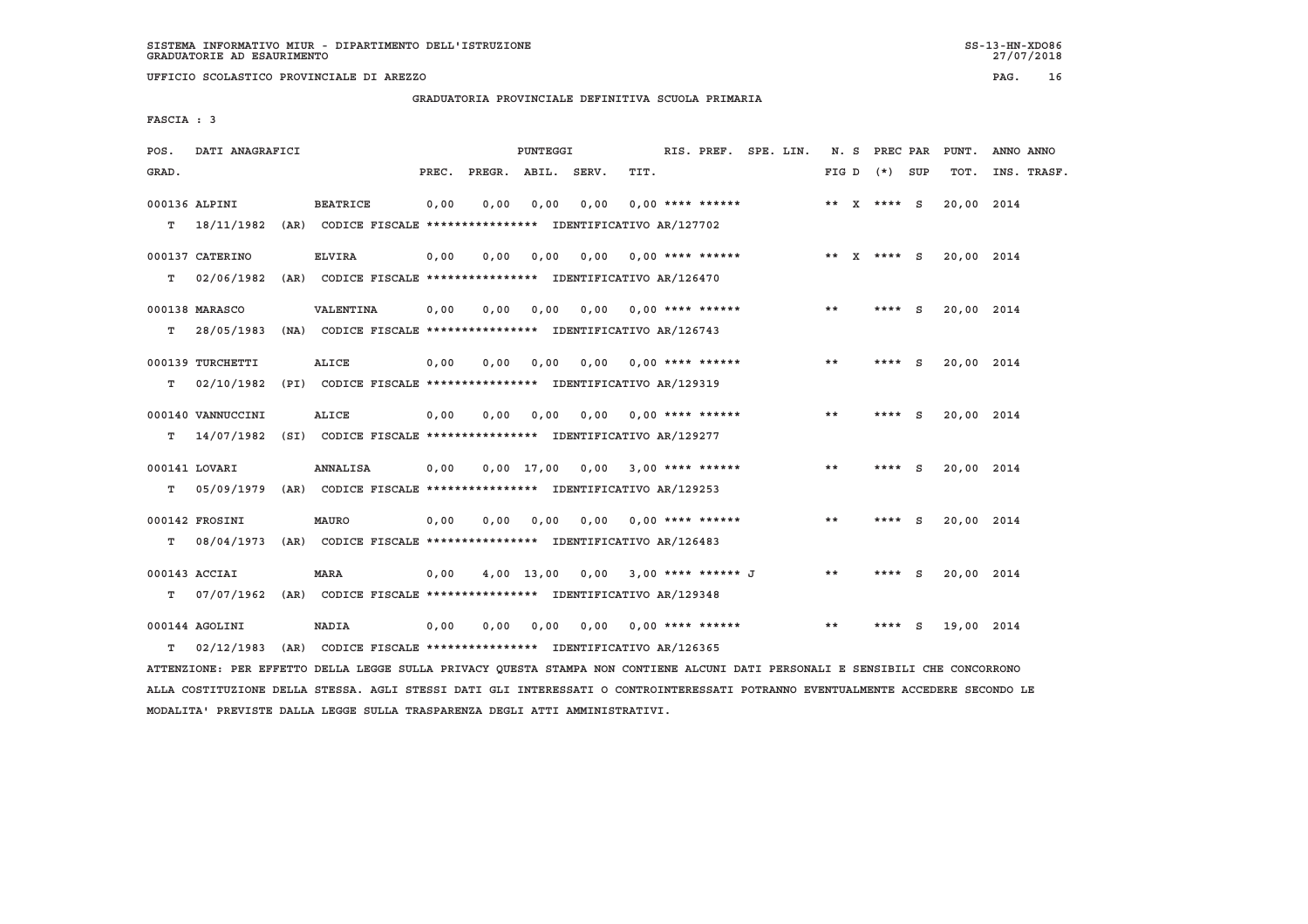**GRADUATORIA PROVINCIALE DEFINITIVA SCUOLA PRIMARIA**

 **FASCIA : 3**

| POS.        | DATI ANAGRAFICI   |                                                                          |       |              | PUNTEGGI       |       |                           | RIS. PREF. SPE. LIN. |       | N. S PREC PAR |          | PUNT.      | ANNO ANNO   |
|-------------|-------------------|--------------------------------------------------------------------------|-------|--------------|----------------|-------|---------------------------|----------------------|-------|---------------|----------|------------|-------------|
| GRAD.       |                   |                                                                          | PREC. | PREGR. ABIL. |                | SERV. | TIT.                      |                      | FIG D | (*) SUP       |          | TOT.       | INS. TRASF. |
|             | 000145 MALANDRINI | <b>CHIARA</b>                                                            | 0,00  | 0,00         | 0,00           | 0,00  | $0.00$ **** ******        |                      | $* *$ | ****          | <b>S</b> | 19,00 2014 |             |
| т           | 26/09/1983        | (AR) CODICE FISCALE **************** IDENTIFICATIVO AR/126575            |       |              |                |       |                           |                      |       |               |          |            |             |
|             | 000146 LIBERATORI | <b>FRANCESCA</b>                                                         | 0,00  | 0,00         | 0,00           |       | $0.00$ $0.00$ **** ****** |                      | $* *$ | **** S        |          | 19,00 2014 |             |
| т           | 13/09/1982        | (AR) CODICE FISCALE **************** IDENTIFICATIVO AR/126740            |       |              |                |       |                           |                      |       |               |          |            |             |
|             | 000147 SCARSELLI  | LETIZIA                                                                  | 0,00  | 0,00         | 0,00           | 0,00  | $0.00$ **** ******        |                      | $* *$ | ****          | <b>S</b> | 19,00 2014 |             |
| т           | 04/06/1981        | (AR) CODICE FISCALE **************** IDENTIFICATIVO AR/126510            |       |              |                |       |                           |                      |       |               |          |            |             |
|             | 000148 DATTILO    | ADA                                                                      | 0,00  | 0.00         | 0,00           | 0,00  | $0.00$ **** ******        |                      | **    | **** S        |          | 19,00 2014 |             |
| T.          | 24/03/1976        | (CZ) CODICE FISCALE **************** IDENTIFICATIVO AR/127782            |       |              |                |       |                           |                      |       |               |          |            |             |
|             | 000149 ACCIAI     | <b>MARTA</b>                                                             | 0.00  | 0.00         | 0,00           | 0.00  | $0,00$ **** ******        |                      | $* *$ | **** S        |          | 19,00 2014 |             |
| т           | 04/02/1983        | (AR) CODICE FISCALE **************** IDENTIFICATIVO AR/028239            |       |              |                |       |                           |                      |       |               |          |            |             |
|             | 000150 MAGNANI    | VALENTINA                                                                | 0,00  | 0.00         | 0,00           | 0,00  | $0.00$ **** ******        |                      | $* *$ | **** $S$      |          | 19,00 2014 |             |
| т           |                   | 12/07/1981 (AR) CODICE FISCALE **************** IDENTIFICATIVO AR/127475 |       |              |                |       |                           |                      |       |               |          |            |             |
|             | 000151 PERUZZI    | <b>STEFANIA</b>                                                          | 0.00  |              | $0.00$ $12.00$ |       | $4,00$ 3,00 **** ******   |                      | $* *$ | ****          |          | 19,00 2014 |             |
| т           |                   | 11/02/1981 (AR) CODICE FISCALE **************** IDENTIFICATIVO AR/127669 |       |              |                |       |                           |                      |       |               |          |            |             |
| 000152 NERI |                   | <b>GIADA</b>                                                             | 0,00  |              | $0,00$ 16,00   |       | $0,00$ 3,00 **** ******   |                      | $* *$ | ****          | - S      | 19,00 2014 |             |
| т           | 09/04/1978        | (AR) CODICE FISCALE **************** IDENTIFICATIVO AR/126786            |       |              |                |       |                           |                      |       |               |          |            |             |
|             | 000153 FERRUZZI   | <b>ANNALISA</b>                                                          | 0,00  | 0.00         | 0,00           | 0.00  | $0.00$ **** ******        |                      | $* *$ |               | S        | 19,00 2014 |             |
| т           | 11/08/1970        | (AR) CODICE FISCALE **************** IDENTIFICATIVO AR/129285            |       |              |                |       |                           |                      |       |               |          |            |             |

 **ATTENZIONE: PER EFFETTO DELLA LEGGE SULLA PRIVACY QUESTA STAMPA NON CONTIENE ALCUNI DATI PERSONALI E SENSIBILI CHE CONCORRONO ALLA COSTITUZIONE DELLA STESSA. AGLI STESSI DATI GLI INTERESSATI O CONTROINTERESSATI POTRANNO EVENTUALMENTE ACCEDERE SECONDO LE MODALITA' PREVISTE DALLA LEGGE SULLA TRASPARENZA DEGLI ATTI AMMINISTRATIVI.**

27/07/2018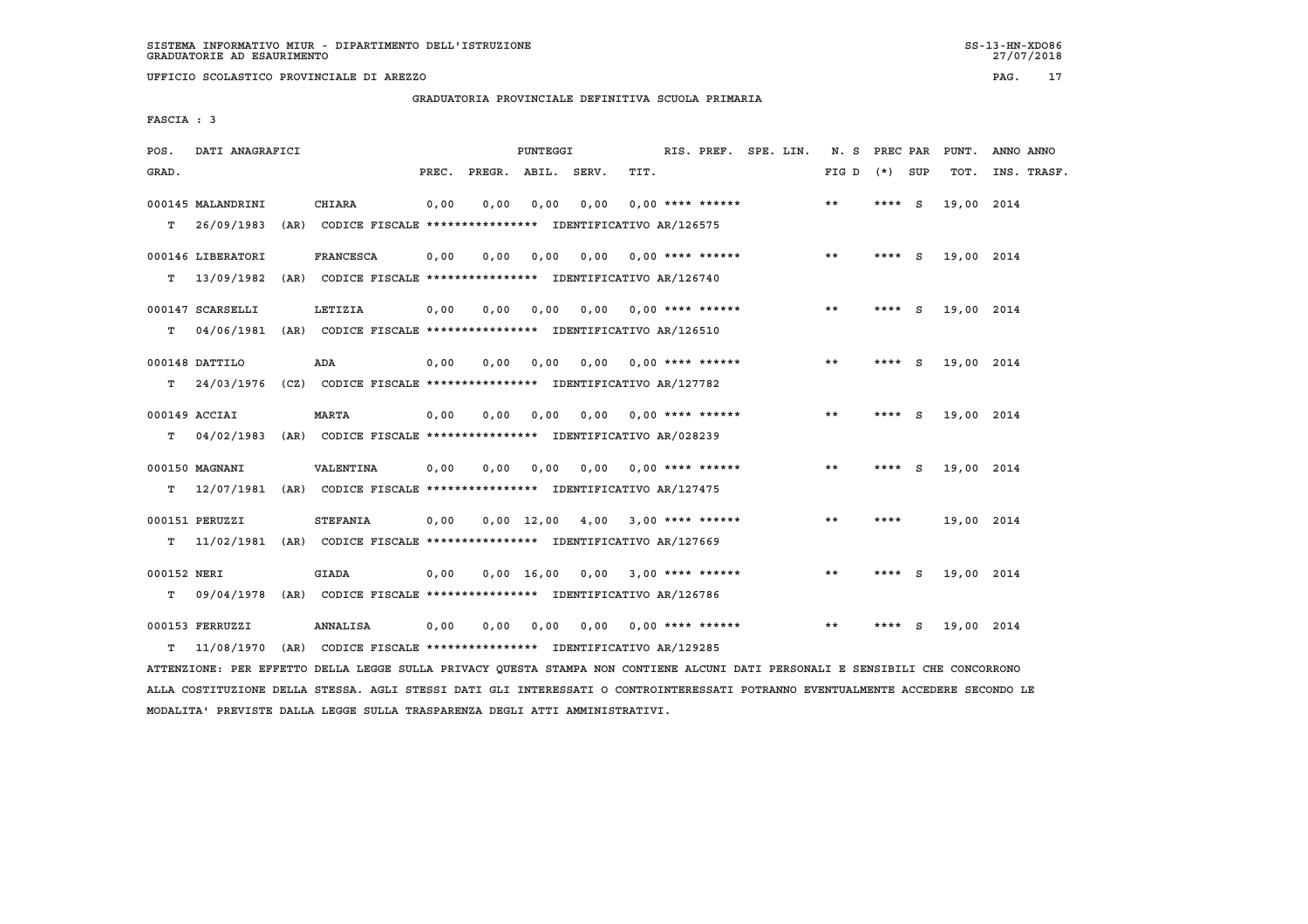**UFFICIO SCOLASTICO PROVINCIALE DI AREZZO PAG. 18**

 **GRADUATORIA PROVINCIALE DEFINITIVA SCUOLA PRIMARIA**

 **FASCIA : 3**

| POS.  | DATI ANAGRAFICI             |      |                                                                          |       |              | PUNTEGGI     |       |                    | RIS. PREF. SPE. LIN. | N.S   | PREC PAR |     | PUNT.      | ANNO ANNO   |
|-------|-----------------------------|------|--------------------------------------------------------------------------|-------|--------------|--------------|-------|--------------------|----------------------|-------|----------|-----|------------|-------------|
| GRAD. |                             |      |                                                                          | PREC. | PREGR. ABIL. |              | SERV. | TIT.               |                      | FIG D | $(*)$    | SUP | TOT.       | INS. TRASF. |
|       | 000154 VINCIONI             |      | MONIA                                                                    | 0,00  | 0,00         | 0,00         | 0,00  | $0.00$ **** ****** |                      | $* *$ | ****     | - S | 19,00 2014 |             |
|       | 14/09/1969                  | (AR) | CODICE FISCALE **************** IDENTIFICATIVO AR/128230                 |       |              |              |       |                    |                      |       |          |     |            |             |
|       | 000155 TARQUINI             |      | <b>BARBARA</b>                                                           | 0,00  |              | $0,00$ 18,00 | 0.00  | $0.00$ **** ****** |                      | **    | ****     | - S | 18,00 2014 |             |
| т     | 30/04/1983                  |      | (AQ) CODICE FISCALE **************** IDENTIFICATIVO AR/128962            |       |              |              |       |                    |                      |       |          |     |            |             |
|       | 000156 GRAZZINI             |      | <b>CHIARA</b>                                                            | 0,00  | 0,00         | 0,00         | 0,00  | $0.00$ **** ****** |                      | $* *$ | ****     | - S | 18,00 2014 |             |
| т     | 01/05/1975                  | (AR) | CODICE FISCALE **************** IDENTIFICATIVO AR/127554                 |       |              |              |       |                    |                      |       |          |     |            |             |
|       | 000157 DEL VILLANO          |      | MARGHERITA                                                               | 0,00  | 0.00         | 0.00         | 0.00  | $0.00$ **** ****** |                      | $* *$ | ****     | - S | 18,00 2014 |             |
| т     |                             |      | 10/04/1961 (CE) CODICE FISCALE *************** IDENTIFICATIVO AR/127315  |       |              |              |       |                    |                      |       |          |     |            |             |
|       | 000158 LAGRAVANESE          |      | <b>TERESA</b>                                                            | 0.00  | 0.00         | 0.00         | 0.00  | $0.00$ **** ****** |                      | $* *$ | ****     | - S | 18,00 2014 |             |
| т     |                             |      | 16/02/1962 (CE) CODICE FISCALE **************** IDENTIFICATIVO AR/129050 |       |              |              |       |                    |                      |       |          |     |            |             |
|       | 000159 BENIGNI              |      | <b>ILARIA</b>                                                            | 0,00  | 0,00         | 0,00         | 0.00  | 0.00 **** ******   |                      | **    | ****     | - S | 18,00 2014 |             |
| т     | 28/09/1976                  |      | (AR) CODICE FISCALE **************** IDENTIFICATIVO AR/127296            |       |              |              |       |                    |                      |       |          |     |            |             |
|       |                             |      |                                                                          |       |              |              |       |                    |                      |       |          |     |            |             |
| т     | 000160 MASINI<br>08/09/1983 |      | LUISA<br>(AR) CODICE FISCALE **************** IDENTIFICATIVO AR/128477   | 0.00  | 0.00         | 0.00         | 0.00  | $0.00$ **** ****** |                      | **    | ****     | - S | 18,00 2014 |             |
|       |                             |      |                                                                          |       |              |              |       |                    |                      |       |          |     |            |             |
|       | 000161 D'AURIA              |      | <b>MARIATERESA</b>                                                       | 0,00  | 0,00         | 0,00         | 0,00  | $0.00$ **** ****** |                      | **    | ****     | - S | 18,00 2014 |             |
| т     | 28/05/1983                  |      | (CE) CODICE FISCALE **************** IDENTIFICATIVO AR/128535            |       |              |              |       |                    |                      |       |          |     |            |             |
|       | 000162 TARTAGLINI           |      | <b>SARA</b>                                                              | 0.00  | 0.00         | 0.00         | 0.00  | $0.00$ **** ****** |                      | **    | ****     | S   | 18,00 2014 |             |
| т     | 15/05/1982                  |      | (AR) CODICE FISCALE **************** IDENTIFICATIVO AR/128746            |       |              |              |       |                    |                      |       |          |     |            |             |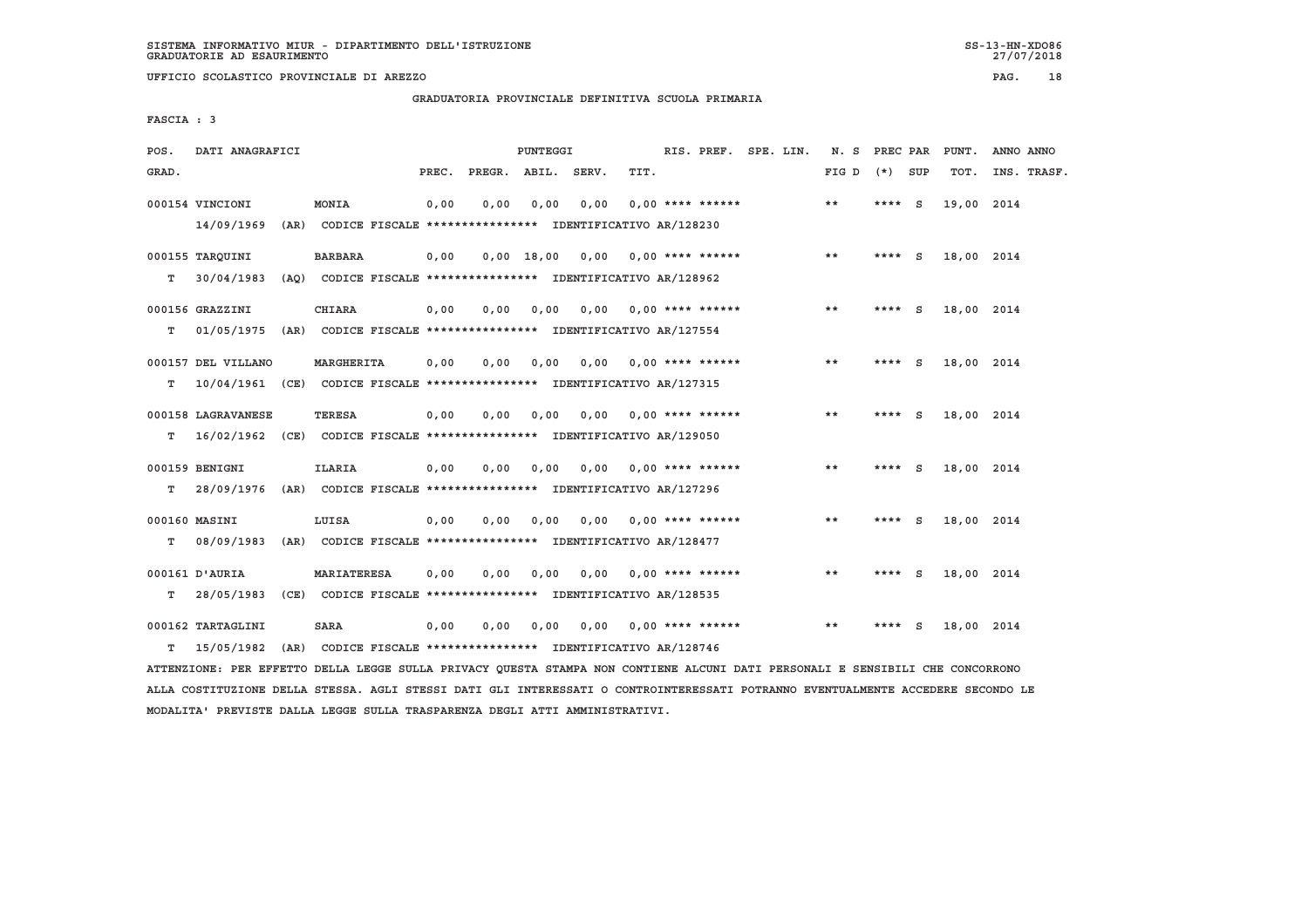**UFFICIO SCOLASTICO PROVINCIALE DI AREZZO PAG. 19**

 **GRADUATORIA PROVINCIALE DEFINITIVA SCUOLA PRIMARIA**

 **FASCIA : 3**

| POS.         | DATI ANAGRAFICI   |                                                                                          |       |                    | PUNTEGGI |      |                                    |  | RIS. PREF. SPE. LIN. | N. S PREC PAR |          |          | PUNT.      | ANNO ANNO   |
|--------------|-------------------|------------------------------------------------------------------------------------------|-------|--------------------|----------|------|------------------------------------|--|----------------------|---------------|----------|----------|------------|-------------|
| GRAD.        |                   |                                                                                          | PREC. | PREGR. ABIL. SERV. |          |      | TIT.                               |  |                      | FIG D         | $(*)$    | SUP      | TOT.       | INS. TRASF. |
|              | 000163 FARALLI    | MANOLITA                                                                                 | 0,00  | 0.00               | 0,00     | 0.00 | $0.00$ **** ******                 |  |                      | **            | **** S   |          | 18,00 2014 |             |
| т            |                   | 13/01/1977 (AR) CODICE FISCALE **************** IDENTIFICATIVO AR/128478                 |       |                    |          |      |                                    |  |                      |               |          |          |            |             |
|              | 000164 GABBRIELLI | <b>SIMONA</b>                                                                            | 0,00  | 0,00               | 0,00     |      | $0.00$ $0.00$ **** ******          |  |                      | $* *$         | **** $S$ |          | 18,00 2014 |             |
| т            | 14/07/1969        | (FI) CODICE FISCALE **************** IDENTIFICATIVO AR/129272                            |       |                    |          |      |                                    |  |                      |               |          |          |            |             |
|              | 000165 ALBERTI    | <b>FANNY</b>                                                                             | 0,00  | 0.00               | 0,00     | 0.00 | $0.00$ **** ******                 |  |                      | **            | ****     | - S      | 17,00 2014 |             |
| т            |                   | 26/01/1966 (AR) CODICE FISCALE **************** IDENTIFICATIVO AR/128121                 |       |                    |          |      |                                    |  |                      |               |          |          |            |             |
|              | 000166 MORRONE    | <b>ANTONIETTA</b>                                                                        | 0,00  | 0,00               | 0.00     | 0.00 | $0.00$ **** ******                 |  |                      | $* *$         | ****     | <b>S</b> | 17,00 2014 |             |
| т            | 06/12/1976        | (NA) CODICE FISCALE **************** IDENTIFICATIVO AR/127890                            |       |                    |          |      |                                    |  |                      |               |          |          |            |             |
|              | 000167 FERRINI    | MERY                                                                                     | 0,00  |                    |          |      | $0,00$ 17,00 0,00 0,00 **** ****** |  |                      | **            | **** $S$ |          | 17,00 2014 |             |
| т            | 16/02/1978        | (AR) CODICE FISCALE **************** IDENTIFICATIVO AR/126805                            |       |                    |          |      |                                    |  |                      |               |          |          |            |             |
|              |                   |                                                                                          |       |                    |          |      |                                    |  |                      |               |          |          |            |             |
| 000168 GIOLI |                   | LARA                                                                                     | 0.00  | 0.00               | 0.00     | 0.00 | $0.00$ **** ******                 |  |                      | $* *$         | ****     | - S      | 17,00 2014 |             |
| т            |                   | 05/07/1977 (AR) CODICE FISCALE *************** IDENTIFICATIVO AR/127381                  |       |                    |          |      |                                    |  |                      |               |          |          |            |             |
|              | 000169 NASSINI    | <b>SABRINA</b>                                                                           | 0,00  | 0,00               | 0,00     | 0.00 | $0.00$ **** ******                 |  |                      | $* *$         | $***$ S  |          | 17,00 2014 |             |
| т            | 03/01/1975        | (AR) CODICE FISCALE **************** IDENTIFICATIVO AR/129330                            |       |                    |          |      |                                    |  |                      |               |          |          |            |             |
| 000170 SPADI |                   |                                                                                          |       |                    |          |      | $0.00$ 17.00 0.00 0.00 **** ****** |  |                      | $* *$         | ****     | s.       |            |             |
| т            |                   | <b>SILVIA</b><br>10/07/1983 (FI) CODICE FISCALE *************** IDENTIFICATIVO AR/126697 | 0,00  |                    |          |      |                                    |  |                      |               |          |          | 17,00 2014 |             |
|              |                   |                                                                                          |       |                    |          |      |                                    |  |                      |               |          |          |            |             |
|              | 000171 CANOSCI    | <b>CHIARA</b>                                                                            | 0,00  | 0,00               | 0,00     | 0,00 | $0.00$ **** ******                 |  |                      | $* *$         |          | S        | 17,00 2014 |             |
| т            |                   | 08/03/1981 (AR) CODICE FISCALE *************** IDENTIFICATIVO AR/126716                  |       |                    |          |      |                                    |  |                      |               |          |          |            |             |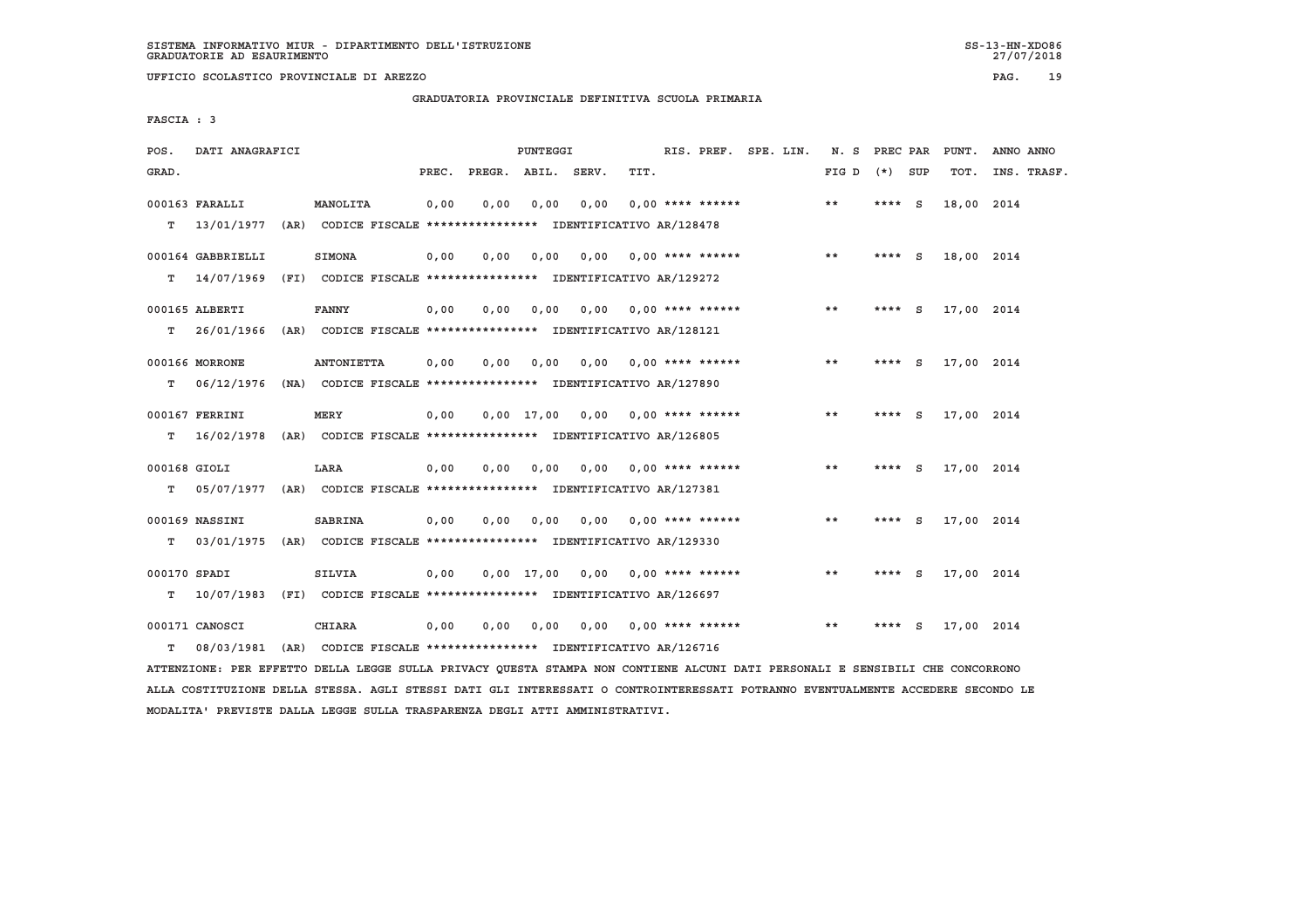**UFFICIO SCOLASTICO PROVINCIALE DI AREZZO PAG. 20**

 **GRADUATORIA PROVINCIALE DEFINITIVA SCUOLA PRIMARIA**

 **FASCIA : 3**

| POS.  | DATI ANAGRAFICI                                                          |      |                                                                             |       |      | PUNTEGGI     |                                                          |      | RIS. PREF. SPE. LIN.      |    | N.S   | PREC PAR |     | PUNT.      | ANNO ANNO   |  |
|-------|--------------------------------------------------------------------------|------|-----------------------------------------------------------------------------|-------|------|--------------|----------------------------------------------------------|------|---------------------------|----|-------|----------|-----|------------|-------------|--|
| GRAD. |                                                                          |      |                                                                             | PREC. |      |              | PREGR. ABIL. SERV.                                       | TIT. |                           |    | FIG D | $(*)$    | SUP | TOT.       | INS. TRASF. |  |
| т     | 000172 IAVARAZZO<br>11/03/1981                                           |      | IMMACOLATA<br>(NA) CODICE FISCALE **************** IDENTIFICATIVO AR/127363 | 0,00  | 0,00 | 0,00         | 0,00                                                     |      | $0.00$ **** ******        |    | $* *$ | $***$ S  |     | 17,00 2014 |             |  |
|       |                                                                          |      |                                                                             |       |      |              |                                                          |      |                           |    |       |          |     |            |             |  |
|       | 000173 DEL BIANCO                                                        |      | <b>KATIA</b>                                                                | 0,00  | 0,00 | 0.00         | 0.00                                                     |      | $0.00$ **** ******        |    | **    | $***$ S  |     | 17,00 2014 |             |  |
| т     | 23/06/1971                                                               |      | (AR) CODICE FISCALE **************** IDENTIFICATIVO AR/126231               |       |      |              |                                                          |      |                           |    |       |          |     |            |             |  |
|       | 000174 CIRILLO                                                           |      | <b>LEONILDA</b>                                                             | 0,00  | 0.00 | 0,00         |                                                          |      | $0.00$ $0.00$ **** ****** |    | **    | **** S   |     | 17,00 2014 |             |  |
| т     | 26/06/1965 (SA) CODICE FISCALE *************** IDENTIFICATIVO AR/128410  |      |                                                                             |       |      |              |                                                          |      |                           |    |       |          |     |            |             |  |
|       | 000175 LUZZI                                                             |      | CARLA                                                                       | 0,00  | 0.00 | 0,00         | 0.00                                                     |      | $0.00$ **** ******        |    | $* *$ | ****     | S.  | 17,00 2014 |             |  |
| T.    | 22/01/1964                                                               |      | (AR) CODICE FISCALE **************** IDENTIFICATIVO AR/127936               |       |      |              |                                                          |      |                           |    |       |          |     |            |             |  |
|       |                                                                          |      |                                                                             |       |      |              |                                                          |      |                           |    |       |          |     |            |             |  |
|       | 000176 STOCCHI                                                           |      | <b>CHIARA</b>                                                               | 0,00  | 0,00 | 0,00         | 0,00                                                     |      | $0.00$ **** ******        |    | $* *$ | **** $S$ |     | 16,00 2014 |             |  |
| т     | 17/05/1980                                                               |      | (AR) CODICE FISCALE **************** IDENTIFICATIVO AR/127971               |       |      |              |                                                          |      |                           |    |       |          |     |            |             |  |
|       | 000177 FRANZESE                                                          |      | <b>FRANCESCA</b>                                                            | 0,00  | 0,00 | 0,00         | 0,00                                                     |      | $0.00$ **** ******        |    | $* *$ | **** $S$ |     | 16,00 2014 |             |  |
| т     | 19/04/1975                                                               | (NA) |                                                                             |       |      |              | CODICE FISCALE **************** IDENTIFICATIVO AR/127577 |      |                           |    |       |          |     |            |             |  |
|       | 000178 TESSITORE                                                         |      | <b>KATIA</b>                                                                | 0,00  |      |              | $0.00$ 13.00 0.00 3.00 **** ******                       |      |                           |    | **    | **** $S$ |     | 16,00 2014 |             |  |
| т     | 03/10/1970                                                               |      | (CE) CODICE FISCALE **************** IDENTIFICATIVO AR/128966               |       |      |              |                                                          |      |                           |    |       |          |     |            |             |  |
|       |                                                                          |      |                                                                             |       |      |              |                                                          |      |                           |    |       |          |     |            |             |  |
|       | 000179 MOSCATO                                                           |      | DANIELA GRAZI                                                               | 0,00  |      | $0,00$ 12,00 | 4,00                                                     |      | $0.00$ **** ******        |    | $* *$ | ****     | - S | 16,00 2014 |             |  |
| т     | 02/12/1983                                                               |      | (AR) CODICE FISCALE **************** IDENTIFICATIVO AR/127501               |       |      |              |                                                          |      |                           |    |       |          |     |            |             |  |
|       | 000180 FAILLI                                                            |      | <b>MARTINA</b>                                                              | 0,00  | 0,00 | 0,00         |                                                          |      | 0,00 0,00 **** ******     | Ι. | **    |          | S   | 16,00 2014 |             |  |
| т     | 23/09/1983 (AR) CODICE FISCALE **************** IDENTIFICATIVO AR/129119 |      |                                                                             |       |      |              |                                                          |      |                           |    |       |          |     |            |             |  |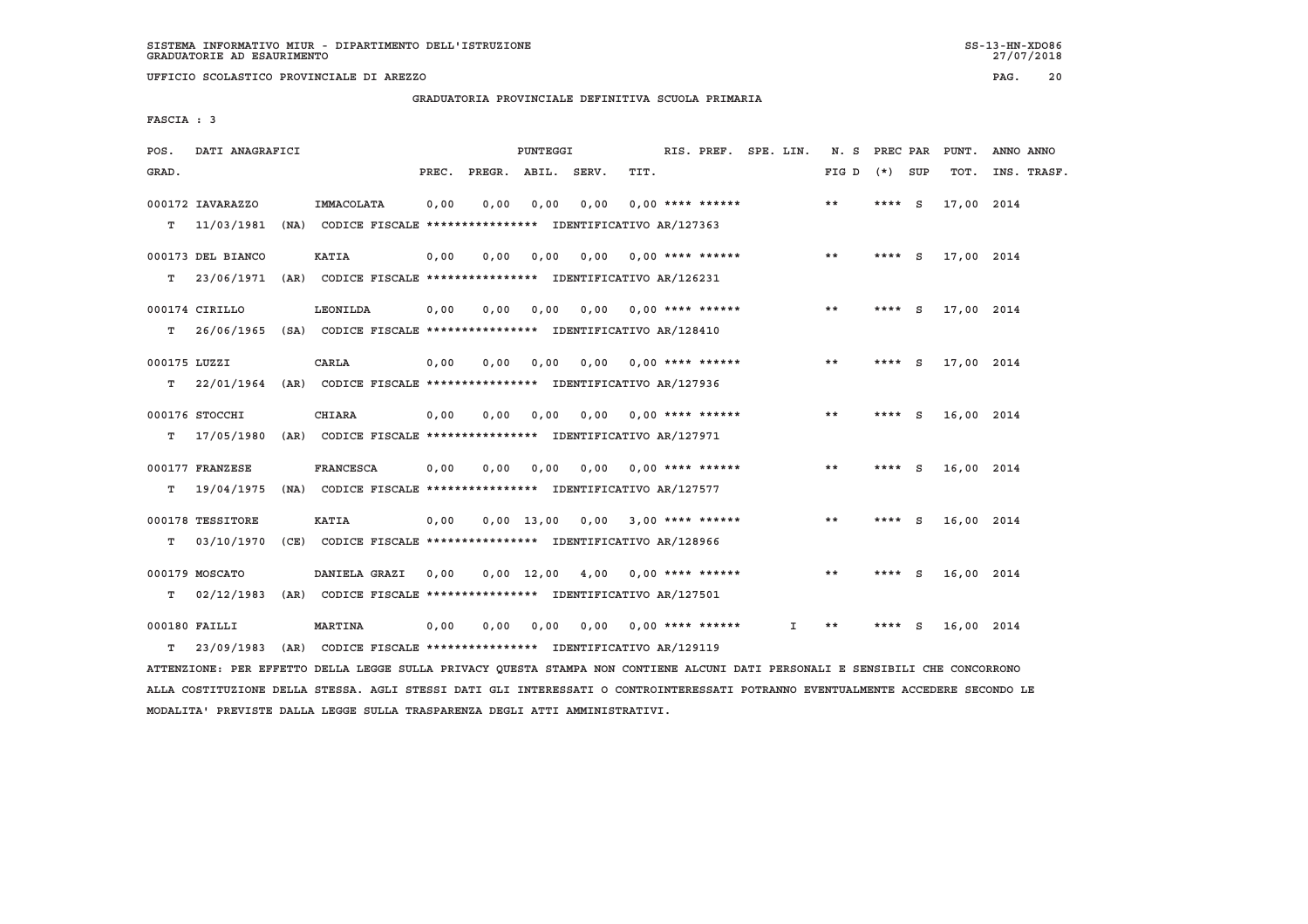27/07/2018

 **GRADUATORIA PROVINCIALE DEFINITIVA SCUOLA PRIMARIA**

 **FASCIA : 3**

| POS.         | DATI ANAGRAFICI                                                         |                  |       |      | PUNTEGGI |                                                               |      | RIS. PREF. SPE. LIN.      |              | N. S PREC PAR |          |          | PUNT.      | ANNO ANNO   |
|--------------|-------------------------------------------------------------------------|------------------|-------|------|----------|---------------------------------------------------------------|------|---------------------------|--------------|---------------|----------|----------|------------|-------------|
| GRAD.        |                                                                         |                  | PREC. |      |          | PREGR. ABIL. SERV.                                            | TIT. |                           |              | FIG D         | $(*)$    | SUP      | TOT.       | INS. TRASF. |
|              | 000181 PASOUINI                                                         | <b>ERICA</b>     | 0,00  | 0.00 | 0.00     | 0,00                                                          |      | $0.00$ **** ******        |              | $***$         | ****     | - S      | 16,00 2014 |             |
| т            | 28/01/1983                                                              |                  |       |      |          | (AR) CODICE FISCALE **************** IDENTIFICATIVO AR/127235 |      |                           |              |               |          |          |            |             |
| 000182 BONCI |                                                                         | <b>SIMONA</b>    | 0,00  |      |          | $0,00$ 16,00 0,00 0,00 **** ******                            |      |                           |              | $* *$         | **** $S$ |          | 16,00 2014 |             |
| т            | 19/05/1977 (AR) CODICE FISCALE *************** IDENTIFICATIVO AR/127763 |                  |       |      |          |                                                               |      |                           |              |               |          |          |            |             |
|              | 000183 BURRONI                                                          | <b>SERENA</b>    | 0,00  | 0.00 | 0,00     |                                                               |      | $0.00$ $0.00$ **** ****** |              | **            | ****     | <b>S</b> | 16,00 2014 |             |
| т            | 07/05/1977                                                              |                  |       |      |          | (AR) CODICE FISCALE **************** IDENTIFICATIVO AR/129228 |      |                           |              |               |          |          |            |             |
|              | 000184 VARALLO                                                          | <b>RAFFAELA</b>  | 0,00  |      |          | $0.00 \quad 16.00 \quad 0.00$                                 |      | $0.00$ **** ******        |              | $* *$         | ****     | - S      | 16,00 2014 |             |
| T.           | 14/01/1974 (EE) CODICE FISCALE *************** IDENTIFICATIVO AR/128650 |                  |       |      |          |                                                               |      |                           |              |               |          |          |            |             |
|              | 000185 ARGENTO                                                          | <b>IVANO</b>     | 0,00  | 0.00 | 0.00     | 0.00                                                          |      | 0,00 **** ******          |              | **            | **** $S$ |          | 16,00 2014 |             |
| T.           | 28/09/1971 (CL) CODICE FISCALE *************** IDENTIFICATIVO AR/126371 |                  |       |      |          |                                                               |      |                           |              |               |          |          |            |             |
|              |                                                                         |                  |       |      |          |                                                               |      |                           |              |               |          |          |            |             |
|              | 000186 DONATO                                                           | GIULIANA         | 0,00  | 0,00 | 0,00     | 0,00                                                          |      | $0.00$ **** ******        |              | $* *$         | ****     |          | 16,00 2014 |             |
| т            | 05/11/1969 (CS) CODICE FISCALE *************** IDENTIFICATIVO AR/126326 |                  |       |      |          |                                                               |      |                           |              |               |          |          |            |             |
|              | 000187 MAFFEI                                                           | <b>DEBORAH</b>   | 0,00  |      |          | $0.00$ 15.00 0.00 0.00 **** ******                            |      |                           | $\mathbf{I}$ | $* *$         | ****     |          | 15,00 2002 |             |
|              | 09/12/1978 (FI) CODICE FISCALE *************** IDENTIFICATIVO AR/024474 |                  |       |      |          |                                                               |      |                           |              |               |          |          |            |             |
|              |                                                                         |                  |       |      |          |                                                               |      |                           |              | **            |          |          |            |             |
|              | 000188 SACCHETTI                                                        | <b>MICHELA</b>   | 0,00  | 0.00 | 0,00     |                                                               |      | $0.00$ $0.00$ **** ****** |              |               | $***$ S  |          | 15,00 2014 |             |
| т            | 11/12/1973                                                              |                  |       |      |          | (AR) CODICE FISCALE **************** IDENTIFICATIVO AR/126283 |      |                           |              |               |          |          |            |             |
|              | 000189 GIAMPIERI                                                        | <b>FRANCESCA</b> | 0.00  | 0.00 | 0.00     |                                                               |      | $0.00$ $0.00$ **** ****** |              | $* *$         | ****     | - S      | 15,00 2014 |             |
| T.           | 27/09/1971                                                              |                  |       |      |          | (AR) CODICE FISCALE **************** IDENTIFICATIVO AR/128248 |      |                           |              |               |          |          |            |             |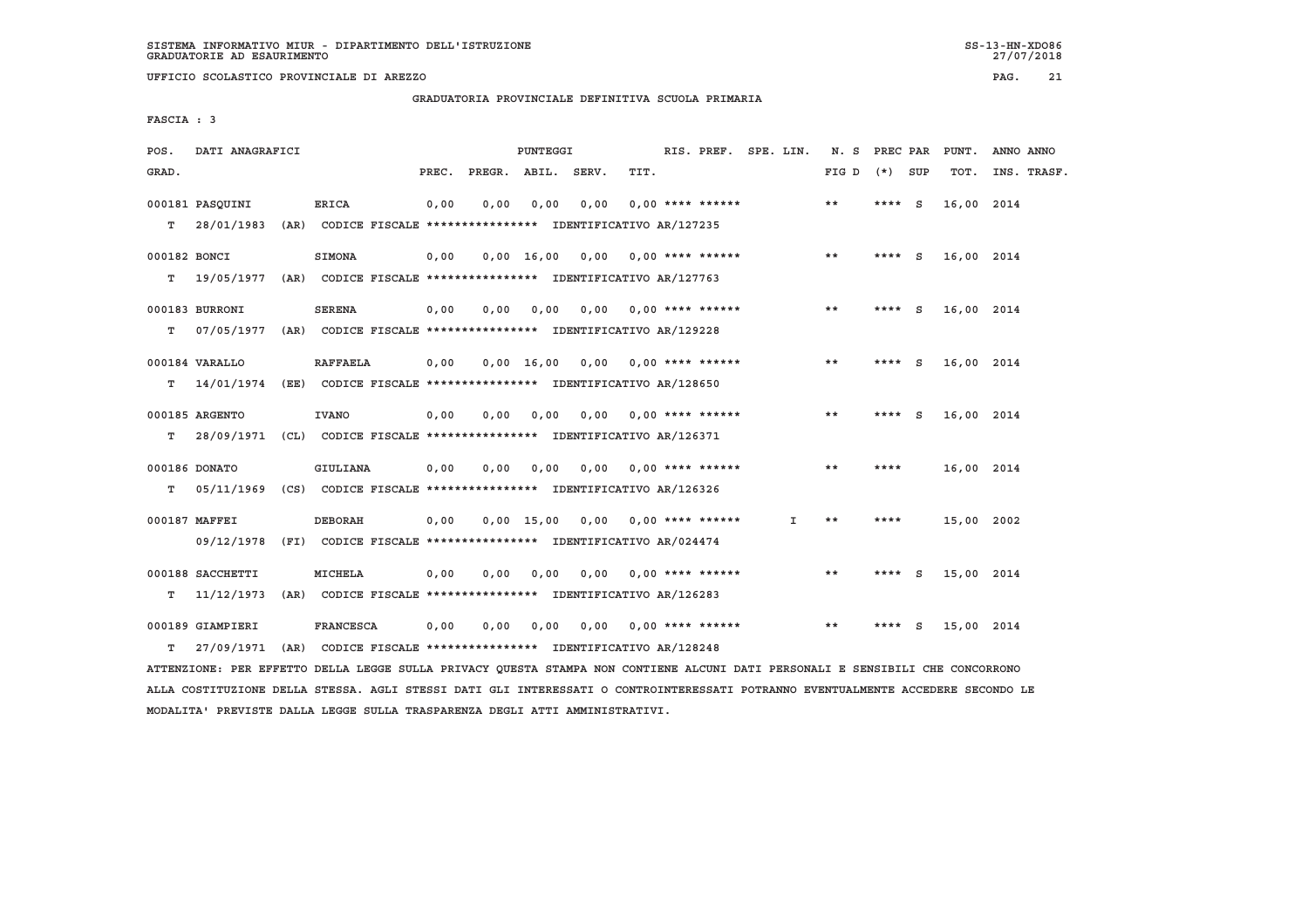**UFFICIO SCOLASTICO PROVINCIALE DI AREZZO PAG. 22**

 **GRADUATORIA PROVINCIALE DEFINITIVA SCUOLA PRIMARIA**

 **FASCIA : 3**

| POS.         | DATI ANAGRAFICI                                                                                                               |                 |       |      | PUNTEGGI |                                                               |                           | RIS. PREF. SPE. LIN. |    | N. S PREC PAR   |          | PUNT.      | ANNO ANNO   |
|--------------|-------------------------------------------------------------------------------------------------------------------------------|-----------------|-------|------|----------|---------------------------------------------------------------|---------------------------|----------------------|----|-----------------|----------|------------|-------------|
| GRAD.        |                                                                                                                               |                 | PREC. |      |          | PREGR. ABIL. SERV.                                            | TIT.                      |                      |    | $FIG D (*) SUB$ |          | TOT.       | INS. TRASF. |
|              | 000190 CESARINI                                                                                                               | <b>SARA</b>     | 0,00  | 0,00 | 0,00     | 0,00                                                          |                           | 0,00 **** ******     |    | $* *$           | $***$ S  | 15,00 2014 |             |
|              | $T = 15/06/1973$                                                                                                              |                 |       |      |          | (AR) CODICE FISCALE *************** IDENTIFICATIVO AR/127759  |                           |                      |    |                 |          |            |             |
| 000191 MAGI  |                                                                                                                               | <b>STEFANIA</b> | 0,00  | 0,00 | 0,00     |                                                               | $0,00$ $0,00$ **** ****** |                      |    | $* *$           | **** $S$ | 15,00 2014 |             |
|              | T 22/09/1972 (AR) CODICE FISCALE **************** IDENTIFICATIVO AR/128211                                                    |                 |       |      |          |                                                               |                           |                      |    |                 |          |            |             |
|              |                                                                                                                               |                 |       |      |          |                                                               |                           |                      |    |                 |          |            |             |
| 000192 DORI  |                                                                                                                               | VALENTINA       | 0,00  | 0,00 | 0,00     |                                                               | 0,00 0,00 **** ******     |                      |    | **              | **** $S$ | 15,00 2014 |             |
|              | T 30/03/1982                                                                                                                  |                 |       |      |          | (AR) CODICE FISCALE **************** IDENTIFICATIVO AR/131238 |                           |                      |    |                 |          |            |             |
|              | 000193 DI CIOCCO                                                                                                              | MERI            | 0,00  | 0,00 |          | 0,00 0,00 0,00 **** ******                                    |                           |                      |    | $* *$           | $***$ S  | 15,00 2014 |             |
| T.           | 16/04/1971                                                                                                                    |                 |       |      |          | (AR) CODICE FISCALE **************** IDENTIFICATIVO AR/126560 |                           |                      |    |                 |          |            |             |
|              |                                                                                                                               |                 |       |      |          |                                                               |                           |                      |    |                 |          |            |             |
|              | 000194 CRUSCONI                                                                                                               | <b>ELENA</b>    | 0,00  |      |          | $0,00$ 15,00 0,00 0,00 **** ******                            |                           |                      |    | **              | **** S   | 15,00 2014 |             |
|              | T 21/12/1983 (AR) CODICE FISCALE **************** IDENTIFICATIVO AR/128054                                                    |                 |       |      |          |                                                               |                           |                      |    |                 |          |            |             |
| 000195 PALEI |                                                                                                                               | <b>ILARIA</b>   | 0,00  | 0,00 | 0,00     |                                                               | 0,00 0,00 **** ******     |                      |    | $* *$           | **** $S$ | 15,00 2014 |             |
| т            | 23/06/1983                                                                                                                    |                 |       |      |          | (NA) CODICE FISCALE **************** IDENTIFICATIVO AR/128360 |                           |                      |    |                 |          |            |             |
|              |                                                                                                                               |                 |       |      |          |                                                               |                           |                      |    |                 |          |            |             |
|              | 000196 NICASTRO                                                                                                               | <b>MARTINA</b>  | 0,00  | 0,00 | 0,00     | 0,00                                                          |                           | 0,00 **** ******     | Ι. | **              | **** S   | 15,00 2014 |             |
| т            | 14/06/1981 (AR) CODICE FISCALE **************** IDENTIFICATIVO AR/128559                                                      |                 |       |      |          |                                                               |                           |                      |    |                 |          |            |             |
|              | 000197 ASSILLI                                                                                                                | MAURIZIO        | 0,00  | 0,00 | 0,00     |                                                               | 0,00 0,00 **** ****** J   |                      |    | $* *$           | $***$ S  | 15,00 2014 |             |
| T.           | 05/05/1981 (AR) CODICE FISCALE *************** IDENTIFICATIVO AR/127223                                                       |                 |       |      |          |                                                               |                           |                      |    |                 |          |            |             |
|              |                                                                                                                               |                 |       |      |          |                                                               |                           |                      |    | **              |          |            |             |
|              | 000198 ASPERGES                                                                                                               | <b>ROBERTA</b>  | 0,00  |      |          | $0,00$ 12,00 0,00 3,00 **** ******                            |                           |                      |    |                 | **** S   | 15,00 2014 |             |
| T.           | 15/05/1980                                                                                                                    |                 |       |      |          | (PV) CODICE FISCALE **************** IDENTIFICATIVO AR/126588 |                           |                      |    |                 |          |            |             |
|              | ATTENZIONE: PER EFFETTO DELLA LEGGE SULLA PRIVACY OUESTA STAMPA NON CONTIENE ALCUNI DATI PERSONALI E SENSIBILI CHE CONCORRONO |                 |       |      |          |                                                               |                           |                      |    |                 |          |            |             |

 **ALLA COSTITUZIONE DELLA STESSA. AGLI STESSI DATI GLI INTERESSATI O CONTROINTERESSATI POTRANNO EVENTUALMENTE ACCEDERE SECONDO LE MODALITA' PREVISTE DALLA LEGGE SULLA TRASPARENZA DEGLI ATTI AMMINISTRATIVI.**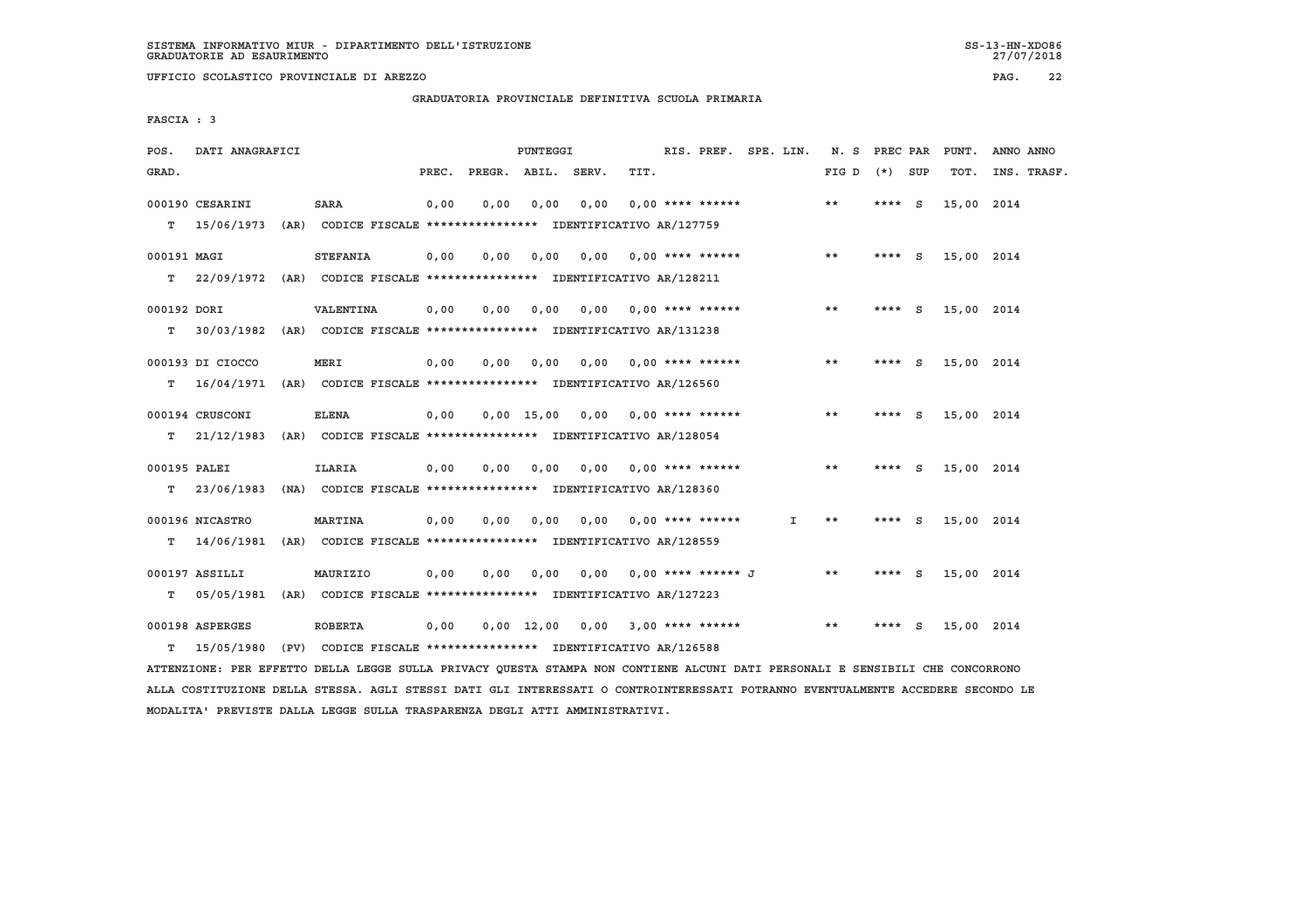**UFFICIO SCOLASTICO PROVINCIALE DI AREZZO PAG. 23**

 **GRADUATORIA PROVINCIALE DEFINITIVA SCUOLA PRIMARIA**

 **FASCIA : 3**

| POS.         | DATI ANAGRAFICI   |                                                                          |       |                    | PUNTEGGI     |      |      | RIS. PREF. SPE. LIN.    |  | N. S  | PREC PAR |          | PUNT.      | ANNO ANNO   |
|--------------|-------------------|--------------------------------------------------------------------------|-------|--------------------|--------------|------|------|-------------------------|--|-------|----------|----------|------------|-------------|
| GRAD.        |                   |                                                                          | PREC. | PREGR. ABIL. SERV. |              |      | TIT. |                         |  | FIG D | (*) SUP  |          | TOT.       | INS. TRASF. |
| 000199 SANI  |                   | <b>MARTINA</b>                                                           | 0,00  |                    | $0,00$ 15,00 | 0,00 |      | $0.00$ **** ******      |  | $* *$ | $***$ S  |          | 15,00 2014 |             |
| т            |                   | 28/11/1979 (AR) CODICE FISCALE *************** IDENTIFICATIVO AR/126586  |       |                    |              |      |      |                         |  |       |          |          |            |             |
|              | 000200 PRIMAVERA  | <b>MARTA</b>                                                             | 0.00  | 0.00               | 0.00         | 0.00 |      | 0,00 **** ******        |  | $***$ | **** $S$ |          | 15,00 2014 |             |
| т            | 19/05/1979        | (AR) CODICE FISCALE **************** IDENTIFICATIVO AR/129270            |       |                    |              |      |      |                         |  |       |          |          |            |             |
|              | 000201 BIAGINI    | <b>GIOVANNA</b>                                                          | 0,00  | 0,00               | 0,00         |      |      | $0,00$ 0,00 **** ****** |  | $* *$ | $***$ S  |          | 15,00 2014 |             |
| т            |                   | 05/03/1972 (PO) CODICE FISCALE **************** IDENTIFICATIVO AR/128196 |       |                    |              |      |      |                         |  |       |          |          |            |             |
|              | 000202 POMPEI     | CARLA                                                                    |       | $0,00$ 15,00       | 0.00         | 0.00 |      | 0,00 **** ******        |  | $* *$ | ****     | <b>S</b> | 15,00 2014 |             |
| т            |                   | 10/06/1967 (SI) CODICE FISCALE *************** IDENTIFICATIVO AR/127937  |       |                    |              |      |      |                         |  |       |          |          |            |             |
| 000203 FALCO |                   | ANNA                                                                     | 0.00  |                    | $0.00$ 12.00 | 0,00 |      | 3,00 **** ******        |  | **    | ****     |          | 15,00 2014 |             |
| т            |                   | 10/01/1965 (NA) CODICE FISCALE **************** IDENTIFICATIVO AR/127864 |       |                    |              |      |      |                         |  |       |          |          |            |             |
|              | 000204 BIANCO     | <b>FORTUNA</b>                                                           | 0,00  | 0.00               | 0.00         | 0.00 |      | $0.00$ **** ******      |  | $* *$ | ****     | - S      | 14,00 2014 |             |
| т            |                   | 02/05/1977 (NA) CODICE FISCALE **************** IDENTIFICATIVO AR/126680 |       |                    |              |      |      |                         |  |       |          |          |            |             |
|              | 000205 VICEDOMINI | <b>MARINA</b>                                                            | 0,00  | 0,00               | 0,00         | 0.00 |      | $0.00$ **** ******      |  | $* *$ | $***$ S  |          | 14,00 2014 |             |
| т            | 23/03/1972        | (NA) CODICE FISCALE **************** IDENTIFICATIVO AR/128544            |       |                    |              |      |      |                         |  |       |          |          |            |             |
|              | 000206 CHIRICO    | <b>MARIA GERMANA</b>                                                     | 0,00  | 0,00               | 0,00         | 0,00 |      | $0.00$ **** ******      |  | **    | ****     | - S      | 14,00 2014 |             |
| т            | 31/10/1968        | (NA) CODICE FISCALE **************** IDENTIFICATIVO AR/128519            |       |                    |              |      |      |                         |  |       |          |          |            |             |
|              | 000207 PERUZZI    | ALESSANDRA                                                               | 0,00  | 0,00               | 0,00         |      |      | $0,00$ 0,00 **** ****** |  | **    | ****     | S        | 14,00 2014 |             |
| т            | 08/01/1982        | (AR) CODICE FISCALE **************** IDENTIFICATIVO AR/127623            |       |                    |              |      |      |                         |  |       |          |          |            |             |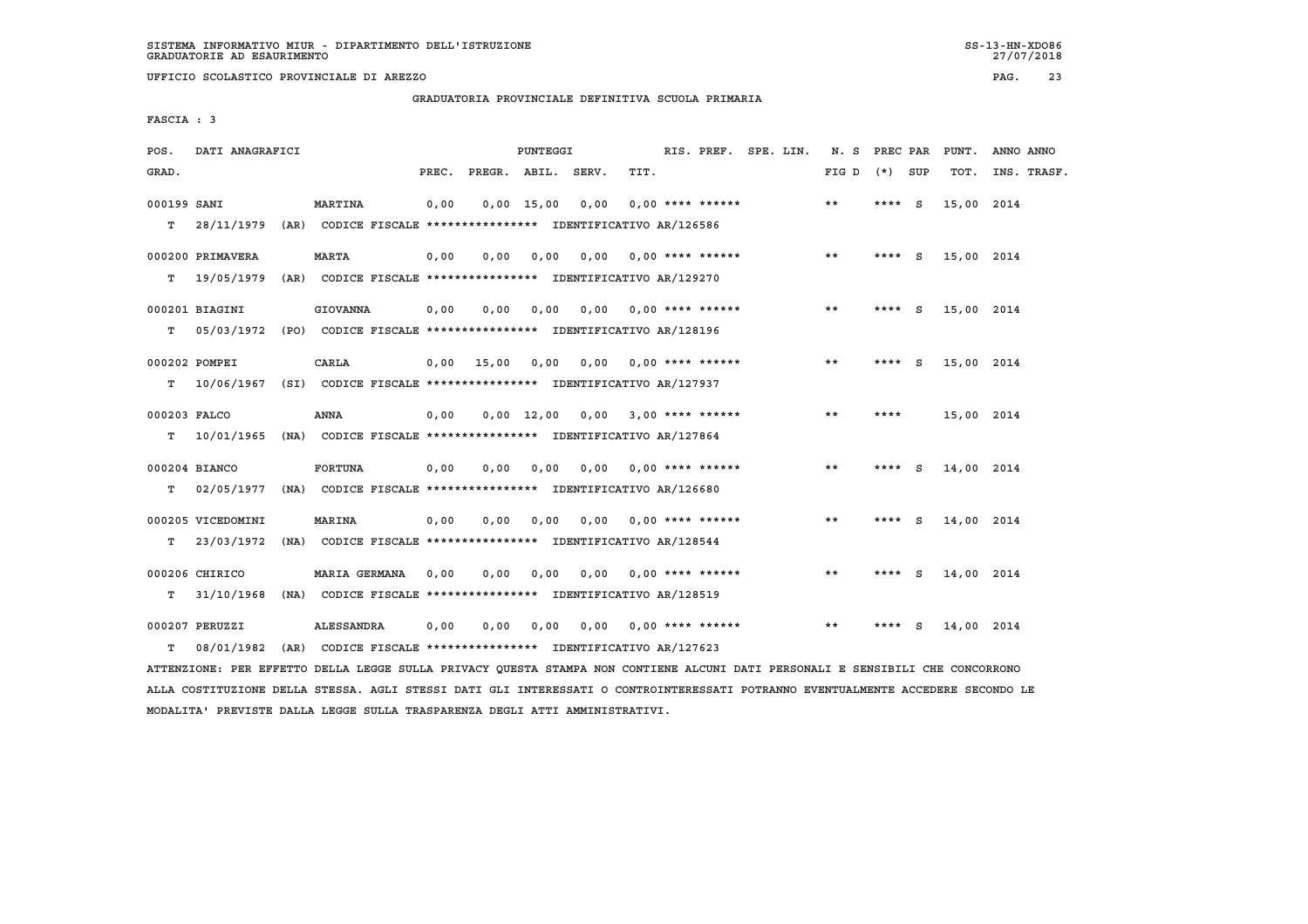**UFFICIO SCOLASTICO PROVINCIALE DI AREZZO PAG. 24**

 **GRADUATORIA PROVINCIALE DEFINITIVA SCUOLA PRIMARIA**

 **FASCIA : 3**

| SERV.<br>TIT.<br>GRAD.<br>PREC.<br>PREGR. ABIL.<br>FIG D<br>(*) SUP<br>TOT.                                                   | INS. TRASF. |
|-------------------------------------------------------------------------------------------------------------------------------|-------------|
|                                                                                                                               |             |
| 000208 PIGNATTELLI<br><b>BARBARA</b><br>0,00<br>0,00<br>0,00<br>0,00<br>$0.00$ **** ******<br>$* *$<br>**** $S$<br>14,00 2014 |             |
| T.<br>22/01/1966<br>(NO) CODICE FISCALE **************** IDENTIFICATIVO AR/128925                                             |             |
| 000209 BERNARDINI<br><b>MARTINA</b><br>0,00<br>0.00<br>0.00<br>0.00<br>$0.00$ **** ******<br>**<br>**** $S$<br>14,00 2014     |             |
| 22/08/1980<br>т<br>(FI) CODICE FISCALE **************** IDENTIFICATIVO AR/126175                                              |             |
| 000210 MENCI<br><b>SILVIA</b><br>0,00<br>0,00<br>0,00<br>0,00<br>$0.00$ **** ******<br>$* *$<br>**** S<br>14,00 2014          |             |
| 24/10/1983 (AR) CODICE FISCALE *************** IDENTIFICATIVO AR/127053<br>т                                                  |             |
| 000211 RANDELLINI<br>LAURA<br>$0.00$ 14.00<br>0.00<br>$0.00$ **** ******<br>**<br>14,00 2014<br>0,00<br>- S<br>****           |             |
| 10/11/1981 (AR) CODICE FISCALE *************** IDENTIFICATIVO AR/126237<br>т                                                  |             |
| $* *$<br>000212 FIORE<br>MARIALISA<br>0.00<br>0.00<br>0.00<br>0.00<br>0,00 **** ******<br>**** S<br>14,00 2014                |             |
| т<br>14/10/1981 (FG) CODICE FISCALE *************** IDENTIFICATIVO AR/126222                                                  |             |
|                                                                                                                               |             |
| <b>VALENTINA</b><br>$0.00$ **** ******<br>$* *$<br>000213 CAPRAI<br>0,00<br>0.00<br>0.00<br>0.00<br>**** S<br>14,00 2014      |             |
| т<br>29/06/1980<br>(AR) CODICE FISCALE **************** IDENTIFICATIVO AR/126604                                              |             |
| <b>SILVIA</b><br>$* *$<br>000214 SATURNINO<br>0,00<br>0.00<br>0.00<br>$0.00$ $0.00$ **** ******<br>**** S<br>14,00 2014       |             |
| т<br>13/03/1980<br>(SI) CODICE FISCALE **************** IDENTIFICATIVO AR/129260                                              |             |
| 000215 BARBATO<br><b>FRANCESCA</b><br>0,00<br>0,00<br>0,00<br>$0.00$ **** ******<br>**<br>14,00 2014<br>0,00<br>- S<br>****   |             |
| т<br>30/01/1980<br>(NA) CODICE FISCALE **************** IDENTIFICATIVO AR/128156                                              |             |
| $* *$<br>000216 PARIGI<br>LENY MADELEIN<br>0,00<br>0,00 11,00<br>$0,00$ 3,00 **** ******<br>14,00 2014<br>- S<br>****         |             |
| 10/11/1978<br>(AR) CODICE FISCALE **************** IDENTIFICATIVO AR/128406<br>T.                                             |             |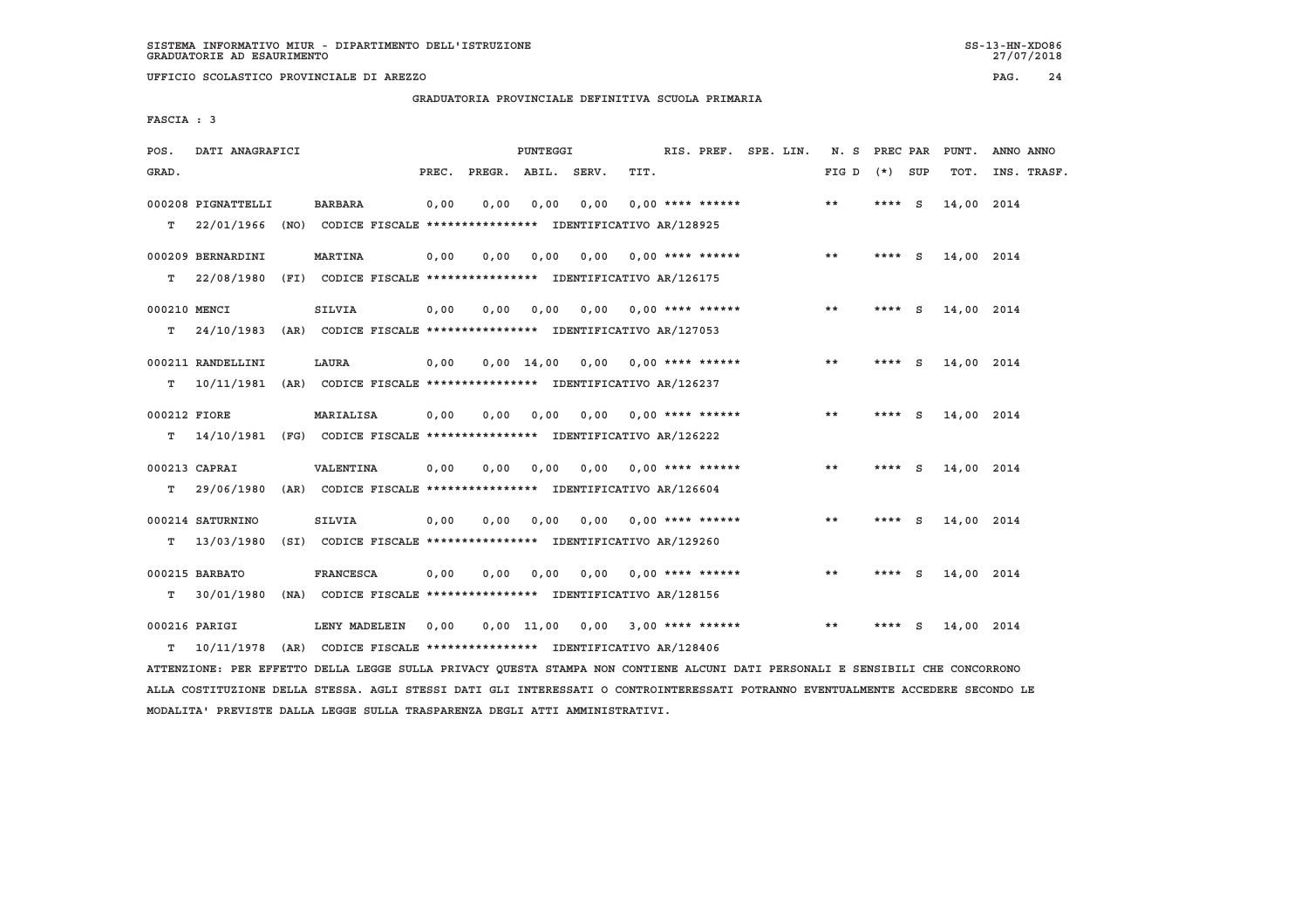**GRADUATORIA PROVINCIALE DEFINITIVA SCUOLA PRIMARIA**

 **FASCIA : 3**

| POS.         | DATI ANAGRAFICI   |      |                                                               |       |      | PUNTEGGI           |      |                                    | RIS. PREF. SPE. LIN. | N. S  | PREC PAR             | PUNT.      | ANNO ANNO       |
|--------------|-------------------|------|---------------------------------------------------------------|-------|------|--------------------|------|------------------------------------|----------------------|-------|----------------------|------------|-----------------|
| GRAD.        |                   |      |                                                               | PREC. |      | PREGR. ABIL. SERV. |      | TIT.                               |                      | FIG D | (*) SUP              | TOT.       | INS. TRASF.     |
|              | 000217 PIANIGIANI |      | <b>SILVIA</b>                                                 | 0,00  | 0,00 | 0,00               | 0,00 | $0.00$ **** ******                 |                      | $***$ | $\mathbf{s}$<br>**** | 14,00 2014 |                 |
| т            | 07/12/1977        |      | (AR) CODICE FISCALE **************** IDENTIFICATIVO AR/128782 |       |      |                    |      |                                    |                      |       |                      |            |                 |
|              | 000218 BACCHINI   |      | LUCIA                                                         | 0,00  | 0,00 | 0,00               |      | $0,00$ 0,00 **** ******            |                      | $* *$ | $***$ S              | 14,00 2014 |                 |
| т            | 29/10/1976        |      | (PS) CODICE FISCALE **************** IDENTIFICATIVO AR/127367 |       |      |                    |      |                                    |                      |       |                      |            |                 |
|              | 000219 GNERUCCI   |      | <b>GIADA</b>                                                  | 0.00  | 0.00 | 0.00               |      | $0.00$ $0.00$ **** ******          |                      | $* *$ | - S<br>****          | 14,00 2014 |                 |
| T.           | 22/07/1973        |      | (AR) CODICE FISCALE **************** IDENTIFICATIVO AR/129324 |       |      |                    |      |                                    |                      |       |                      |            |                 |
| 000220 LAMPO |                   |      | <b>GIOVANNACARME</b>                                          | 0.00  | 0.00 | 0.00               |      | $0,00$ 0,00 **** ******            |                      | $***$ | $***$ S              | 14,00 2014 |                 |
| т            | 31/10/1968        |      | (AR) CODICE FISCALE **************** IDENTIFICATIVO AR/129267 |       |      |                    |      |                                    |                      |       |                      |            |                 |
|              | 000221 SAVARESE   |      | ANNA MARIA                                                    | 0,00  |      |                    |      | $0,00$ 13,00 0,00 0,00 **** ****** |                      | $***$ | **** S               |            | 13,00 2011 2011 |
|              | 21/04/1970        |      | (NA) CODICE FISCALE **************** IDENTIFICATIVO AR/123708 |       |      |                    |      |                                    |                      |       |                      |            |                 |
|              | 000222 TRAPPOLONI |      | VALENTINA                                                     | 0,00  | 0.00 | 0.00               | 0.00 | $0.00$ **** ******                 |                      | $* *$ | $***$ S              | 13,00 2012 |                 |
| т            | 09/02/1982        | (AR) | CODICE FISCALE **************** IDENTIFICATIVO AR/128843      |       |      |                    |      |                                    |                      |       |                      |            |                 |
|              | 000223 GUERRIERI  |      | DONATELLA FR                                                  | 0.00  |      |                    |      | $2,00$ 11,00 0,00 0,00 **** ****** |                      | $***$ | **** $S$             | 13,00 2014 |                 |
| т            | 21/04/1962        |      | (CZ) CODICE FISCALE **************** IDENTIFICATIVO AR/128045 |       |      |                    |      |                                    |                      |       |                      |            |                 |
|              | 000224 FRANGIPANI |      | <b>FEDERICA</b>                                               | 0.00  | 0.00 | 0.00               |      | $0.00$ $0.00$ **** ******          |                      | $* *$ | **** S               | 13,00 2014 |                 |
| т            | 06/04/1973        |      | (AR) CODICE FISCALE **************** IDENTIFICATIVO AR/128178 |       |      |                    |      |                                    |                      |       |                      |            |                 |
|              | 000225 BACCALINI  |      | PAOLA                                                         | 0,00  | 0,00 | 0,00               |      | 0,00 0,00 **** ****** J            |                      |       | ** X **** S          | 13,00 2014 |                 |
| т            | 24/04/1972        |      | (MI) CODICE FISCALE *************** IDENTIFICATIVO AR/126278  |       |      |                    |      |                                    |                      |       |                      |            |                 |

 **ATTENZIONE: PER EFFETTO DELLA LEGGE SULLA PRIVACY QUESTA STAMPA NON CONTIENE ALCUNI DATI PERSONALI E SENSIBILI CHE CONCORRONO ALLA COSTITUZIONE DELLA STESSA. AGLI STESSI DATI GLI INTERESSATI O CONTROINTERESSATI POTRANNO EVENTUALMENTE ACCEDERE SECONDO LE MODALITA' PREVISTE DALLA LEGGE SULLA TRASPARENZA DEGLI ATTI AMMINISTRATIVI.**

27/07/2018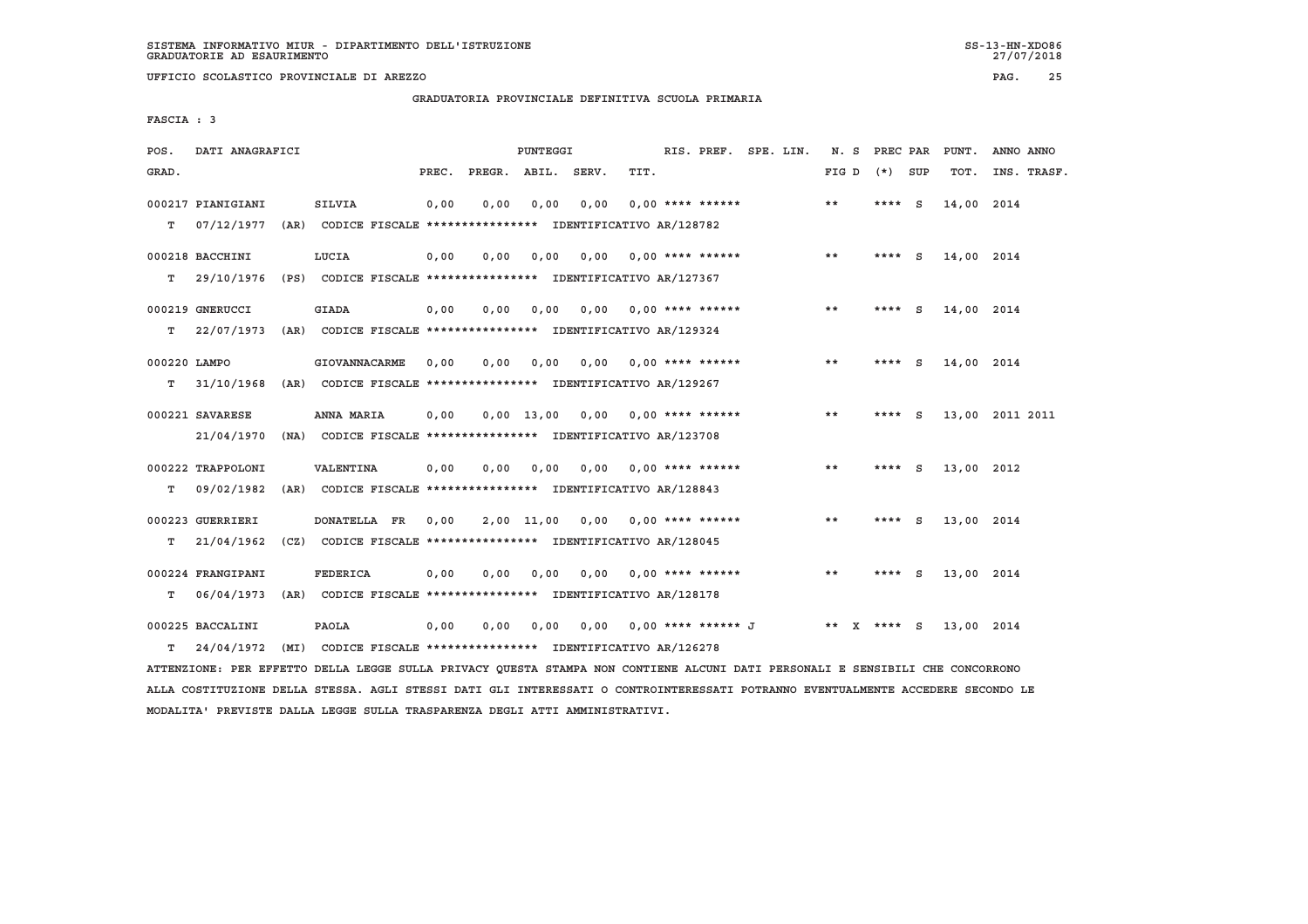**GRADUATORIA PROVINCIALE DEFINITIVA SCUOLA PRIMARIA**

 **FASCIA : 3**

| POS.  | DATI ANAGRAFICI                                                          |                   |       |              | PUNTEGGI     |       |                                                               | RIS. PREF. SPE. LIN. |  | N. S  | PREC PAR |     | PUNT.      | ANNO ANNO   |
|-------|--------------------------------------------------------------------------|-------------------|-------|--------------|--------------|-------|---------------------------------------------------------------|----------------------|--|-------|----------|-----|------------|-------------|
| GRAD. |                                                                          |                   | PREC. | PREGR. ABIL. |              | SERV. | TIT.                                                          |                      |  | FIG D | (*) SUP  |     | TOT.       | INS. TRASF. |
|       | 000226 BENUCCI                                                           | CARLA             | 0,00  |              | $0,00$ 13,00 | 0,00  |                                                               | $0.00$ **** ******   |  | **    | ****     | - S | 13,00 2014 |             |
| т     | 04/10/1966                                                               |                   |       |              |              |       | (RM) CODICE FISCALE **************** IDENTIFICATIVO AR/127597 |                      |  |       |          |     |            |             |
|       | 000227 GAVILLUCCI                                                        | <b>RAISSA</b>     | 0,00  | 0,00         | 0,00         | 0,00  |                                                               | $0.00$ **** ******   |  | $* *$ | ****     | - S | 13,00 2014 |             |
| т     | 05/11/1977                                                               |                   |       |              |              |       | (GR) CODICE FISCALE **************** IDENTIFICATIVO AR/128655 |                      |  |       |          |     |            |             |
|       | 000228 ROMAGNOLI                                                         | PAOLA             | 0.00  | 0.00         | 0.00         | 0.00  |                                                               | $0.00$ **** ******   |  | $* *$ | ****     | - S | 13,00 2014 |             |
| т     | 09/07/1967                                                               |                   |       |              |              |       | (FI) CODICE FISCALE **************** IDENTIFICATIVO AR/126795 |                      |  |       |          |     |            |             |
|       |                                                                          |                   |       |              |              |       |                                                               |                      |  |       |          |     |            |             |
|       | 000229 BONFANTE                                                          | <b>ALESSANDRA</b> | 0,00  |              | $0.00$ 13.00 | 0,00  |                                                               | 0,00 **** ******     |  | $* *$ | **** S   |     | 13,00 2014 |             |
| т     | 11/05/1981                                                               |                   |       |              |              |       | (AR) CODICE FISCALE **************** IDENTIFICATIVO AR/126334 |                      |  |       |          |     |            |             |
|       | 000230 BONICOLINI                                                        | <b>CHIARA</b>     | 0,00  | 0.00         | 0.00         | 0.00  |                                                               | $0.00$ **** ******   |  | $* *$ | **** $S$ |     | 13,00 2014 |             |
| т     | 28/09/1979                                                               |                   |       |              |              |       | (AR) CODICE FISCALE **************** IDENTIFICATIVO AR/126362 |                      |  |       |          |     |            |             |
|       | 000231 BRACCHITTA                                                        | <b>ELISA</b>      | 0,00  |              | $0,00$ 13,00 |       | $0,00$ $0,00$ **** ******                                     |                      |  | $* *$ | **** S   |     | 13,00 2014 |             |
| т     | 16/10/1983                                                               |                   |       |              |              |       | (CT) CODICE FISCALE **************** IDENTIFICATIVO AR/129172 |                      |  |       |          |     |            |             |
|       |                                                                          |                   |       |              |              |       |                                                               |                      |  |       |          |     |            |             |
|       | 000232 CAPONE                                                            | LUIGIA            | 0,00  | 0.00         | 0.00         | 0.00  |                                                               | $0.00$ **** ******   |  | **    | **** S   |     | 13,00 2014 |             |
| т     | 01/06/1982                                                               |                   |       |              |              |       | (NA) CODICE FISCALE **************** IDENTIFICATIVO AR/129210 |                      |  |       |          |     |            |             |
|       | 000233 ROMUALDI                                                          | VIRGINIA          | 0,00  | 0,00         | 0,00         | 0,00  |                                                               | $0.00$ **** ******   |  | $* *$ | ****     | S.  | 13,00 2014 |             |
| т     | 11/10/1981                                                               |                   |       |              |              |       | (AR) CODICE FISCALE **************** IDENTIFICATIVO AR/128858 |                      |  |       |          |     |            |             |
|       |                                                                          |                   |       |              |              |       |                                                               |                      |  |       |          |     |            |             |
|       | 000234 FOCARDI                                                           | <b>ELENA</b>      | 0,00  |              | $0.00$ 13.00 | 0,00  |                                                               | $0.00$ **** ******   |  | **    | ****     | - S | 13,00 2014 |             |
| т     | 14/10/1975 (FI) CODICE FISCALE **************** IDENTIFICATIVO AR/126264 |                   |       |              |              |       |                                                               |                      |  |       |          |     |            |             |

 **ATTENZIONE: PER EFFETTO DELLA LEGGE SULLA PRIVACY QUESTA STAMPA NON CONTIENE ALCUNI DATI PERSONALI E SENSIBILI CHE CONCORRONO ALLA COSTITUZIONE DELLA STESSA. AGLI STESSI DATI GLI INTERESSATI O CONTROINTERESSATI POTRANNO EVENTUALMENTE ACCEDERE SECONDO LE MODALITA' PREVISTE DALLA LEGGE SULLA TRASPARENZA DEGLI ATTI AMMINISTRATIVI.**

27/07/2018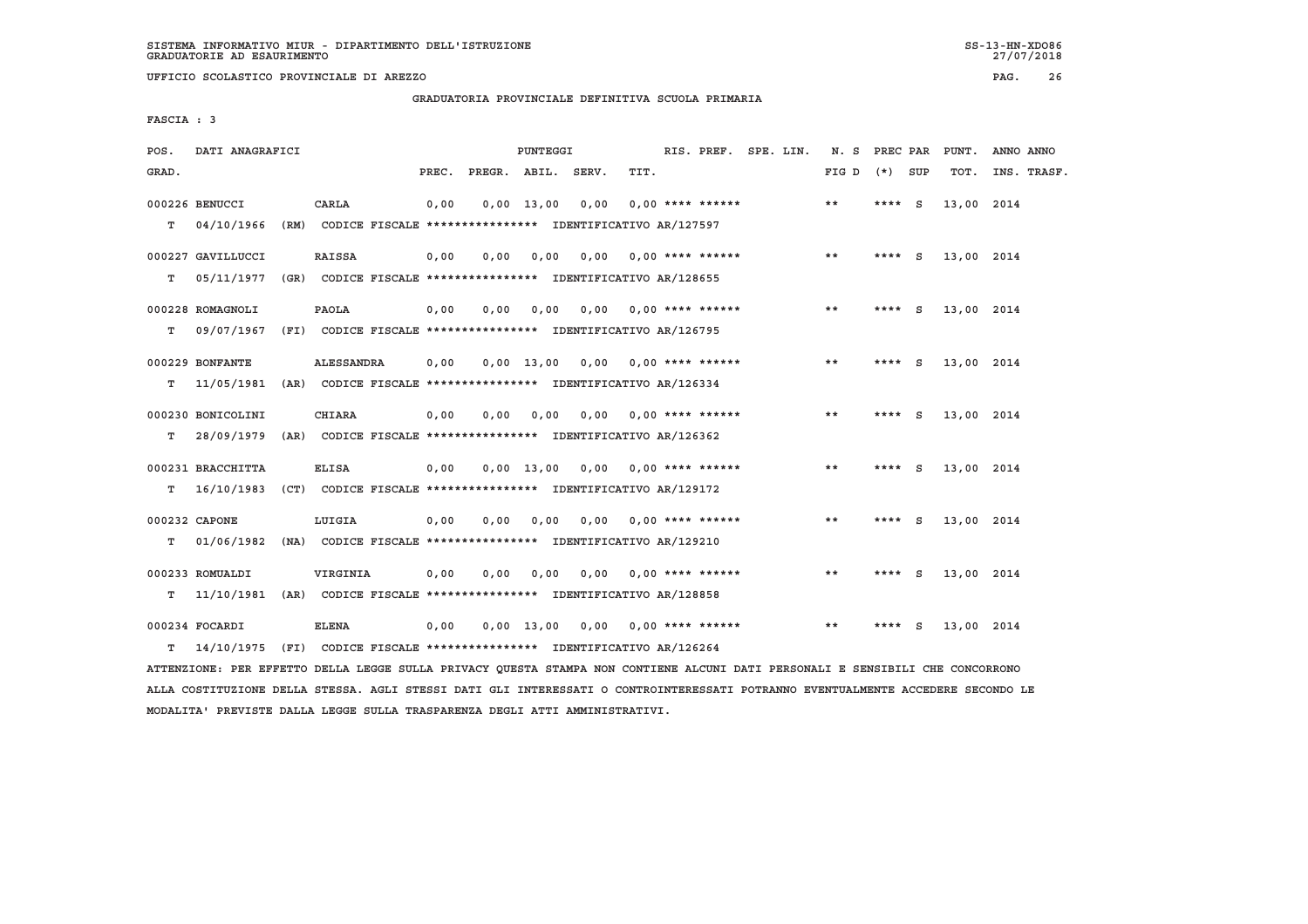**UFFICIO SCOLASTICO PROVINCIALE DI AREZZO PAG. 27**

 **GRADUATORIA PROVINCIALE DEFINITIVA SCUOLA PRIMARIA**

 **FASCIA : 3**

| POS.         | DATI ANAGRAFICI  |                                                                          |       |                    | PUNTEGGI |      |      |                           | RIS. PREF. SPE. LIN. | N. S PREC PAR |          |          | PUNT.      | ANNO ANNO   |
|--------------|------------------|--------------------------------------------------------------------------|-------|--------------------|----------|------|------|---------------------------|----------------------|---------------|----------|----------|------------|-------------|
| GRAD.        |                  |                                                                          | PREC. | PREGR. ABIL. SERV. |          |      | TIT. |                           |                      | FIG D         | (*) SUP  |          | TOT.       | INS. TRASF. |
| 000235 GRINI |                  | MONICA                                                                   | 0,00  | 0.00               | 0,00     | 0,00 |      | $0.00$ **** ******        |                      | **            | **** $S$ |          | 13,00 2014 |             |
| T.           |                  | 14/11/1965 (AR) CODICE FISCALE **************** IDENTIFICATIVO AR/126288 |       |                    |          |      |      |                           |                      |               |          |          |            |             |
|              | 000236 CASINI    | CRISTINA                                                                 | 0,00  | 0,00               | 0,00     | 0,00 |      | $0.00$ **** ******        |                      | $***$         | ****     | <b>S</b> | 13,00 2014 |             |
| т            |                  | 02/01/1962 (AR) CODICE FISCALE **************** IDENTIFICATIVO AR/127357 |       |                    |          |      |      |                           |                      |               |          |          |            |             |
|              | 000237 BIANCHI   | LAURA                                                                    | 0,00  | 0.00               | 0,00     |      |      | $0.00$ $0.00$ **** ****** |                      | $* *$         | ****     | <b>S</b> | 12,00 2012 |             |
| т            |                  | 27/01/1974 (AR) CODICE FISCALE *************** IDENTIFICATIVO AR/126536  |       |                    |          |      |      |                           |                      |               |          |          |            |             |
|              | 000238 ZAPPIA    | <b>ANNA</b>                                                              | 0,00  | 0,00               | 0,00     | 0,00 |      | $0.00$ **** ******        |                      | $***$         | $***$ S  |          | 12,00 2014 |             |
| т            |                  | 14/10/1977 (RC) CODICE FISCALE *************** IDENTIFICATIVO AR/127582  |       |                    |          |      |      |                           |                      |               |          |          |            |             |
|              |                  |                                                                          |       |                    |          |      |      |                           |                      |               |          |          |            |             |
|              | $000239$ APOLLI  | <b>ALESSANDRA</b>                                                        | 0.00  | 0.00               | 0.00     | 0.00 |      | $0.00$ **** ******        |                      | $***$         | ****     | <b>S</b> | 12,00 2014 |             |
| т            | 09/10/1978       | (AR) CODICE FISCALE **************** IDENTIFICATIVO AR/127792            |       |                    |          |      |      |                           |                      |               |          |          |            |             |
|              | 000240 CONSIGLIO | <b>ANTONELLA</b>                                                         | 0,00  | 0.00               | 0.00     | 0,00 |      | $0.00$ **** ******        |                      | $***$         | ****     |          | 12,00 2014 |             |
| т            | 07/05/1978       | (PZ) CODICE FISCALE **************** IDENTIFICATIVO AR/127883            |       |                    |          |      |      |                           |                      |               |          |          |            |             |
| 000241 MILLI |                  | <b>SARA</b>                                                              | 0,00  | 0,00               | 0,00     | 0,00 |      | $0.00$ **** ******        |                      | $***$         | ****     | - S      | 12,00 2014 |             |
| т            |                  | 01/03/1978 (PS) CODICE FISCALE *************** IDENTIFICATIVO AR/128742  |       |                    |          |      |      |                           |                      |               |          |          |            |             |
|              |                  |                                                                          |       |                    |          |      |      |                           |                      |               |          |          |            |             |
| 000242 RUSSO |                  | <b>STEFANIA</b>                                                          | 0.00  | 0.00               | 0,00     |      |      | $0.00$ $0.00$ **** ****** |                      | **            | **** S   |          | 12,00 2014 |             |
| т            |                  | 07/02/1978 (SA) CODICE FISCALE **************** IDENTIFICATIVO AR/126405 |       |                    |          |      |      |                           |                      |               |          |          |            |             |
| 000243 NEPI  |                  | <b>ANGELA</b>                                                            | 0,00  | 0,00               | 0,00     | 0,00 |      | $0.00$ **** ******        |                      | $* *$         | ****     | - S      | 12,00 2014 |             |
| T.           | 19/09/1975       | (AR) CODICE FISCALE **************** IDENTIFICATIVO AR/127632            |       |                    |          |      |      |                           |                      |               |          |          |            |             |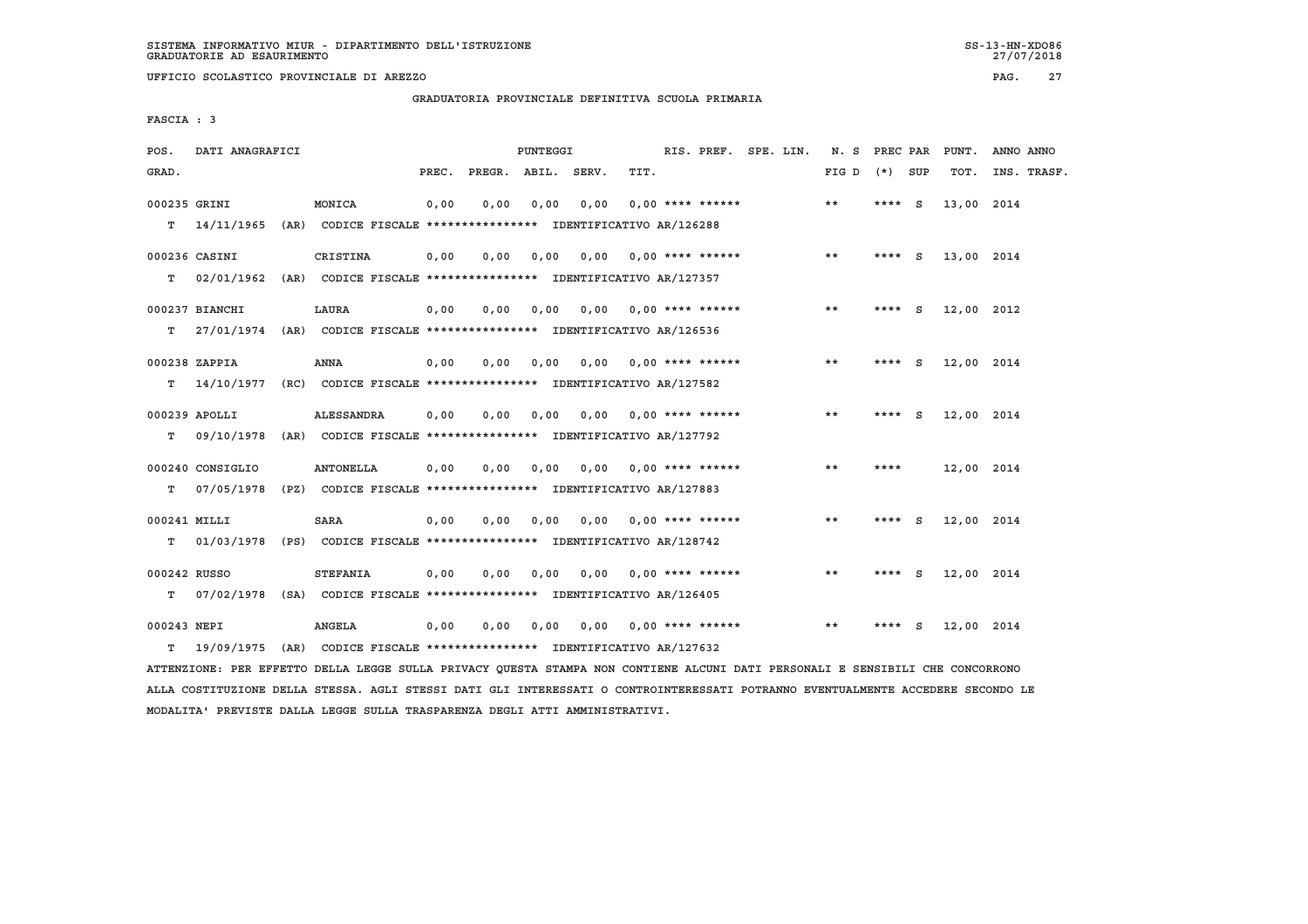**UFFICIO SCOLASTICO PROVINCIALE DI AREZZO PAG. 28**

 **GRADUATORIA PROVINCIALE DEFINITIVA SCUOLA PRIMARIA**

 **FASCIA : 3**

| POS.         | DATI ANAGRAFICI                                                         |                  |       |      | PUNTEGGI |                                                                       |      | RIS. PREF. SPE. LIN.      |  |       | N. S PREC PAR   |          | PUNT.      | ANNO ANNO |             |
|--------------|-------------------------------------------------------------------------|------------------|-------|------|----------|-----------------------------------------------------------------------|------|---------------------------|--|-------|-----------------|----------|------------|-----------|-------------|
| GRAD.        |                                                                         |                  | PREC. |      |          | PREGR. ABIL. SERV.                                                    | TIT. |                           |  | FIG D | (*) SUP         |          | TOT.       |           | INS. TRASF. |
| T.           | 000244 ARTIACO<br>14/07/1974                                            | CLAUDIA          | 0,00  | 0.00 | 0.00     | 0.00<br>(NA) CODICE FISCALE **************** IDENTIFICATIVO AR/127379 |      | $0.00$ **** ******        |  | **    | **** $S$        |          | 12,00 2014 |           |             |
|              |                                                                         |                  |       |      |          |                                                                       |      |                           |  |       |                 |          |            |           |             |
|              | 000245 BENIGNI                                                          | <b>SARA</b>      | 0,00  | 0,00 | 0,00     | 0.00                                                                  |      | $0.00$ **** ******        |  | $* *$ | **** S          |          | 12,00 2014 |           |             |
| т            | 31/07/1972 (AR) CODICE FISCALE *************** IDENTIFICATIVO AR/127175 |                  |       |      |          |                                                                       |      |                           |  |       |                 |          |            |           |             |
|              | 000246 ANGIOLETTI                                                       | <b>SABRINA</b>   | 0,00  | 0.00 | 0.00     |                                                                       |      | $0.00$ $0.00$ **** ****** |  | $* *$ | **** S          |          | 12,00 2014 |           |             |
| т            | 04/12/1965                                                              |                  |       |      |          | (AR) CODICE FISCALE **************** IDENTIFICATIVO AR/129088         |      |                           |  |       |                 |          |            |           |             |
|              | 000247 CASTAGNI                                                         | MARIA LUISA      | 0,00  | 0,00 | 0.00     | 0.00                                                                  |      | $0.00$ **** ******        |  |       | ** $X$ **** $S$ |          | 12,00 2014 |           |             |
| т            | 25/04/1968                                                              |                  |       |      |          | (AR) CODICE FISCALE **************** IDENTIFICATIVO AR/128529         |      |                           |  |       |                 |          |            |           |             |
| 000248 RUSSO |                                                                         | MANOLA           | 0,00  | 0.00 | 0.00     | 0.00                                                                  |      | $0.00$ **** ******        |  | **    | $***$ S         |          | 12,00 2014 |           |             |
| т            | 24/07/1980                                                              |                  |       |      |          | (AR) CODICE FISCALE **************** IDENTIFICATIVO AR/126402         |      |                           |  |       |                 |          |            |           |             |
|              |                                                                         |                  |       |      |          |                                                                       |      |                           |  |       |                 |          |            |           |             |
| т            | 000249 TARTARO<br>30/05/1982                                            | ANTONIO          | 0,00  | 0.00 | 0,00     | 0.00<br>(BN) CODICE FISCALE **************** IDENTIFICATIVO AR/126349 |      | $0.00$ **** ******        |  | $* *$ | ****            | - S      | 12,00 2014 |           |             |
|              |                                                                         |                  |       |      |          |                                                                       |      |                           |  |       |                 |          |            |           |             |
|              | 000250 LUCANI                                                           | <b>FRANCESCA</b> | 0,00  | 0,00 | 0,00     | 0,00                                                                  |      | $0.00$ **** ******        |  | $***$ | **** $S$        |          | 12,00 2014 |           |             |
| т            | 24/11/1981 (AR) CODICE FISCALE *************** IDENTIFICATIVO AR/128251 |                  |       |      |          |                                                                       |      |                           |  |       |                 |          |            |           |             |
|              | 000251 FOCARDI                                                          | LAURA            | 0.00  | 0.00 | 0.00     | 0.00                                                                  |      | $0.00$ **** ******        |  | **    | $***$ S         |          | 12,00 2014 |           |             |
| т            | 21/09/1981 (AR) CODICE FISCALE *************** IDENTIFICATIVO AR/126354 |                  |       |      |          |                                                                       |      |                           |  |       |                 |          |            |           |             |
|              | 000252 BIANCHI                                                          | LINDA            | 0,00  | 0,00 | 0,00     | 0,00                                                                  |      | $0.00$ **** ******        |  | $* *$ | ****            | <b>S</b> | 12,00 2014 |           |             |
| T.           | 19/06/1981                                                              |                  |       |      |          | (AR) CODICE FISCALE **************** IDENTIFICATIVO AR/126590         |      |                           |  |       |                 |          |            |           |             |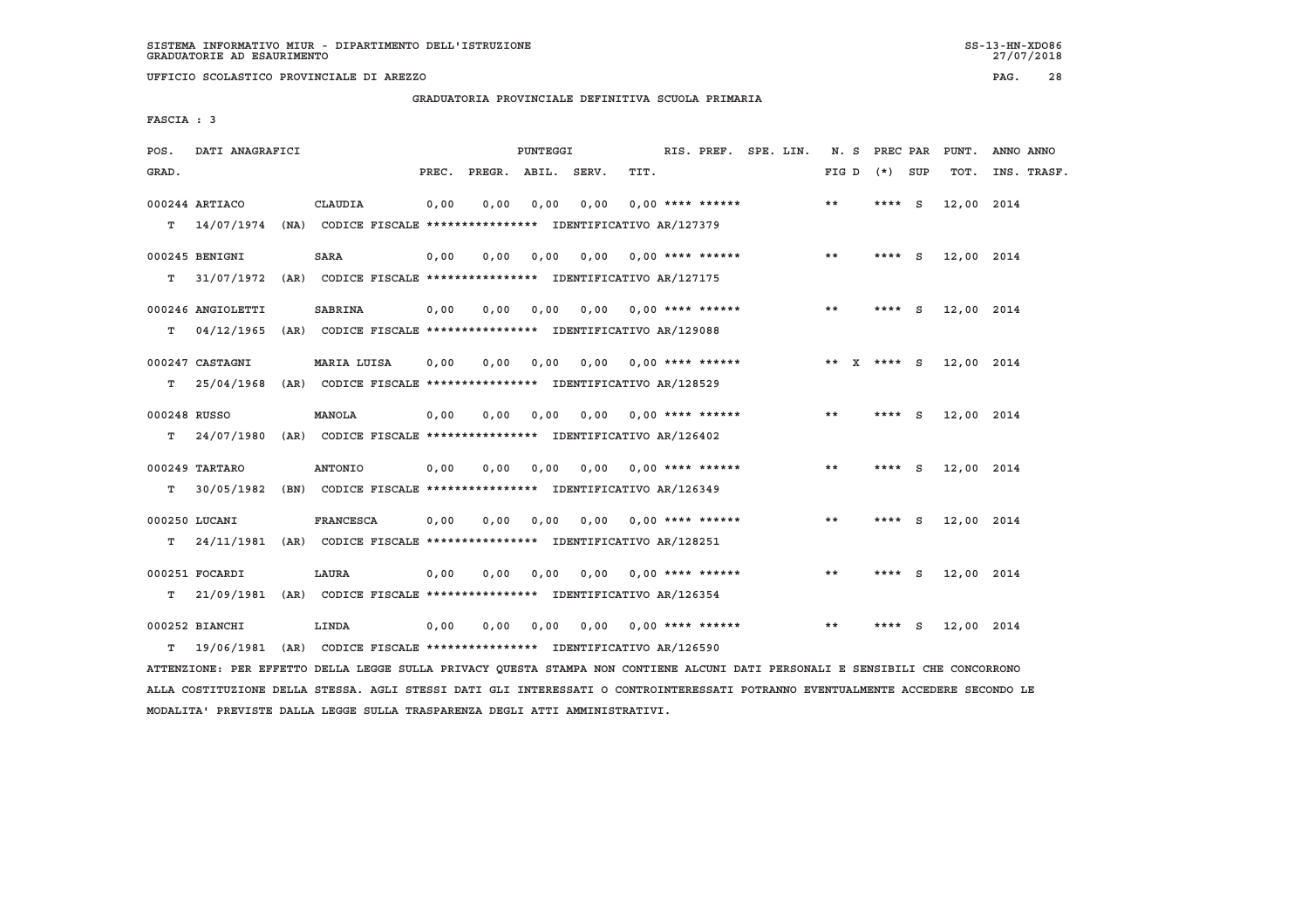**UFFICIO SCOLASTICO PROVINCIALE DI AREZZO PAG. 29**

 **GRADUATORIA PROVINCIALE DEFINITIVA SCUOLA PRIMARIA**

 **FASCIA : 3**

| POS.  | DATI ANAGRAFICI   |      |                                                               |       |                    | PUNTEGGI     |      |                           | RIS. PREF. SPE. LIN. |  | N. S  | PREC PAR |          | PUNT.      | ANNO ANNO   |
|-------|-------------------|------|---------------------------------------------------------------|-------|--------------------|--------------|------|---------------------------|----------------------|--|-------|----------|----------|------------|-------------|
| GRAD. |                   |      |                                                               | PREC. | PREGR. ABIL. SERV. |              |      | TIT.                      |                      |  | FIG D | $(*)$    | SUP      | TOT.       | INS. TRASF. |
|       | 000253 PAPERINI   |      | <b>RAFFAELLA</b>                                              | 0,00  | 0.00               | 0.00         | 0.00 | $0.00$ **** ******        |                      |  | **    | **** $S$ |          | 12,00 2014 |             |
| т     | 16/06/1981        | (AR) | CODICE FISCALE **************** IDENTIFICATIVO AR/129265      |       |                    |              |      |                           |                      |  |       |          |          |            |             |
|       | 000254 BONATTI    |      | <b>ALESSANDRA</b>                                             | 0.00  | 0.00               | 0.00         | 0.00 | $0.00$ **** ******        |                      |  | **    | ****     | - S      | 12,00 2014 |             |
| т     | 26/05/1977        |      | (AR) CODICE FISCALE **************** IDENTIFICATIVO AR/129306 |       |                    |              |      |                           |                      |  |       |          |          |            |             |
|       | 000255 SCARINO    |      | <b>ANTONIETTA</b>                                             | 0,00  | 0,00               | 0,00         |      | $0,00$ $0,00$ **** ****** |                      |  | **    | ****     | <b>S</b> | 12,00 2014 |             |
| т     | 18/06/1975        |      | (AR) CODICE FISCALE **************** IDENTIFICATIVO AR/126798 |       |                    |              |      |                           |                      |  |       |          |          |            |             |
|       | 000256 BIANCHINI  |      | CATIA                                                         | 0,00  | 0.00               | 0,00         | 0.00 | $0.00$ **** ******        |                      |  | $* *$ | ****     | <b>S</b> | 12,00 2014 |             |
| т     | 16/04/1975        |      | (AR) CODICE FISCALE **************** IDENTIFICATIVO AR/127949 |       |                    |              |      |                           |                      |  |       |          |          |            |             |
|       | 000257 CAIANIELLO |      | <b>ANNA</b>                                                   | 0,00  |                    | $0,00$ 12,00 | 0,00 | $0.00$ **** ******        |                      |  | **    | ****     |          | 12,00 2014 |             |
| т     | 30/01/1974        |      | (NA) CODICE FISCALE **************** IDENTIFICATIVO AR/126475 |       |                    |              |      |                           |                      |  |       |          |          |            |             |
|       | 000258 BRESCIA    |      | <b>AUSILIA</b>                                                | 0.00  | 0.00               | 0.00         | 0.00 | $0.00$ **** ******        |                      |  | $* *$ | ****     | - S      | 12,00 2014 |             |
| т     | 05/04/1971        |      | (FG) CODICE FISCALE **************** IDENTIFICATIVO AR/127283 |       |                    |              |      |                           |                      |  |       |          |          |            |             |
|       | 000259 LIBERATORI |      | <b>KATIA</b>                                                  | 0,00  | 0,00               | 0,00         | 0.00 | $0.00$ **** ******        |                      |  | $* *$ | $***$ S  |          | 11,00 2012 |             |
| т     | 12/07/1973        |      | (AR) CODICE FISCALE **************** IDENTIFICATIVO AR/127569 |       |                    |              |      |                           |                      |  |       |          |          |            |             |
|       | 000260 BERNARDINI |      | <b>SILVIA</b>                                                 | 0,00  | 0,00               | 0,00         |      | $0,00$ $0,00$ **** ****** |                      |  | $* *$ | ****     | - S      | 11,00 2014 |             |
| т     | 16/10/1981        |      | (AR) CODICE FISCALE **************** IDENTIFICATIVO AR/126819 |       |                    |              |      |                           |                      |  |       |          |          |            |             |
|       | 000261 CIVALE     |      | LUCIA                                                         | 0,00  | 0.00               | 0,00         | 0.00 | $0.00$ **** ******        |                      |  | $* *$ |          | S        | 11,00 2014 |             |
| т     | 07/01/1981        |      | (SA) CODICE FISCALE **************** IDENTIFICATIVO AR/130024 |       |                    |              |      |                           |                      |  |       |          |          |            |             |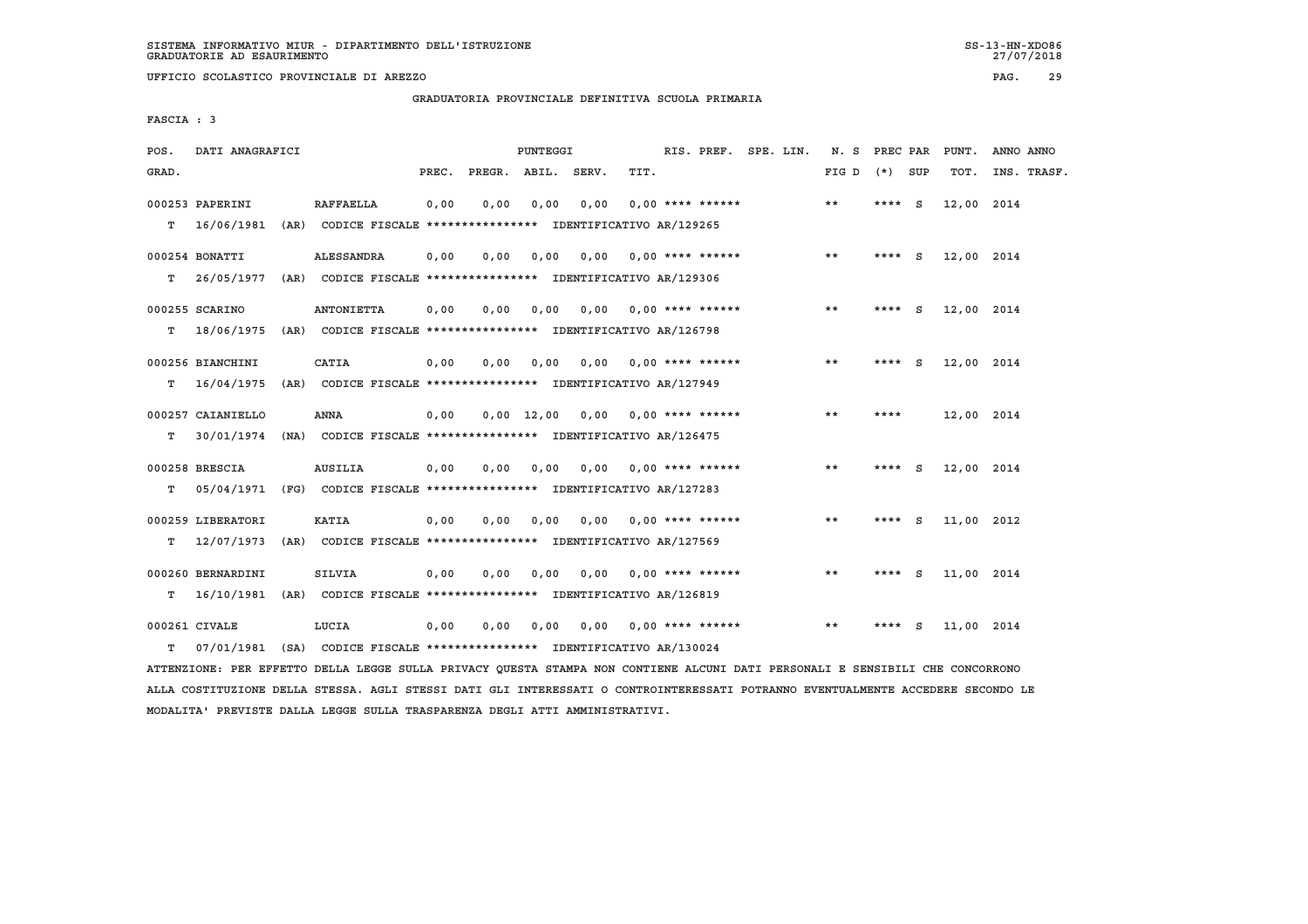**UFFICIO SCOLASTICO PROVINCIALE DI AREZZO PAG. 30**

 **GRADUATORIA PROVINCIALE DEFINITIVA SCUOLA PRIMARIA**

 **FASCIA : 3**

| POS.         | DATI ANAGRAFICI                                                                           |                                                               |       |                    | PUNTEGGI |      |                                    | RIS. PREF. SPE. LIN. | N. S PREC PAR |          |     | PUNT.      | ANNO ANNO   |
|--------------|-------------------------------------------------------------------------------------------|---------------------------------------------------------------|-------|--------------------|----------|------|------------------------------------|----------------------|---------------|----------|-----|------------|-------------|
| GRAD.        |                                                                                           |                                                               | PREC. | PREGR. ABIL. SERV. |          |      | TIT.                               |                      | FIG D         | $(*)$    | SUP | TOT.       | INS. TRASF. |
| т            | 000262 PETRENI<br>01/03/1964 (AR) CODICE FISCALE *************** IDENTIFICATIVO AR/126355 | <b>DANIELA</b>                                                | 0,00  | 0.00               | 0,00     | 0.00 | $0.00$ **** ******                 |                      | $* *$         | **** S   |     | 11,00 2014 |             |
|              |                                                                                           |                                                               |       |                    |          |      |                                    |                      |               |          |     |            |             |
| 000263 PRATO |                                                                                           | PAOLA                                                         | 0,00  | 0.00               | 0.00     | 0.00 | $0.00$ **** ******                 |                      | $* *$         | $***$ S  |     | 11,00 2014 |             |
| т            | 11/01/1979                                                                                | (MI) CODICE FISCALE **************** IDENTIFICATIVO AR/129313 |       |                    |          |      |                                    |                      |               |          |     |            |             |
|              | 000264 ATTANASIO                                                                          | SONIA                                                         | 0.00  |                    |          |      | $0.00$ 11.00 0.00 0.00 **** ****** |                      | ** X **** S   |          |     | 11,00 2014 |             |
| T.           | 30/06/1977                                                                                | (SA) CODICE FISCALE **************** IDENTIFICATIVO AR/127050 |       |                    |          |      |                                    |                      |               |          |     |            |             |
| 000265 RUSSO |                                                                                           | <b>ANTONELLA</b>                                              | 0,00  | 0,00               | 0,00     | 0,00 | $0.00$ **** ******                 |                      | **            | $***$ S  |     | 11,00 2014 |             |
| т            | 06/01/1982                                                                                | (NA) CODICE FISCALE **************** IDENTIFICATIVO AR/129045 |       |                    |          |      |                                    |                      |               |          |     |            |             |
|              |                                                                                           |                                                               |       |                    |          |      |                                    |                      |               |          |     |            |             |
| 000266 GIGLI |                                                                                           | <b>MANUELA</b>                                                | 0.00  | 0.00               | 0.00     |      | $0.00$ $0.00$ **** ******          |                      | $***$         | **** $S$ |     | 11,00 2014 |             |
| T.           | 08/11/1980                                                                                | (AR) CODICE FISCALE **************** IDENTIFICATIVO AR/126218 |       |                    |          |      |                                    |                      |               |          |     |            |             |
| 000267 BONCI |                                                                                           | <b>SERENA</b>                                                 | 0.00  | 0.00               | 0.00     | 0.00 | $0.00$ **** ******                 |                      | **            | **** $S$ |     | 11,00 2014 |             |
| т            | 20/04/1980                                                                                | (AR) CODICE FISCALE **************** IDENTIFICATIVO AR/127751 |       |                    |          |      |                                    |                      |               |          |     |            |             |
|              | 000268 BILIOTTI                                                                           | <b>SILVIA</b>                                                 | 0,00  | 0.00               | 0.00     | 0.00 | $0.00$ **** ******                 |                      | $* *$         | ****     | s.  | 11,00 2014 |             |
| т            | 02/06/1979                                                                                | (AR) CODICE FISCALE **************** IDENTIFICATIVO AR/129327 |       |                    |          |      |                                    |                      |               |          |     |            |             |
|              |                                                                                           |                                                               |       |                    |          |      |                                    |                      |               |          |     |            |             |
|              | 000269 BROCCHI                                                                            | LAURA                                                         | 0.00  | 0.00               | 0,00     | 0.00 | $0.00$ **** ******                 |                      | $***$         | $***$ S  |     | 11,00 2014 |             |
| т            | 29/04/1973                                                                                | (AR) CODICE FISCALE **************** IDENTIFICATIVO AR/127777 |       |                    |          |      |                                    |                      |               |          |     |            |             |
| 000270 DETTI |                                                                                           | LAURA                                                         | 0.00  | 0.00               | 0.00     | 0.00 | $0.00$ **** ******                 |                      | $* *$         | ****     | - S | 11,00 2014 |             |
| т            | 25/01/1973                                                                                | (AR) CODICE FISCALE **************** IDENTIFICATIVO AR/127440 |       |                    |          |      |                                    |                      |               |          |     |            |             |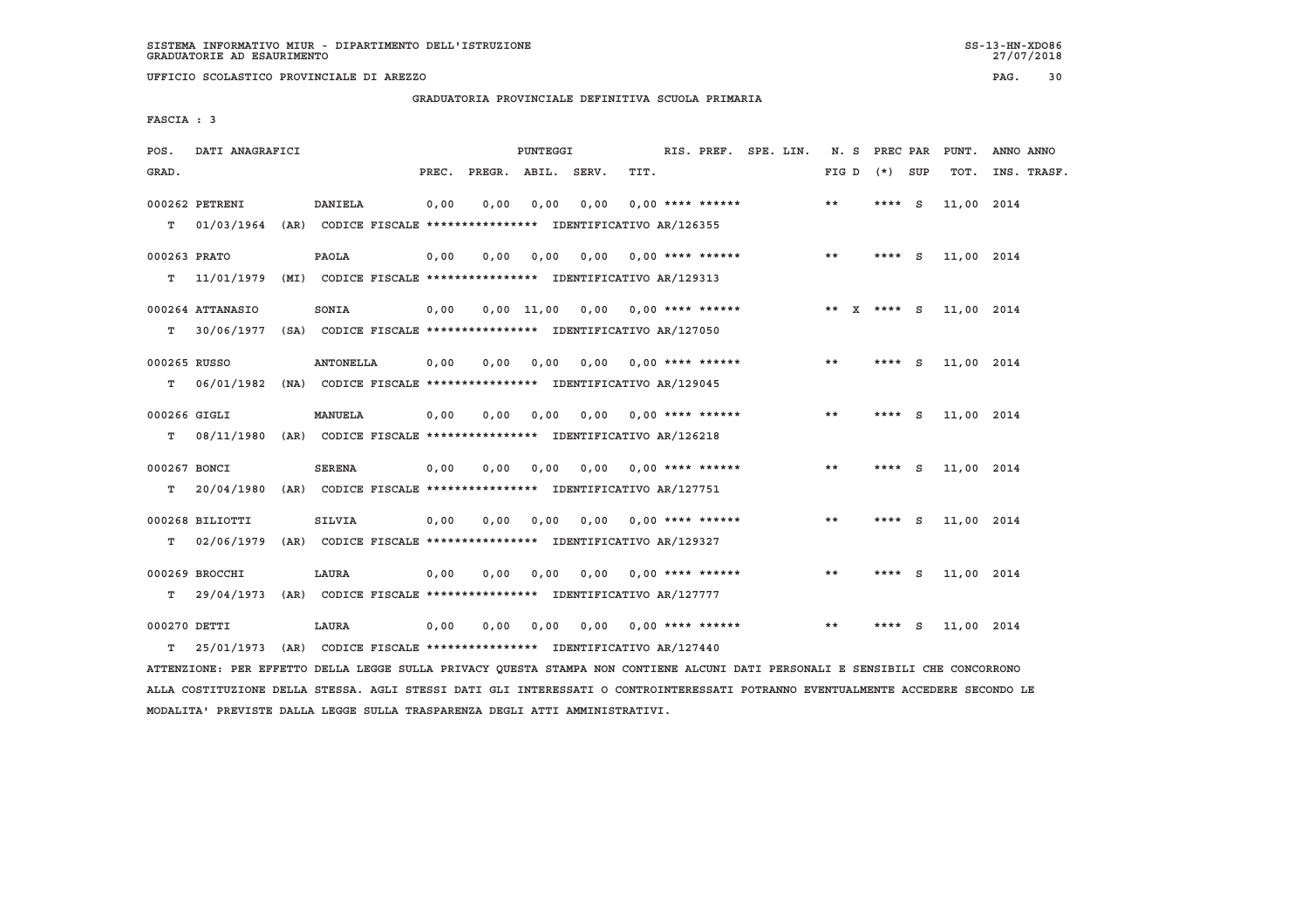**UFFICIO SCOLASTICO PROVINCIALE DI AREZZO PAG. 31**

 **GRADUATORIA PROVINCIALE DEFINITIVA SCUOLA PRIMARIA**

 **FASCIA : 3**

| POS.         | DATI ANAGRAFICI   |                                                                          |       |                    | PUNTEGGI       |      |                           | RIS. PREF. SPE. LIN. | N. S        | PREC PAR |     | PUNT.      | ANNO ANNO   |
|--------------|-------------------|--------------------------------------------------------------------------|-------|--------------------|----------------|------|---------------------------|----------------------|-------------|----------|-----|------------|-------------|
| GRAD.        |                   |                                                                          | PREC. | PREGR. ABIL. SERV. |                |      | TIT.                      |                      | FIG D       | (*) SUP  |     | TOT.       | INS. TRASF. |
|              | 000271 AGNELLI    | <b>ANNARITA</b>                                                          | 0,00  | 0,00               | 0,00           | 0,00 | $0.00$ **** ******        |                      | $* *$       | $***$ S  |     | 11,00 2014 |             |
| т            | 23/07/1967        | (AR) CODICE FISCALE **************** IDENTIFICATIVO AR/127739            |       |                    |                |      |                           |                      |             |          |     |            |             |
|              | 000272 MAZZESCHI  | <b>FATIMA</b>                                                            | 0.00  | 0.00               | 0.00           | 0.00 | 0,00 **** ******          |                      | ** X **** S |          |     | 11,00 2014 |             |
| т            | 12/07/1960        | (AR) CODICE FISCALE **************** IDENTIFICATIVO AR/129029            |       |                    |                |      |                           |                      |             |          |     |            |             |
|              | 000273 PELLEGRINI | SONIA                                                                    | 0,00  | 0.00               | 0,00           | 0.00 | $0.00$ **** ******        |                      | $* *$       | **** S   |     | 11,00 2014 |             |
| т            | 24/09/1983        | (AR) CODICE FISCALE **************** IDENTIFICATIVO AR/126374            |       |                    |                |      |                           |                      |             |          |     |            |             |
|              | 000274 CECCOLINI  | LUISA                                                                    | 0,00  |                    | $0,00$ 11,00   |      | 0,00 0,00 **** ******     |                      | $* *$       | ****     | - S | 11,00 2014 |             |
| т            | 04/10/1980        | (AR) CODICE FISCALE **************** IDENTIFICATIVO AR/127735            |       |                    |                |      |                           |                      |             |          |     |            |             |
|              | 000275 BOSCHETTI  | VERONICA                                                                 | 0,00  |                    | $0.00$ $11.00$ | 0.00 | $0.00$ **** ******        |                      | **          | ****     | - S | 11,00 2014 |             |
| т            | 26/04/1980        | (AR) CODICE FISCALE **************** IDENTIFICATIVO AR/129207            |       |                    |                |      |                           |                      |             |          |     |            |             |
| 000276 LUCCI |                   | <b>ALESSIA</b>                                                           | 0,00  |                    | $0,00$ 11,00   |      | $0,00$ $0,00$ **** ****** |                      | $* *$       | **** $S$ |     | 11,00 2014 |             |
| т            |                   | 24/02/1971 (AR) CODICE FISCALE **************** IDENTIFICATIVO AR/129128 |       |                    |                |      |                           |                      |             |          |     |            |             |
| 000277 GRECO |                   | COLOMBA                                                                  | 0,00  | 0.00               | 0.00           | 0.00 | $0,00$ **** ******        |                      | **          | ****     | - S | 11,00 2014 |             |
| т            | 08/12/1968        | (NA) CODICE FISCALE *************** IDENTIFICATIVO AR/126370             |       |                    |                |      |                           |                      |             |          |     |            |             |
| 000278 BOLDI |                   | <b>ANDREA</b>                                                            | 0,00  | 0,00               | 0,00           |      | 0,00 0,00 **** ****** J   |                      | **          | ****     | - S | 11,00 2014 |             |
| т            | 24/09/1981        | (AR) CODICE FISCALE **************** IDENTIFICATIVO AR/127842            |       |                    |                |      |                           |                      |             |          |     |            |             |
|              | 000279 CEPARANO   | LIA                                                                      | 0,00  | 0,00               | 0,00           | 0,00 | 0,00 **** ******          |                      | $* *$       | ****     | - S | 11,00 2014 |             |
| т            | 19/05/1981        | (NA) CODICE FISCALE *************** IDENTIFICATIVO AR/129219             |       |                    |                |      |                           |                      |             |          |     |            |             |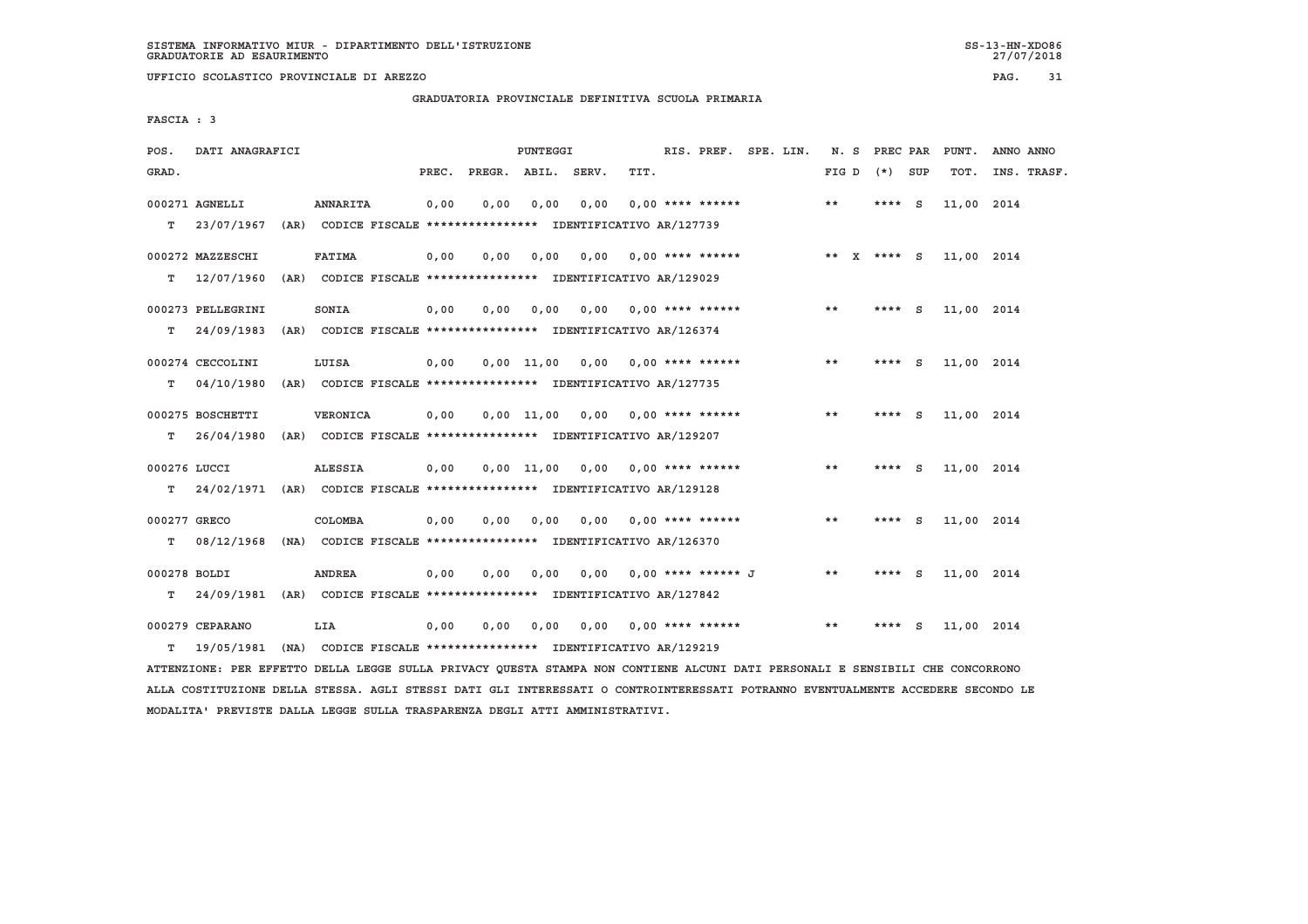**UFFICIO SCOLASTICO PROVINCIALE DI AREZZO PAG. 32**

 **GRADUATORIA PROVINCIALE DEFINITIVA SCUOLA PRIMARIA**

 **FASCIA : 3**

| POS.         | DATI ANAGRAFICI                                                         |                 |       |      | PUNTEGGI       |                                                                       |      | RIS. PREF. SPE. LIN.      |  | N. S PREC PAR |          |          | PUNT.      | ANNO ANNO   |  |
|--------------|-------------------------------------------------------------------------|-----------------|-------|------|----------------|-----------------------------------------------------------------------|------|---------------------------|--|---------------|----------|----------|------------|-------------|--|
| GRAD.        |                                                                         |                 | PREC. |      |                | PREGR. ABIL. SERV.                                                    | TIT. |                           |  | FIG D         | (*) SUP  |          | TOT.       | INS. TRASF. |  |
| T.           | 000280 BERTOCCI<br>08/04/1981                                           | <b>MARTINA</b>  | 0,00  | 0.00 | 0,00           | 0,00<br>(AR) CODICE FISCALE **************** IDENTIFICATIVO AR/128146 |      | $0.00$ **** ******        |  | $* *$         | **** $S$ |          | 11,00 2014 |             |  |
|              |                                                                         |                 |       |      |                |                                                                       |      |                           |  |               |          |          |            |             |  |
|              | 000281 SANAPO                                                           | <b>CLAUDIA</b>  | 0,00  |      |                | $0,00$ $11,00$ $0,00$                                                 |      | 0,00 **** ******          |  | $***$         | ****     | <b>S</b> | 11,00 2014 |             |  |
| т            | 07/06/1980                                                              |                 |       |      |                | (PA) CODICE FISCALE **************** IDENTIFICATIVO AR/127049         |      |                           |  |               |          |          |            |             |  |
|              | 000282 MUGNAINI                                                         | <b>ROMINA</b>   | 0,00  |      | $0,00$ $11,00$ | 0,00 0,00 **** ******                                                 |      |                           |  | **            | ****     | <b>S</b> | 11,00 2014 |             |  |
| т            | 22/11/1979                                                              |                 |       |      |                | (AR) CODICE FISCALE **************** IDENTIFICATIVO AR/126765         |      |                           |  |               |          |          |            |             |  |
| 000283 ROSSI |                                                                         | <b>MELANIA</b>  | 0,00  | 0,00 | 0,00           | 0,00                                                                  |      | $0.00$ **** ******        |  | $* *$         | $***$ S  |          | 11,00 2014 |             |  |
| т            | 27/11/1978                                                              |                 |       |      |                | (AR) CODICE FISCALE **************** IDENTIFICATIVO AR/126309         |      |                           |  |               |          |          |            |             |  |
|              | 000284 PASOUINI                                                         | <b>ELENA</b>    | 0.00  | 0.00 | 0,00           | 0.00                                                                  |      | $0.00$ **** ******        |  | $* *$         | ****     | <b>S</b> | 11,00 2014 |             |  |
| т            | 17/10/1978                                                              |                 |       |      |                | (MT) CODICE FISCALE **************** IDENTIFICATIVO AR/128065         |      |                           |  |               |          |          |            |             |  |
|              | 000285 CARBONE                                                          | CIRO            | 0,00  | 0.00 | 0.00           | 0,00                                                                  |      | $0.00$ **** ******        |  | $***$         | **** $S$ |          | 11,00 2014 |             |  |
| т            | 07/10/1978                                                              |                 |       |      |                | (CE) CODICE FISCALE **************** IDENTIFICATIVO AR/127383         |      |                           |  |               |          |          |            |             |  |
|              | 000286 PACILIO                                                          | <b>GIUDITTA</b> | 0,00  |      |                | $0,00$ $11,00$ $0,00$                                                 |      | $0.00$ **** ******        |  | $***$         | ****     | - S      | 11,00 2014 |             |  |
| т            | 26/04/1977 (SA) CODICE FISCALE *************** IDENTIFICATIVO AR/127563 |                 |       |      |                |                                                                       |      |                           |  |               |          |          |            |             |  |
|              |                                                                         |                 |       |      |                |                                                                       |      |                           |  |               |          |          |            |             |  |
|              | 000287 SALVINI                                                          | <b>SABRINA</b>  | 0.00  |      | 0.00 11.00     |                                                                       |      | $0.00$ $0.00$ **** ****** |  | **            | **** S   |          | 11,00 2014 |             |  |
| т            | 22/07/1975                                                              |                 |       |      |                | (AR) CODICE FISCALE **************** IDENTIFICATIVO AR/127558         |      |                           |  |               |          |          |            |             |  |
|              | 000288 LIBERATORI                                                       | MICHELA         | 0,00  | 0,00 | 0,00           | 0,00                                                                  |      | $0.00$ **** ******        |  | $* *$         | **** S   |          | 11,00 2014 |             |  |
| т            | 13/05/1975                                                              |                 |       |      |                | (AR) CODICE FISCALE **************** IDENTIFICATIVO AR/126286         |      |                           |  |               |          |          |            |             |  |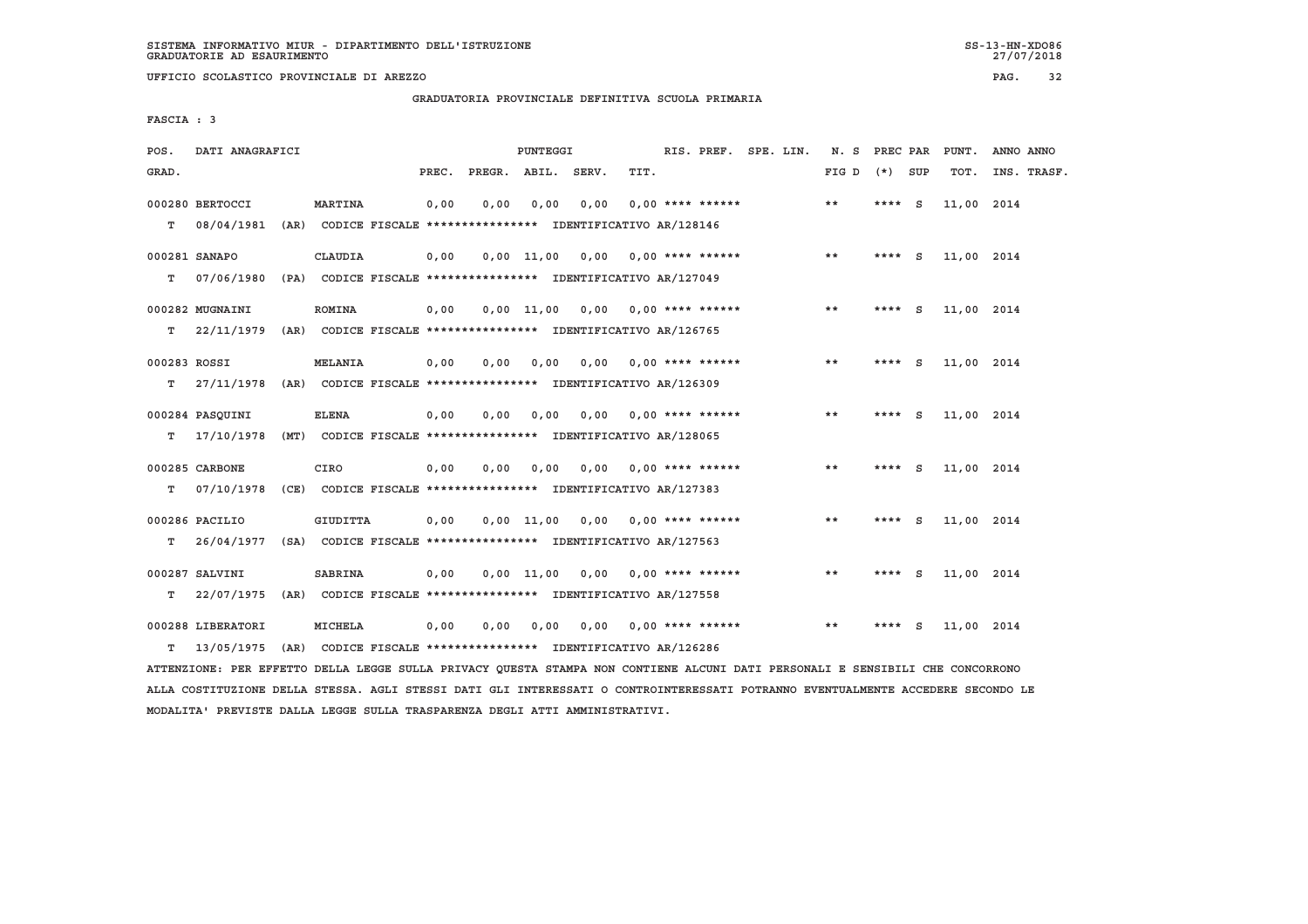**UFFICIO SCOLASTICO PROVINCIALE DI AREZZO PAG. 33**

 **GRADUATORIA PROVINCIALE DEFINITIVA SCUOLA PRIMARIA**

 **FASCIA : 3**

| POS.         | DATI ANAGRAFICI     |                                                                          |       |                    | PUNTEGGI       |      |                           | RIS. PREF. SPE. LIN. | N. S  | PREC PAR |          | PUNT.      | ANNO ANNO   |
|--------------|---------------------|--------------------------------------------------------------------------|-------|--------------------|----------------|------|---------------------------|----------------------|-------|----------|----------|------------|-------------|
| GRAD.        |                     |                                                                          | PREC. | PREGR. ABIL. SERV. |                |      | TIT.                      |                      | FIG D | $(*)$    | SUP      | TOT.       | INS. TRASF. |
|              | 000289 DIBARTOLOMEO | PAOLASTEFANIA                                                            | 0,00  |                    | 0.00 11.00     | 0.00 | $0.00$ **** ******        |                      | **    | ****     |          | 11,00 2014 |             |
| т            |                     | 03/05/1972 (EE) CODICE FISCALE *************** IDENTIFICATIVO AR/127754  |       |                    |                |      |                           |                      |       |          |          |            |             |
|              | 000290 DAINELLI     | CARLA                                                                    | 0,00  | 0.00               | 0.00           |      | $0.00$ $0.00$ **** ****** |                      | **    | ****     | <b>S</b> | 11,00 2014 |             |
| т            | 26/10/1969          | (AR) CODICE FISCALE **************** IDENTIFICATIVO AR/126472            |       |                    |                |      |                           |                      |       |          |          |            |             |
| 000291 FALCO |                     | <b>BRUNELLA</b>                                                          | 0.00  | 0.00               | 0.00           | 0.00 | $0.00$ **** ******        |                      | **    | ****     | - S      | 11,00 2014 |             |
| т            | 20/06/1965          | (CS) CODICE FISCALE **************** IDENTIFICATIVO AR/130637            |       |                    |                |      |                           |                      |       |          |          |            |             |
|              | 000292 SIMONCELLI   | MARIASTEFANIA                                                            | 0.00  |                    | $0.00$ $11.00$ | 0.00 | $0.00$ **** ******        |                      | **    | **** S   |          | 11,00 2014 |             |
| т            |                     | 12/05/1962 (AR) CODICE FISCALE **************** IDENTIFICATIVO AR/126409 |       |                    |                |      |                           |                      |       |          |          |            |             |
|              | 000293 ARCURI       | ACHILLE                                                                  | 0,00  |                    | $0.00$ $11.00$ | 0,00 | $0.00$ **** ******        |                      | $* *$ | **** $S$ |          | 11,00 2014 |             |
| т            |                     | 28/06/1961 (TA) CODICE FISCALE **************** IDENTIFICATIVO AR/126652 |       |                    |                |      |                           |                      |       |          |          |            |             |
|              | 000294 FALTONI      | <b>DONATELLA</b>                                                         | 0,00  | 0,00               | 0.00           | 0.00 | $0.00$ **** ******        |                      | $* *$ | $***$ S  |          | 11,00 2014 |             |
| т            |                     | 13/01/1961 (AR) CODICE FISCALE **************** IDENTIFICATIVO AR/129282 |       |                    |                |      |                           |                      |       |          |          |            |             |
|              | 000295 PANCINI      | <b>EMANUELA</b>                                                          | 0,00  | 0.00               | 0,00           | 0.00 | $0.00$ **** ******        |                      | $***$ | ****     | S.       | 11,00 2014 |             |
| т            |                     | 06/05/1956 (AR) CODICE FISCALE *************** IDENTIFICATIVO AR/129273  |       |                    |                |      |                           |                      |       |          |          |            |             |
|              | 000296 RAMBALDUCCI  | <b>ANTONELLA</b>                                                         | 0,00  | 0,00               | 0,00           | 0,00 | $0.00$ **** ******        |                      | $* *$ | ****     | S.       | 10,00 2014 |             |
| т            | 30/03/1973          | (AR) CODICE FISCALE **************** IDENTIFICATIVO AR/129274            |       |                    |                |      |                           |                      |       |          |          |            |             |
|              | 000297 MARICONDA    | <b>BARBARA</b>                                                           | 0,00  | 3,00               | 6,00           | 0,00 | $0.00$ **** ******        |                      | $* *$ |          | - S      | 9,00       | 2007        |
| s            |                     | 30/12/1970 (SR) CODICE FISCALE *************** IDENTIFICATIVO AR/028698  |       |                    |                |      |                           |                      |       |          |          |            |             |